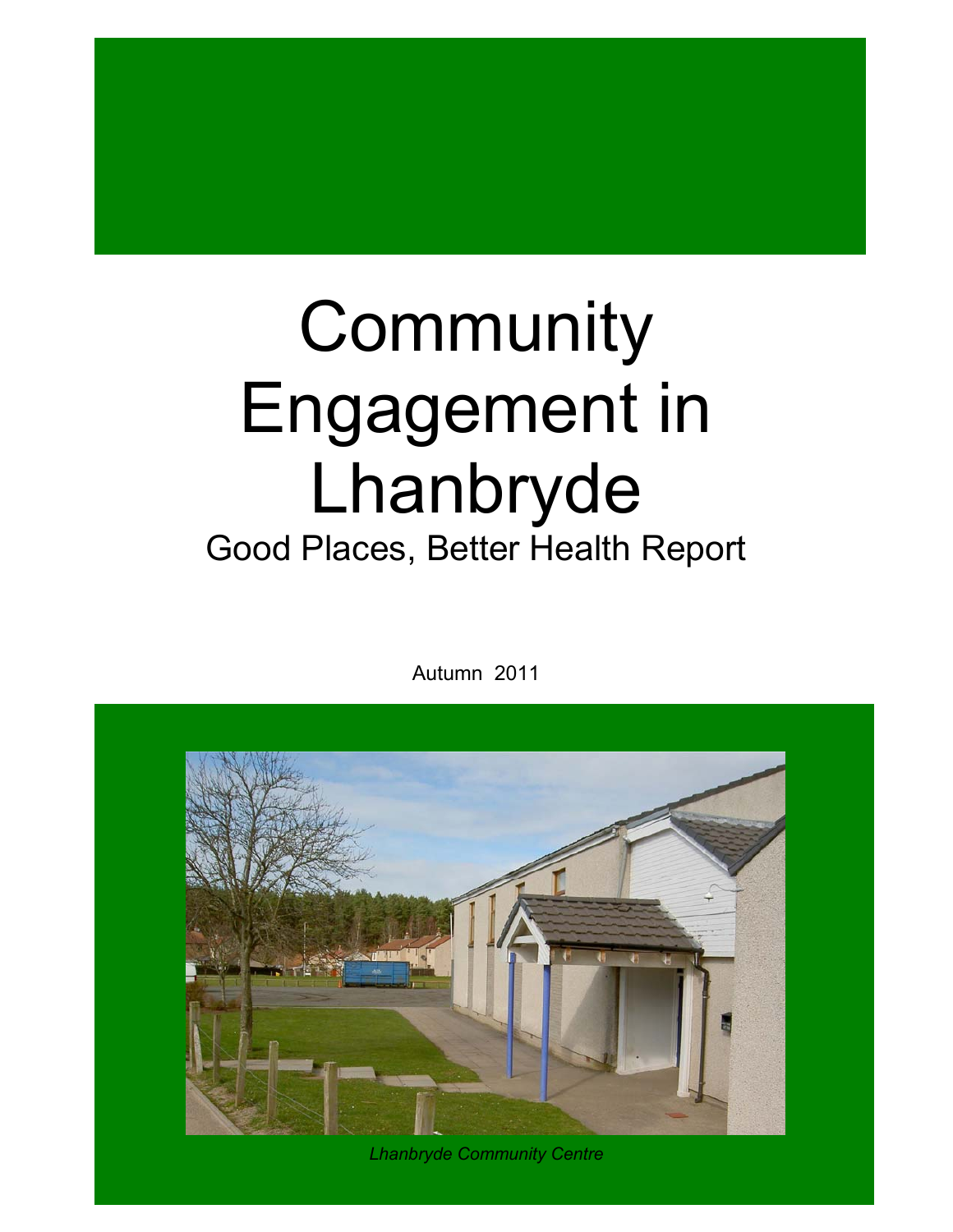# **Contents**

|              | <b>Executive Summary</b>                    | Page 4  |
|--------------|---------------------------------------------|---------|
| 1            | <b>Background</b>                           | Page 6  |
| $\mathbf{2}$ | <b>Aims of Community Engagement</b>         | Page 6  |
| $\mathbf{3}$ | <b>Methodology</b>                          | Page 7  |
| 4            | <b>Summary of Findings</b>                  | Page 9  |
| 5            | <b>Research Stages</b>                      | Page 13 |
|              | 1. Rapid Appraisal with the local community | Page 13 |
|              | 2. Open Engagement Event                    | Page 21 |
|              | 3. Workshop (DPSEEA Mapping)                | Page 29 |
|              | 4. Action Planning Meeting                  | Page 37 |
| 6            | <b>Conclusions and Next Steps</b>           | Page 41 |
|              | <b>Appendix</b>                             | Page 42 |

Researched and compiled by



REAP 177 Mid Street Keith Moray AB55 5BL **■:** 01542 888070 · info@reapscotland.org.uk ■: www.reapscotland.org.uk

> REAP is a registered Scottish Charity No: SC037988 and a Company registered in Edinburgh No: 316989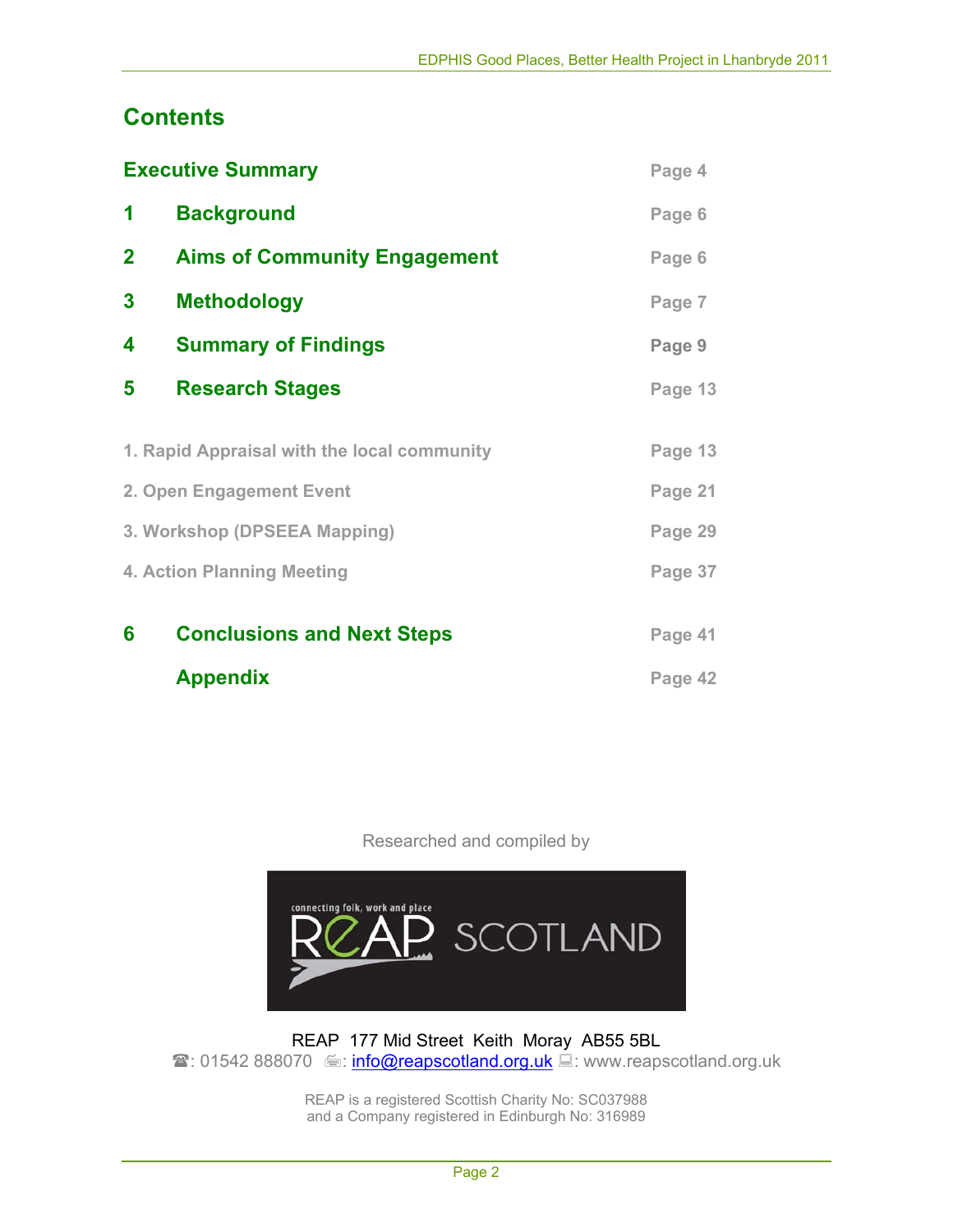# Acknowledgements

REAP would like to thank all those who contributed to this report particularly

Celia McKenna, Communities Analytical Services, Scottish Government The Lhanbryde Community Challenge, especially Anita Milne and Alison Lowes Lhanbryde Primary School Councillor Douglas Ross Moray Council Community Support Unit, Housing Manager East, Youth Work Team, Community Warden and Health Improvement Manager NHS staff Lhanbryde business managers and staff

and most importantly the people of Lhanbryde themselves

Ann Davidson, REAP, Dec 2011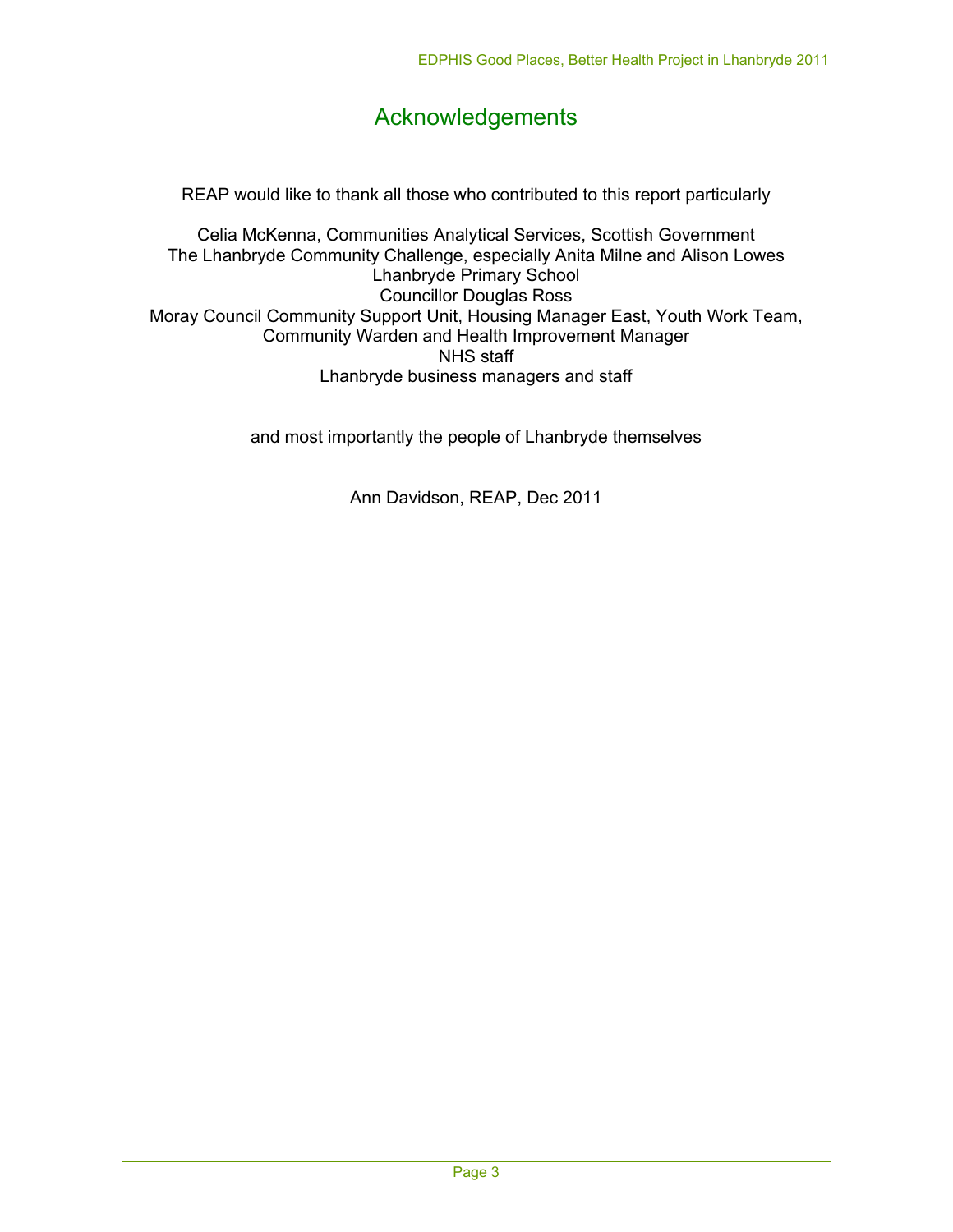# Executive Summary

The semi-rural village of Lhanbryde, Moray (population just under 2,000) has been one of the venues for evidence gathering and community engagement for the Good Places Better Health (GPBH) Project: a groundbreaking project set up to explore the complex relationship between environment and health in Scotland.

The community engagement aimed to look at this relationship in detail, engaging with the local community and agencies in the area to identify reasons for the issues arising in their community and develop realistic visions for future changes.

The project methodology included four stages: rapid appraisal via interviews, questionnaires and focus groups; an open engagement event; a workshop using DPSEEA mapping to explore the issues further and develop a vision for Lhanbryde and lastly, an action planning workshop.

#### **Community Assets**

The main community assets identified were:

- Good quality green space and access to walks and playing fields
- Good, friendly local shops, though limited in range
- Good community spirit and generally a helpful friendly place (though some reported a different experience)
- Good Community Centre with potential to be developed more
- Good primary school and nursery

#### **Identified Issues**

The main issues identified in Lhanbryde were:

- Dog fouling and litter, limiting use of play areas and walks, and lack of time from the Community Warden and others to tackle this
- Limited facilities and activities, including: -Lack of facilities and activities for pre-school children -Problems with facilities for children – unfenced play areas, limited activities -Lack of activities for teenagers and opportunities for teenagers to get involved in the community through volunteering and project work -Lack of activities and community meeting spaces for adults
- Lack of a sense of community and getting more people involved via better communication
- Some housing problems in the tenanted areas
- Better access to local shops lack of a pedestrian crossing and limited access to a good selection of fresh produce
- Possible negative effects of a lack of GP surgery
- Lack of green space in the tenanted areas of Lhanbryde too much concrete grey

The action planning workshop with members of the community, agencies and partners has identified an action plan to start addressing many of these issues. By using the existing community assets in Lhanbryde already, continuing to engage with all sections of the community and supporting new participants to get involved, the action plan can be used as a practical starting point to bring about positive change.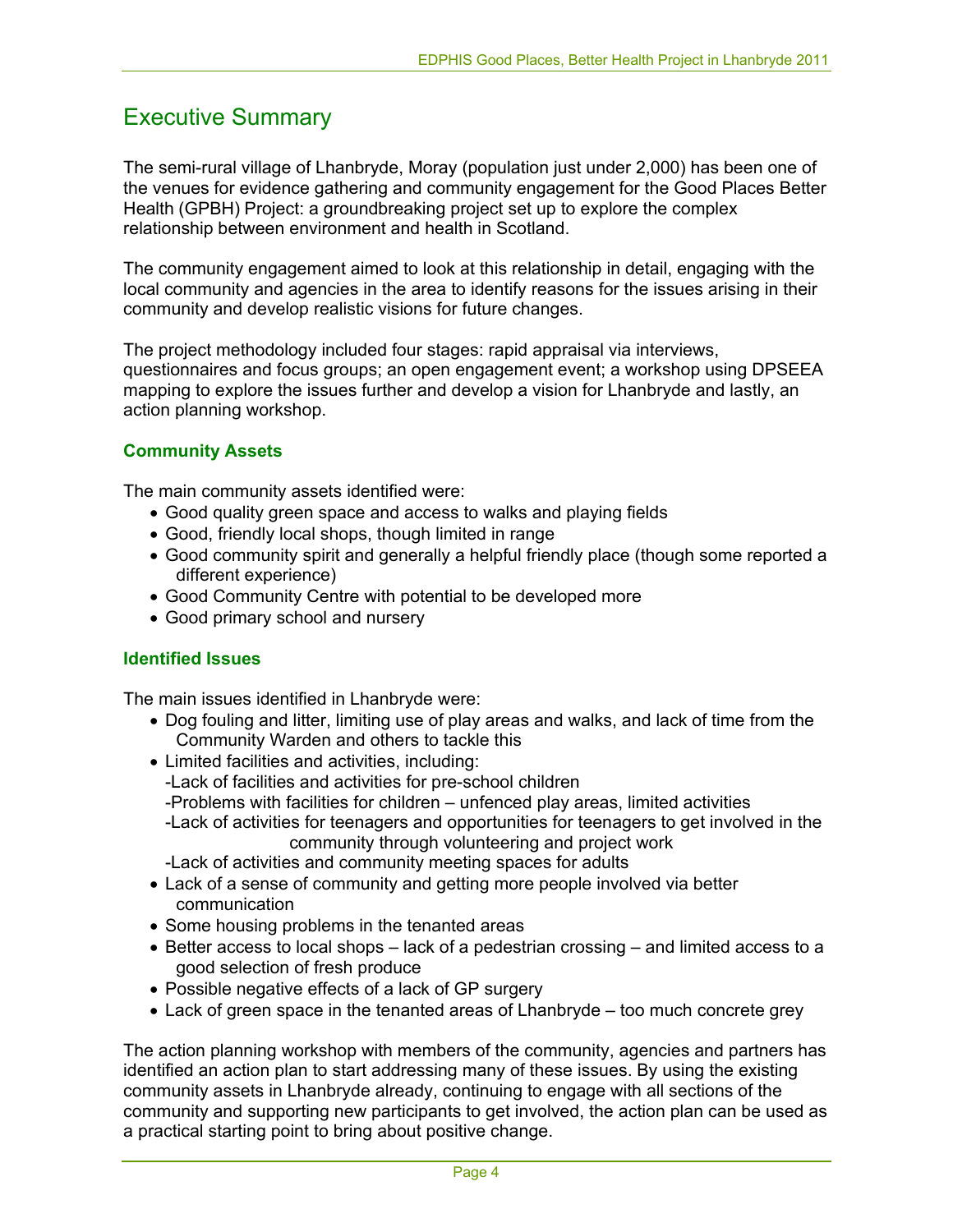# A Vision for Lhanbryde

The following vision for Lhanbryde emerged.

Lhanbryde can be a:

- *beautiful place, without litter or dog dirt; empty spaces filled with something*
- *enjoyable to look at*
- *green place with small bits of garden/green in between concrete areas, allotments*
- *friendly happy place, where people know one another and help one another*
- *peaceful place*
- *safe and secure place for our kids*
- *place with good stuff- lots of facilities for young people of all ages:* 
	- play parks skate park youth cafe nature activities volleyball circus skills dance
- *place with more groups and better connections*
- *where people meet one another with a:*

 community centre that's always open and has a welcome for people of all ages more family-friendly pub, maybe with a beer garden cafe

#### **Action Planning**

The action planning workshop with members of the community, agencies and partners has identified an action plan to start addressing many of these issues. By using the existing community assets in Lhanbryde already, continuing to engage with all sections of the community and supporting new participants to get involved, the action plan can be used as a practical starting point to bring about positive change.

This report will be presented to Moray Community Planning Partnership in January 2012.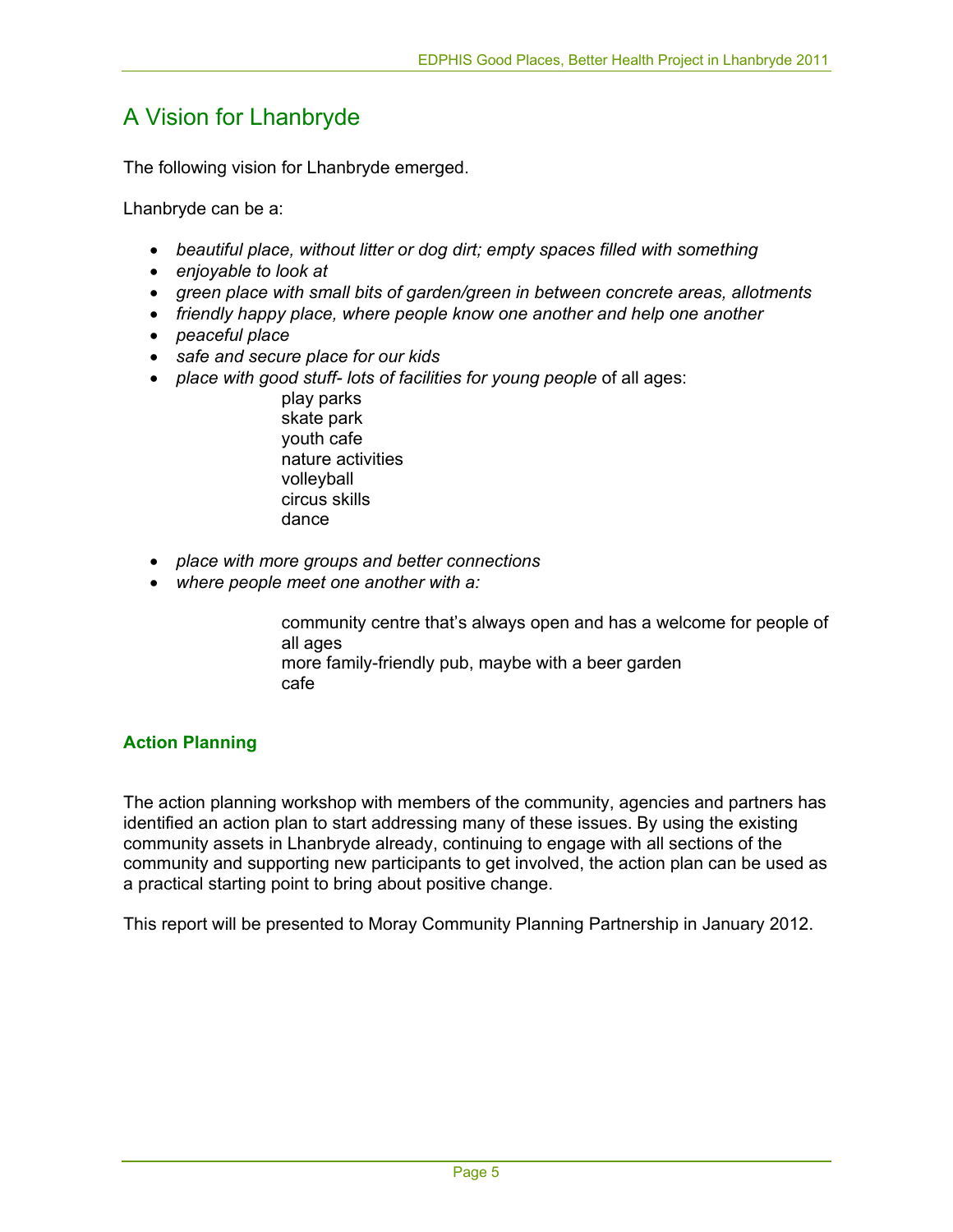# **Background**

This report details the community engagement conducted in Lhanbryde during 2011 on behalf of the Environmental Determinants for Health in Scotland (EDPHiS)<sup>1</sup> to contribute to evidence gathering for the Good Places Better Health (GPBH) project. The research was funded by the Scottish Government through the Rural and Environmental Research and Analysis Directorate.

Good Places Better Health (GPBH) is a groundbreaking project set up to explore the complex relationship between environment and health in Scotland. This is an area where "everything" matters, yet where a direct causal relationship between any two factors may be difficult to prove and often represents only a part of the picture. The prototype phase was embarked upon in January 2009 and has focussed on four key health challenges in Scotland: obesity; unintentional injuries; asthma; mental health and wellbeing, as they affect children aged 0-8 years.

The methodology developed within the Good Places Better Health Project sought to identify and assemble environment and health determinants within a structure that could examine and demonstrate the complexity of these relationships, while not leading to inertia in the formulation of interventions. At the core of this approach was extensive partnership working, the adoption of a multi-faceted approach to evidence gathering and validation and the innovative use of a modified version of a model (DPSEEA) developed by the World Health Organisation. The model's use in this context is explained in the Scottish Government report 2008 "Good Places Better Health" from page 14<sup>2</sup>.

One strand of the evidence gathering has been a series of community engagements to examine health and environment issues within local communities and explore the application of the mDPSEEA model at the local level. One of these engagements, commissioned by EDPHiS, took place in the village of Lhanbryde, a small, semi-rural community situated 3 miles east of Elgin in Moray with a population of just under 2,000 people (Census 2001). The area has pockets of social deprivation and the highest percentage of lone parents in Moray. Housing is a mixture of traditional stone built housing, council estates and several small, new, private developments.

Facilities include a Primary School built in 1999 of 167 pupils; local shops comprising a pharmacy, butchers, general store, pub & hairdresser; and Lhanbryde Community Centre, a focal point for community activities currently used by 25 groups. Community activity has been focussed on the school and Community Centre and includes weekly Moray Council housing surgeries, health visitor sessions, NHS healthy eating initiatives, walk to school campaigns with the Moray Council transport officer and a youth café.

# Aims of Community Engagement

- To engage with the local community to identify the perceived links between environment and health, to assist with the evidence validation processes of the GPBH project and identify any potential gaps in evidence.
- To enable participants to identify reasons for the issues arising in their community and develop realistic and practical visions for future changes

 $\overline{a}$ 

www.edphis.org

<sup>2</sup> http://www.scotland.gov.uk/Resource/Doc/254447/0075343.pdf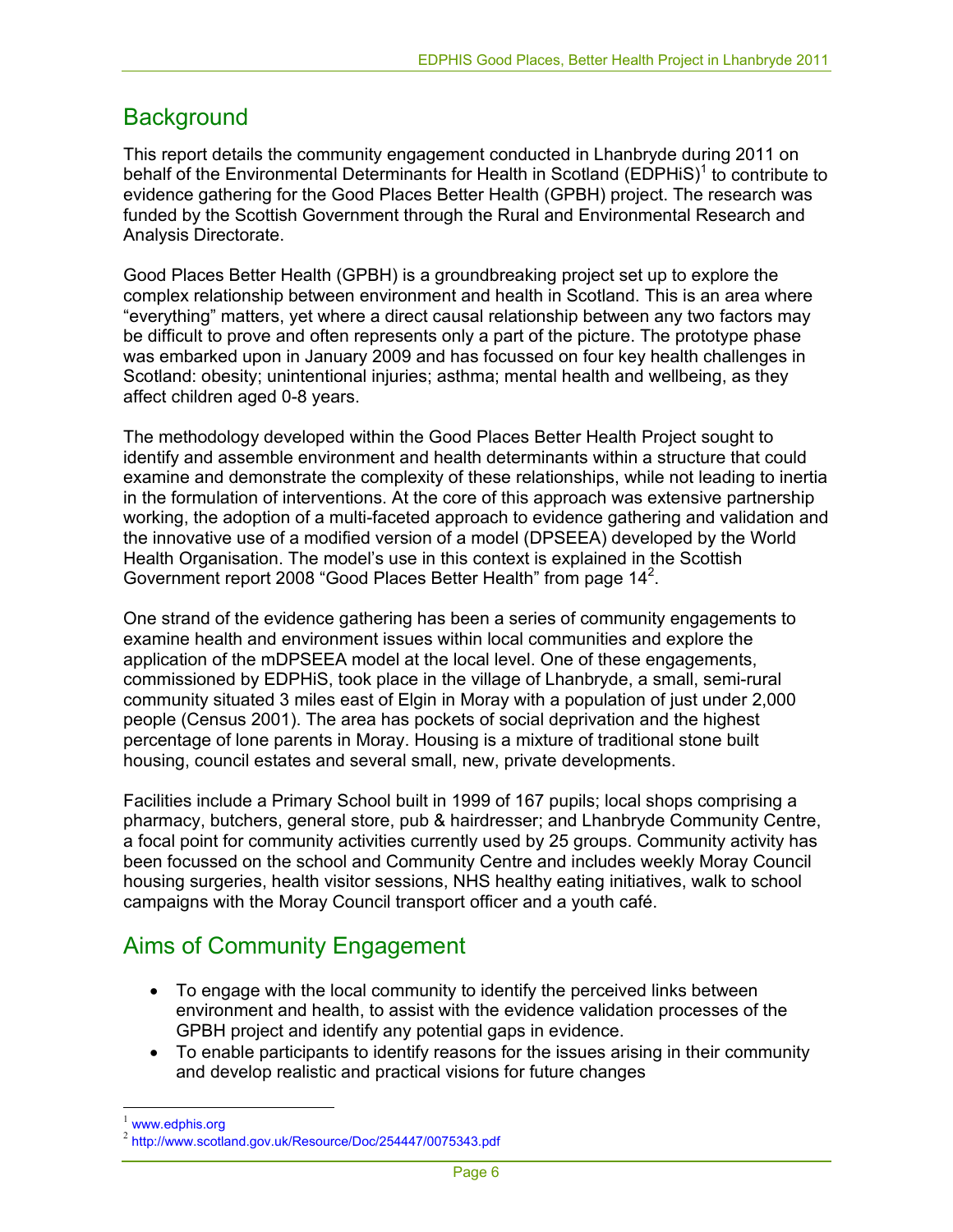- To develop an action plan with partners that could potentially effect positive change in the local environment and health and facilitate community development processes to support these actions where possible
- To explore the potential of a DPSEEA approach in a community setting

# Methodology

The project has been facilitated by REAP, a local community and sustainable development organisation in partnership with the Communities Analytical Services, Scottish Government. Beginning in December 2010, the project has had four stages:

#### **1 Rapid appraisal and engagement with the local community**

A questionnaire was developed for local parents and carers of young children, to start the process of identifying key issues around environment and health in Lhanbryde. This was distributed around the shops in the town, the community centre and, most effectively through the Lhanbryde Primary School. Preliminary results from the questionnaires were shared at a meeting of local stakeholders, including community workers and local councillor. This assisted further targeting within the community and linked the work to local Community Planning Partnership structures.

The questionnaire was taken door-to-door in a tenanted housing area of Lhanbryde to assist the representativeness of the sample and help ensure that any key issues were not being omitted. Interviews were conducted with local professionals including pharmacist, health visitor, NHS staff and housing worker.

#### **2 Open Engagement Event**

An open event was held at the local community centre on a Saturday morning to bring people together and explore the issues identified in the first stage of the research. People who had expressed an interest were personally invited and leaflets and posters were also placed around the area and an advert in the local paper. The event was designed to offer fun, supervised activities for children and facilitate discussions with their carers.

Photographs had been taken in the locality to illustrate the problems people had raised and these were displayed in a slide-show format and also as posters. People were invited to discuss how the subject matter of the photographs affected health and to prioritise the issues raised and actions they would like to see taken. This took the form of a pictorial quiz and face-to-face interviews.

#### **3 Workshop (DPSEEA Mapping)**

A second event was held with local people (8 participants) who had expressed a keen interest in being involved in taking the issues forward. The aim of this meeting was to bring together the evidence from the earlier stages; explore this further; identify the reasons for these issues in Lhanbryde; and develop a vision of what people would like to happen in their community. The main focus was on issues relating to neighbourhood.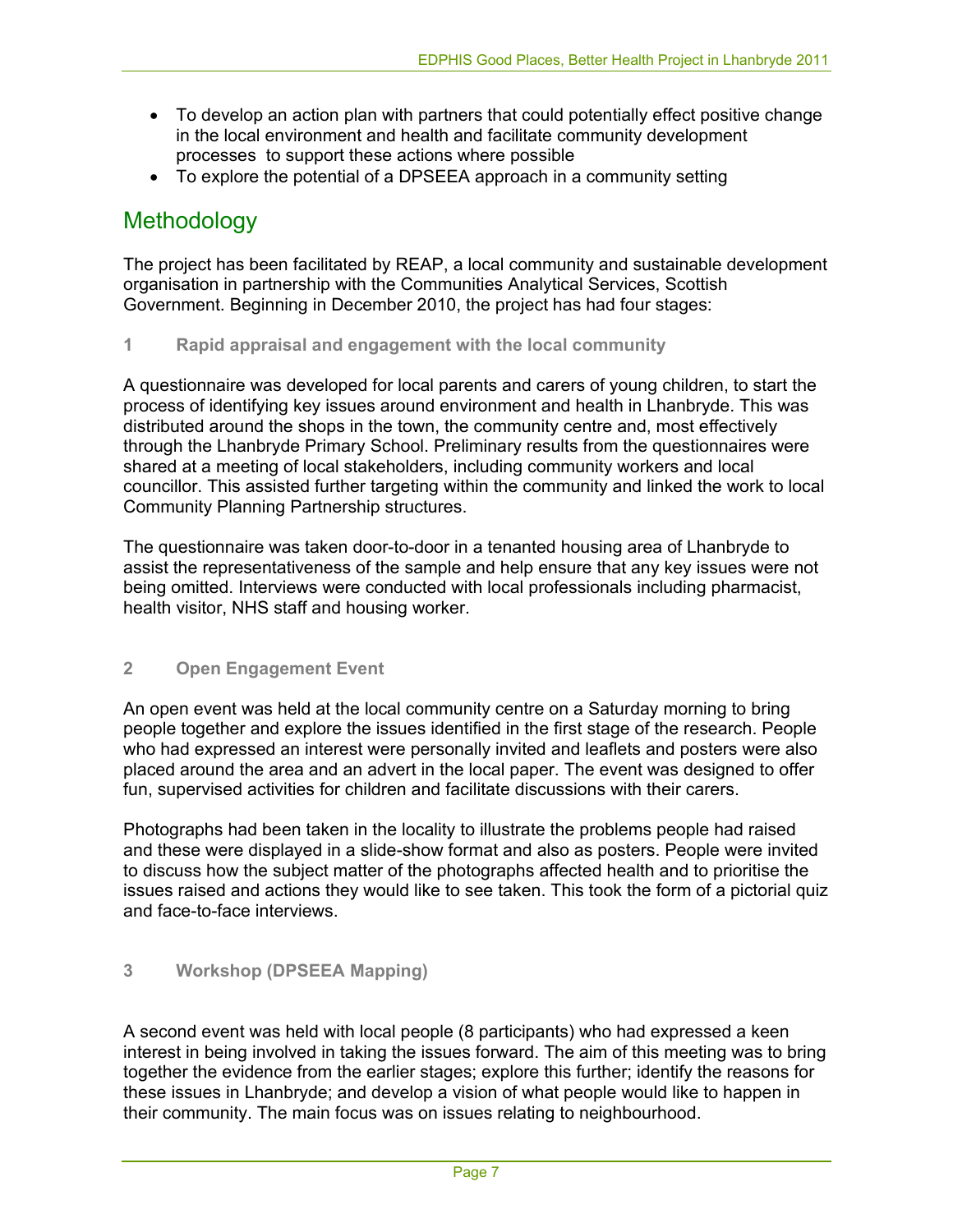The workshop adopted an experimental approach, aiming to explore the application of the DPSEEA model at a community level. The model was simplified into: "*problems* (State), *effects* (Exposure/Effect), *causes* (Drivers/Pressures) and *imagine* (Actions)". These were represented physically using the four walls of the room and the context (culture, history, relationships etc. represented by an imaginary time line linking the floor to the ceiling.

Participants moved around the four walls considering the issues that had emerged during the research, exploring how it impacted on their lives, what factors had created and continued to drive it, and how they would most like things to be in Lhanbryde instead. Finally the group came together over refreshments to discuss issues further. The outputs from this event were developed into simplified mDPSEEA maps of evidence (appendix 4), and a vision statement for Lhanbryde agreed. These themes fed directly into the action planning session

#### **4 Action planning and Stakeholder Meeting**

An action planning workshop was convened to consider the findings and to develop an action plan. This was attended by nine stakeholders – four members of the community, the Moray Council Housing manager for Lhanbryde, the Moray Council Strategic Manager – Health Improvement, local Moray Councillor Douglas Ross and the Chair and Centre Development Worker for the Lhanbryde Community Centre. This final report will be reported to the Community Planning Partnership and can provide evidence for work within the Lhanbryde Community and beyond.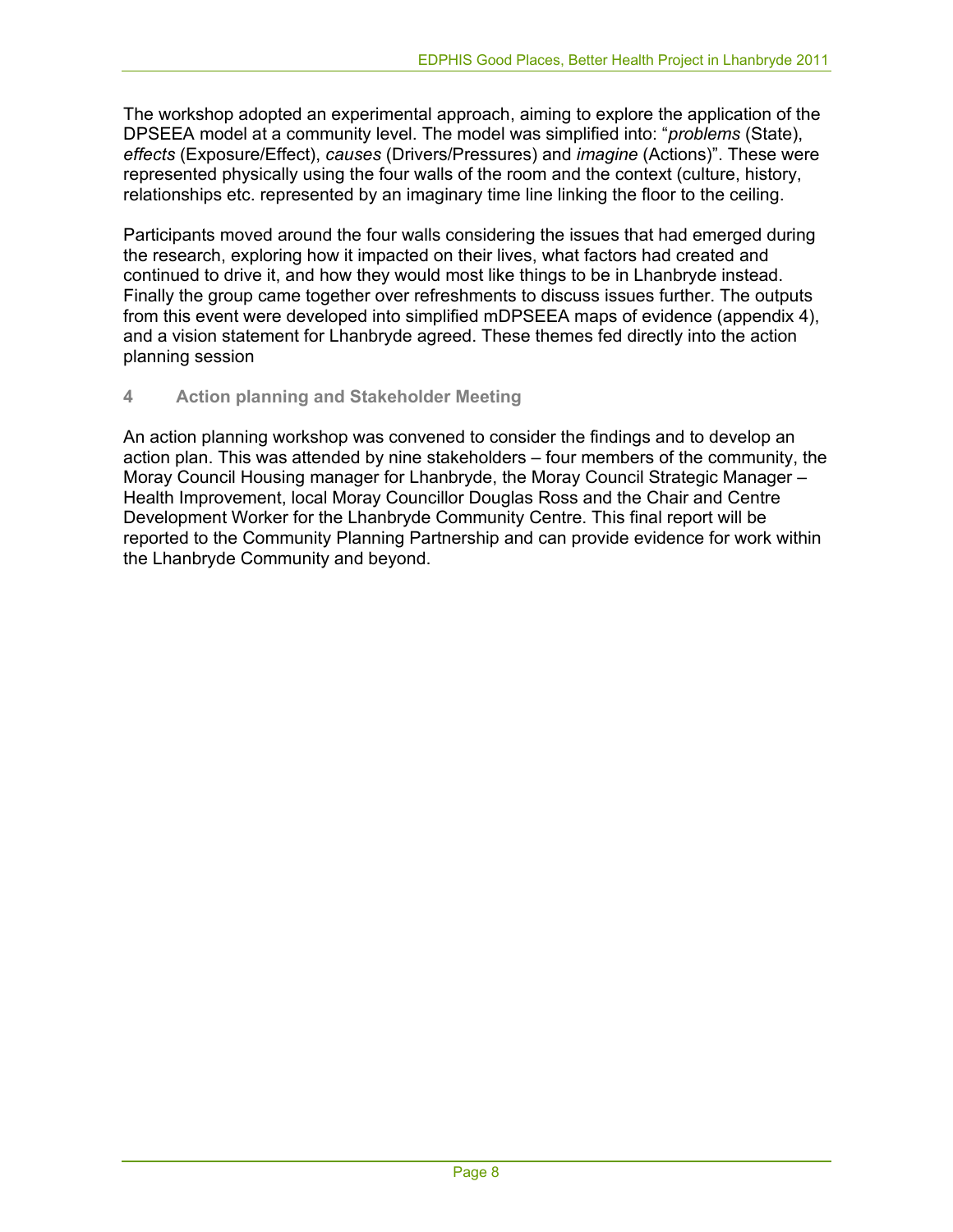# Summary of Findings

The following results developed over the course of the project. At each stage, stakeholders were consulted to gain views, develop understanding and address any gaps in the research. As the project progressed, existing participants explored issues in more depth and new participants became involved as activity focused on their areas of interest. Some issues emerged quickly while others took awhile to develop, but all benefitted from the multi-layered approach which has teased out aspects of the complex picture of relationships between health and the environment in Lhanbryde.

#### **Community Assets**

People in Lhanbryde value the quality of green space in the surrounding area, citing two football pitches and nearby access to woods and loch. Lhanbryde's proximity to Elgin was seen as a great asset for wider shopping and activities.

Although local shopping is restricted, particularly in relation to fresh fruit and vegetables, people felt the that the shops that were there were very good and in particular, that the staff were very welcoming.

Many reported a good community spirit in Lhanbryde and that it was a safe, friendly, place where people helped on another out, although a few reported a different experience.

Other assets included a good community centre which has the potential to be more widely used and a good nursery and primary school.

#### **Issues in Lhanbryde**

#### **1. Dog Fouling and Litter**

Problems with littering and dog-fouling were cited as being a major concern. The impact of this issue was to limit access to communal areas, particularly the woods, play areas and other recreational facilities. On a deeper level it left residents feeling angry and frustrated at what was perceived as a lack of consideration and respect, particularly for the wellbeing for their children. Unable to use the play areas, some parents limited children's physical range of independent play and preferred to travel into Elgin to use bettermaintained, child-friendly facilities.

#### *Action Points*

- An increased Community Warden presence is needed to tackle the spoiling of existing facilities by anti-social behaviour – in particular littering and dog fouling. This could be backed up by an innovative volunteer scheme.
- Develop links with the Volunteer Centre, the Community Wardens, the Lhanbryde Challenge and other partners to support this work
- Have community warden surgeries at the same time as housing ones, perhaps once a month, to encourage information sharing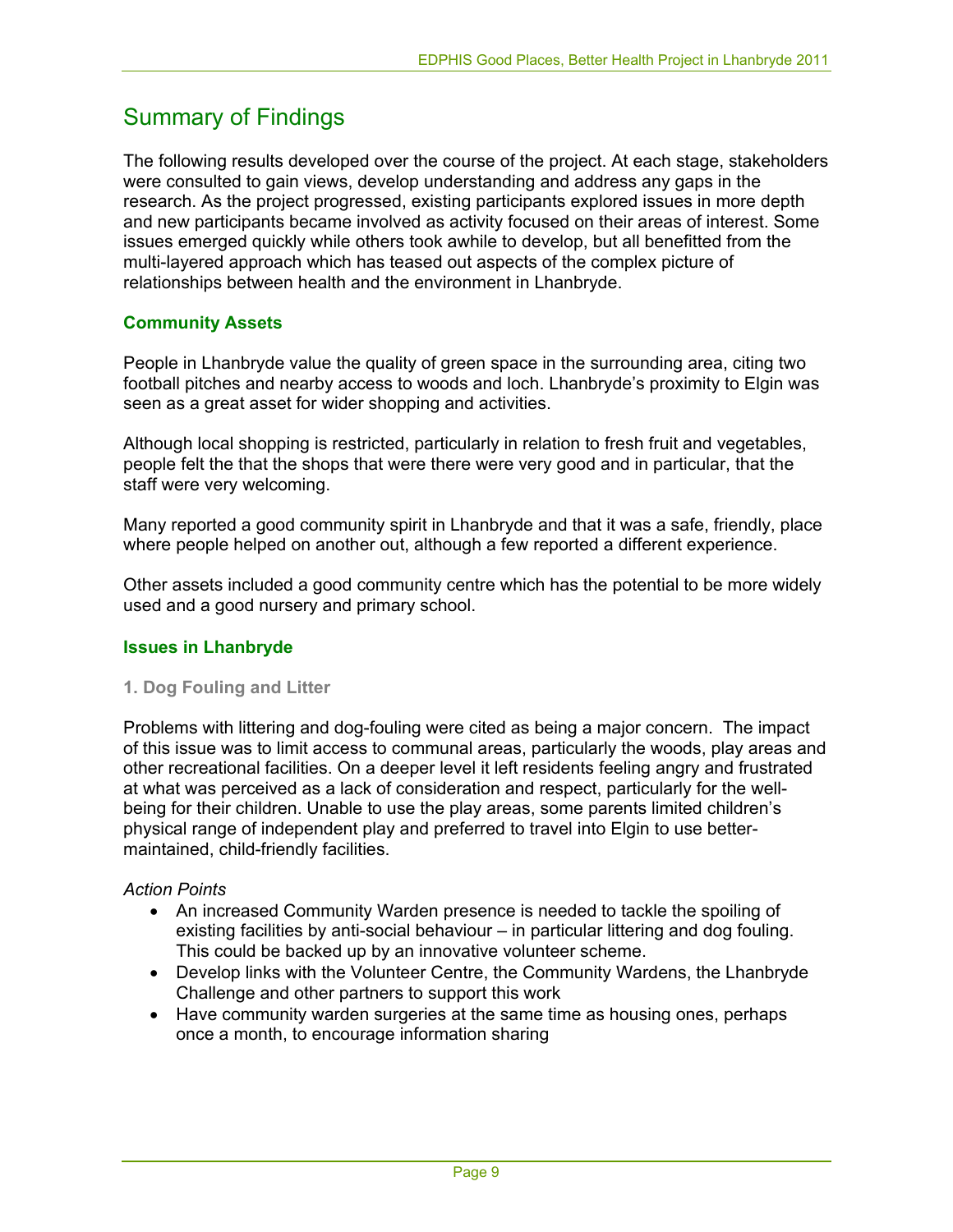#### **2. Facilities**

#### **i) Children aged 0-12**

Compounding the issue of litter and dog-fouling in play areas, the main play park by the school was designed for primary school children only and did not include equipment for pre-schoolers. Parents were therefore unable to take children of different ages to a play area that could occupy all of them safely. There was a need for a safe, soft-surfaced, play area by the school that could accommodate both ages and for the area to be wellmaintained and kept clear of dog dirt and litter.

There was also the need for the space to feel more enclosed and less exposed and to discourage its use by other groups. Fencing the area off was suggested.

#### **ii) Teenagers**

There were little organised activities for teenagers although there was a youth café in the community centre that was open one night a week. Some people spoke of teenagers "hanging about the streets" or having to travel into Elgin for activities. The community centre also offered some sporting activities such as judo and there was felt to be a need to expand the range and frequencies of activities. Many people would like to see the community centre more widely used. It is a very good resource but has limited opening and activities and more publicity was required to inform the local community.

There was also a desire to include young people more and some people mentioned obstacles in enabling young people to volunteer within the community. Working with young people on innovative projects was seen as a way of regenerating Lhanbryde – examples included the "ecopods" in Tillydrone, Aberdeen and creative murals.

#### **iii) Adults**

Adults also wanted activities and opportunities to meet and socialise. Many people spoke of a wider absence of meeting spaces in the community and that this made it difficult for people to meet and get to know one another. There was no café near the shops (the community centre is on the periphery of Lhanbryde, rather than being centrally located) and the local pub was not perceived to be a family-friendly space.

#### *Action Points*

- Lhanbryde needs community spaces café, seating, allotments where people can interact and socialise. Funding could be secured to help develop these.
- Social media and an electronic noticeboard could help promote the events already taking place in the community
- Working with youth work providers in liaison with housing agencies to develop innovative regeneration projects in Lhanbryde
- Working with the Lhanbryde Challenge and the Volunteer Centre to enhance and develop more community activity
- Support the School PTA to secure fencing for school area
- Securing funding to develop play facilities for a wider age range at the existing play area near the school
- Work with the Moray Council Transport worker Chris Thompson and the school on a secure cycle path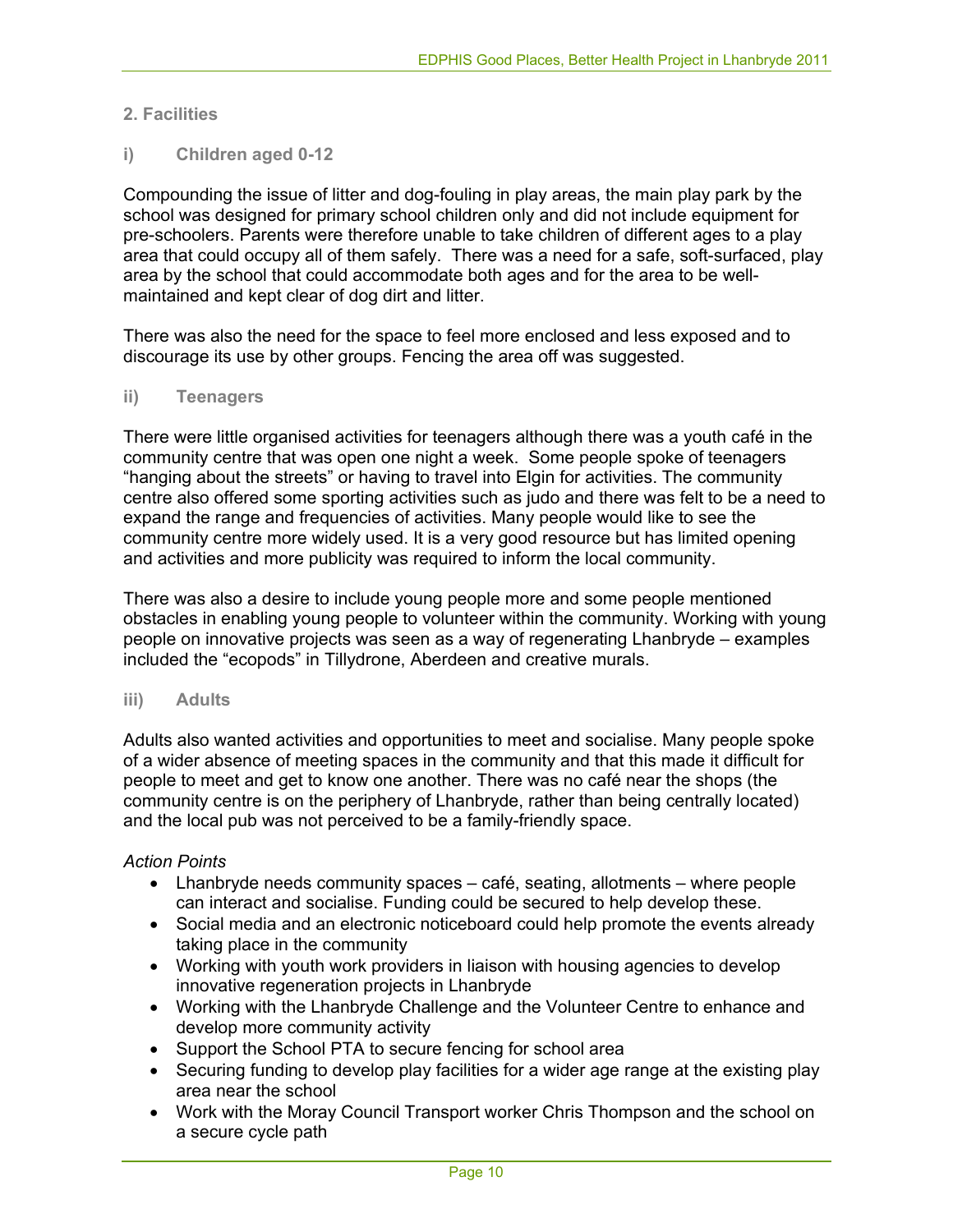#### **3. Sense of Community**

Many people had lived in Lhanbryde all of their lives and had close-knit family connections. Many reported a good community spirit in Lhanbryde and that it was a friendly, place where people helped on another out. However some people made reference to experiences (direct and indirect) of bullying and verbal abuse. There was a perceived sense of division between more established residents and those who had arrived more recently.

There was felt to be a great need for more people to be active in their community; for more people to become volunteers and for more projects and activities to be developed. People expressed the need for assistance to organise and identify sources of funding.

#### *Action points*

- More effective communication via social media such as a facebook page and an electronic noticeboard could help promote the events already taking place in Lhanbryde. A suggestion box in the Community Centre
- Encouragement and support for more people to join the Lhanbryde Challenge, especially from the tenanted areas. New participants will need childcare costs and mentoring
- Moray College could be contacted to conduct computer classes with childcare

#### **4. Housing**

There is a small area of tenanted housing where some residents reported a number of problems including poor insulation, electrical problems and health and safety concerns related to a lack of fire escape access from the upper floor. The area is also characterised by large areas of un-landscaped concrete.

Some residents expressed the feeling that there was some degree of stigma attached to living in the council house area. Some respondents of the survey had reported problems perceived to be linked to the area including an increase in drug use and violent crime.

#### *Action Points:*

• Continued liaison with Moray Council Housing officers to address these problems, and better promotion of the weekly housing surgeries at the Community Centre

#### **5. Shops**

People were generally happy with local shops, but it was noted by some that there was limited choice, particularly in relation to healthier options/fruit and vegetables. There is however, a local food cooperative which sells fresh vegetables from the community centre once a week. The issue of publicity was raised and whether many people know about this.

Some people felt there was a need for a pedestrian crossing at the shopping area. The road is busy, there have been accidents involving young children there recently and the absence of a crossing inhibits parents from allowing children to access shops.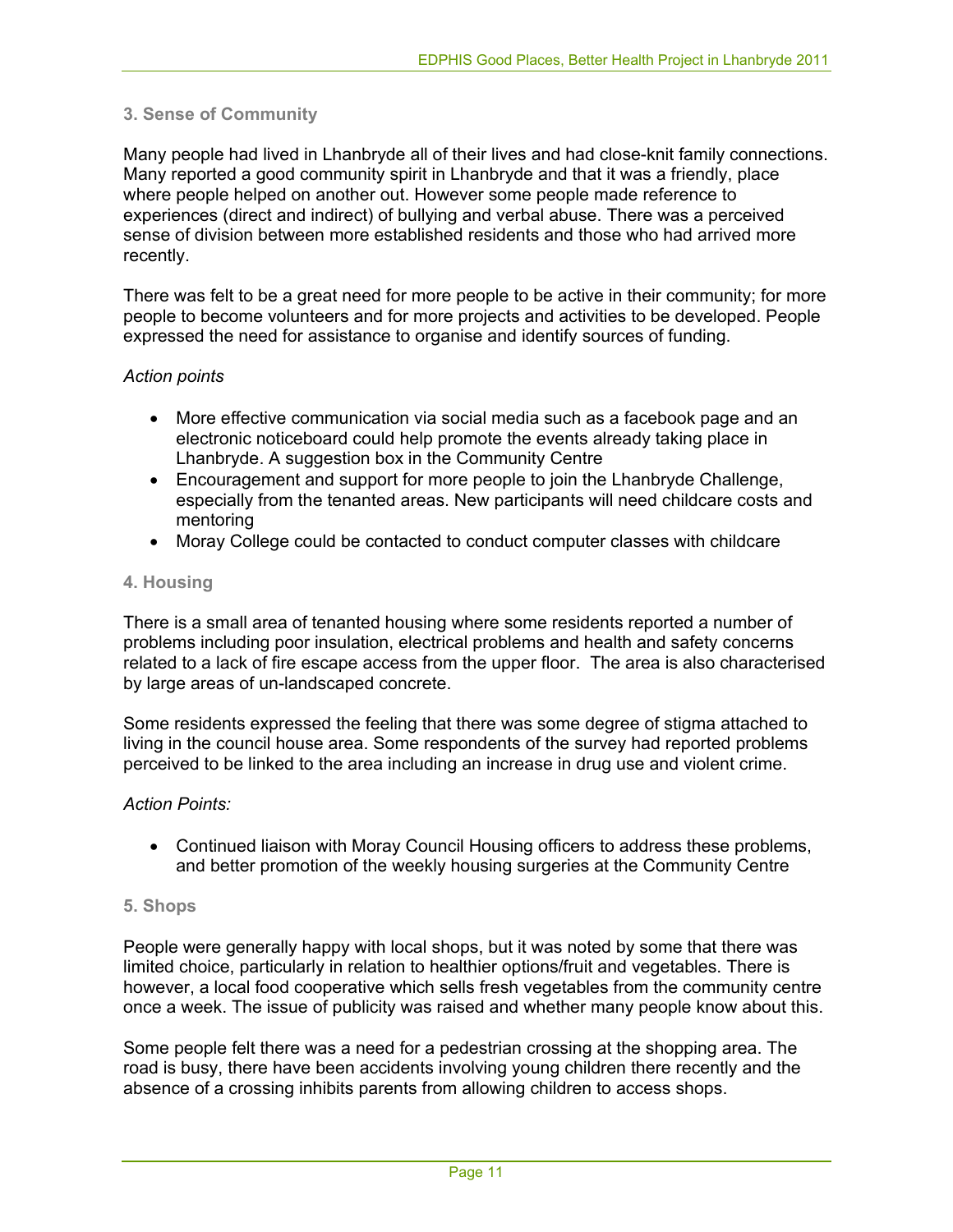#### *Action Points*

- Better promotion of existing good practice (facebook, signage etc as above)
- Campaign for a crossing at the Lhanbryde shops. This could begin by collecting data from a recent traffic monitoring survey and liaising with Grampian Police

#### **6. Health Services**

The absence of a GP was felt by some people to potentially have an impact on access to primary care for some sections of the community, particularly the elderly and those without access to a car. This may impact on the management of some chronic conditions by vulnerable sections of the community. There is a health visitor clinic and it was noted that the frequency had recently been reduced. The local chemist was felt to be a very valuable community asset in the absence of a local GP. While some people raised the possibility of having a local weekly GP surgery, others were concerned this could impact on services in Elgin and actually make it more difficult to secure an appointment.

#### **7. Green Space**

People were unused to thinking critically about their physical environment and to imagining how it could be. Some commented that no one had ever asked them this before. When pressed, some people spoke of an awareness of great contrasts between the green of the surrounding area and the grey of the concrete areas they experienced on a daily basis.

There was a general agreement that having more green areas was something that they would like, although many felt that any projects would be immediately vandalised. Others worried that somehow any action could make things worse. People had different needs and wants; changes needed to be carefully planned and negotiated.

#### *Action Points*

- Set up a joint working party to look at green space, allotments and regeneration
- Check on land zoning in Lhanbryde to assess areas suitable for growing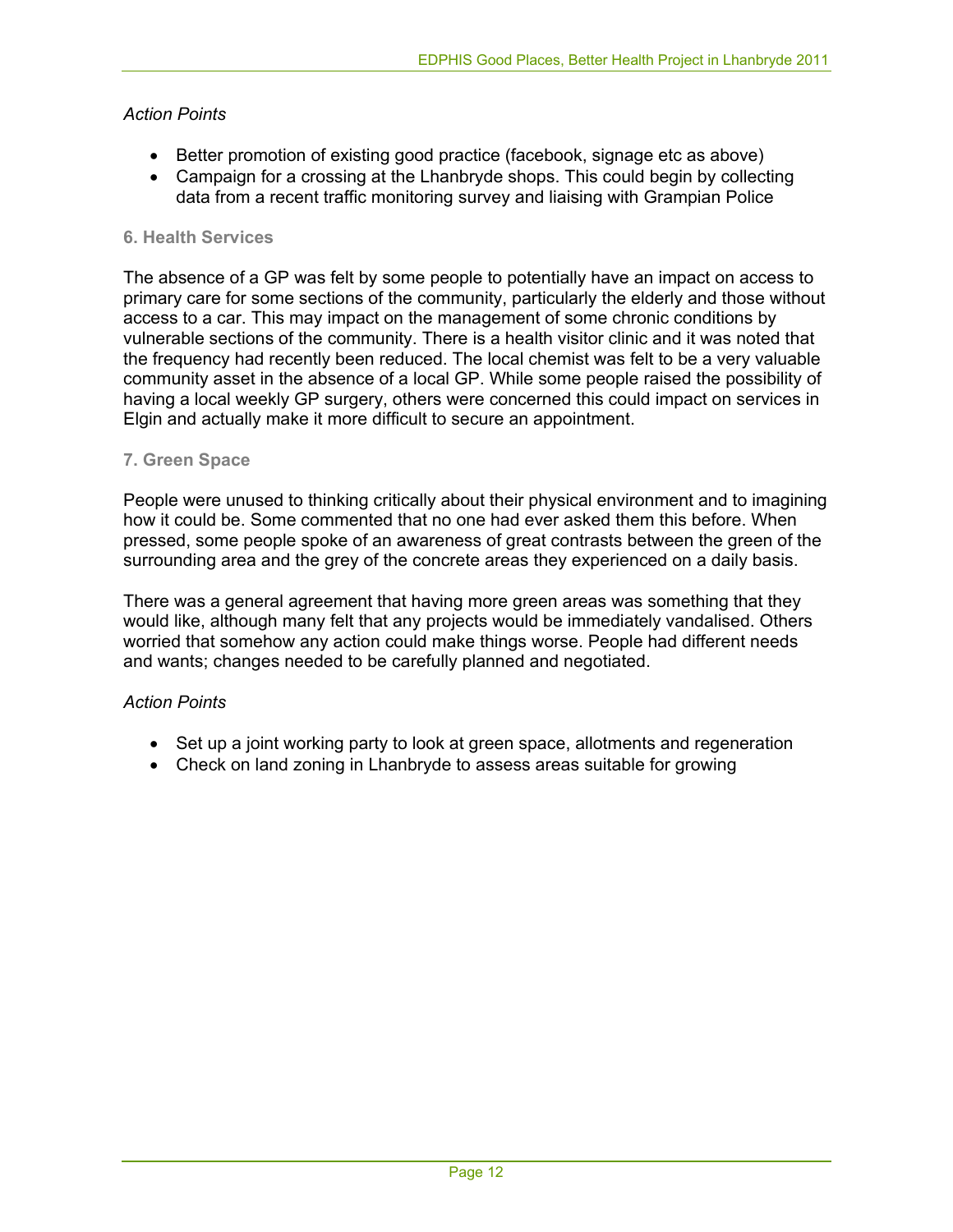# Research Stages

**1. Rapid Appraisal with the local community; Main Findings** 

**a) Survey**

A questionnaire, (appendix 1) was developed for local parents and carers of young children, to start the process of identifying key issues around environment and health in Lhanbryde. This was distributed around the shops in the town and also taken door to door in a tenanted area.

49 respondents completed the questionnaire, 41 from the school and 8 from community groups. Of these, 41 live in Lhanbryde itself. Between them, the parents/carers looked after 63 children under 9, with 14 parents looking after children just over 9 (Primary 6 and 7 pupils).

Amongst the families surveyed, the majority of children were reported to engage in regular physical activity; walking to school and playing outside. They were described as eating healthily, maintaining a healthy weight and generally being "happy".

| <b>MY CHILD:</b>                       | <b>Most days</b> | Some days | <b>Rarely</b> | Yes/No        |
|----------------------------------------|------------------|-----------|---------------|---------------|
| <b>Walks to school</b>                 | 54               | 4         | 6             |               |
| Plays outside a lot                    | 43               | 19        | 3             |               |
| Takes part in sports and<br>activities | 21               | 34        | 10            |               |
| <b>Eats healthily</b>                  | 47               | 18        |               |               |
| Is happy                               | 67               | 9         | 0             |               |
| <b>Maintains a healthy weight</b>      |                  |           |               | 62 Yes / 2 No |

#### **i) Physical Activity and Health**

#### **ii) Positive and Negative Aspects of Living in Lhanbryde**

People were first asked to consider what is good about living in Lhanbryde. This was an open question and people were not prompted. The majority of people perceived Lhanbryde to be a friendly place and many cited the quality of the local primary school and countryside, followed by the quality of shops and facilities.

| <b>Close knit, friendly community</b>                           | 29 |
|-----------------------------------------------------------------|----|
| <b>Good Primary School</b>                                      | 18 |
| Countryside and good access to open spaces                      | 18 |
| Shops and good facilities                                       | 11 |
| <b>Near to Elgin/ cities</b>                                    | 6  |
| Quiet                                                           | 5  |
| Easy access to buses                                            | 4  |
| <b>Lhanbryde Community Centre</b>                               | 4  |
| Other:<br><b>Playbarn / Pharmacist / Community Food Project</b> | 3  |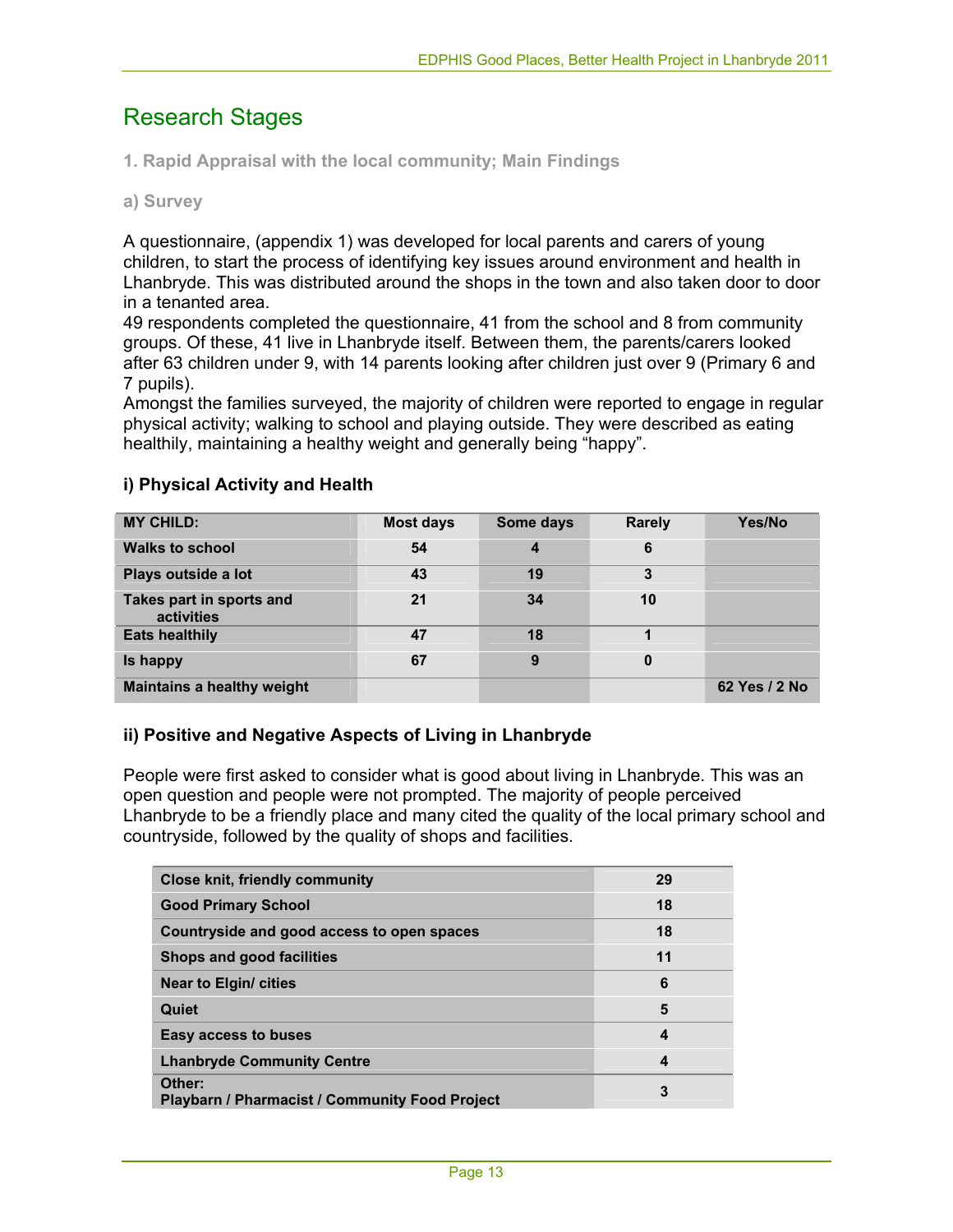They were also asked what was not so good about living there:

| Dog's dirt                                                                                                                                                                                                          | 13             |
|---------------------------------------------------------------------------------------------------------------------------------------------------------------------------------------------------------------------|----------------|
| Litter                                                                                                                                                                                                              | 11             |
| Lack of Activities/ lack of facilities within walking distance                                                                                                                                                      | 11             |
| Vandalism in the park/ anti social behaviour                                                                                                                                                                        | 6              |
| Lack of car to access Elgin facilities/ limited public transport                                                                                                                                                    | 4              |
| Lack of a playpark suitable for toddlers                                                                                                                                                                            | 4              |
| Crime                                                                                                                                                                                                               | 4              |
| Boarded up properties/poor housing                                                                                                                                                                                  | 3              |
| Lack of a 2-3 class at the school                                                                                                                                                                                   | $\mathbf{2}$   |
| Cars driving too fast in the village                                                                                                                                                                                | $\mathbf{2}$   |
| <b>Bad press/reputation</b>                                                                                                                                                                                         | $\mathbf{2}$   |
| Lack of activities for teenagers                                                                                                                                                                                    | $\overline{2}$ |
| Young people hanging about                                                                                                                                                                                          | $\mathbf{2}$   |
| No takeaways                                                                                                                                                                                                        | $\overline{2}$ |
| Other:<br>Lack of childcare before and after school/<br>no café/ limited cycling/ open access to school/unfriendly<br>people/ drugs/<br>dividing line between posh side and rough side/ job<br>prospects/no surgery | 9              |

These two questions started to bring out some of the issues in Lhanbryde, particularly the impact of dogs' dirt and litter and a perceived lack of local facilities and activities.

#### **iii) Priorities for Change**

The final question in the Questionnaire - What one thing would you like to see changed about the environment in Lhanbryde to improve your childrens' health? – acted to assist the prioritising of the above positive and negative issues. The top responses were to address dog fouling (and litter) and create better play facilities.

| Dog fouling – generally and especially in children's areas                                                                                                 | 14 |
|------------------------------------------------------------------------------------------------------------------------------------------------------------|----|
| Better, safe play areas                                                                                                                                    |    |
| Litter                                                                                                                                                     | 6  |
| A toddlers playpark                                                                                                                                        | 6  |
| More activities - generally and especially for under 4's                                                                                                   | 6  |
| <b>Cycle paths</b>                                                                                                                                         | 3  |
| Other:<br>better street lighting/ better winter road clearing/ fenced off astro-turf<br>area/ fence off the school/ anti-social behaviour/ doctors surgery | 6  |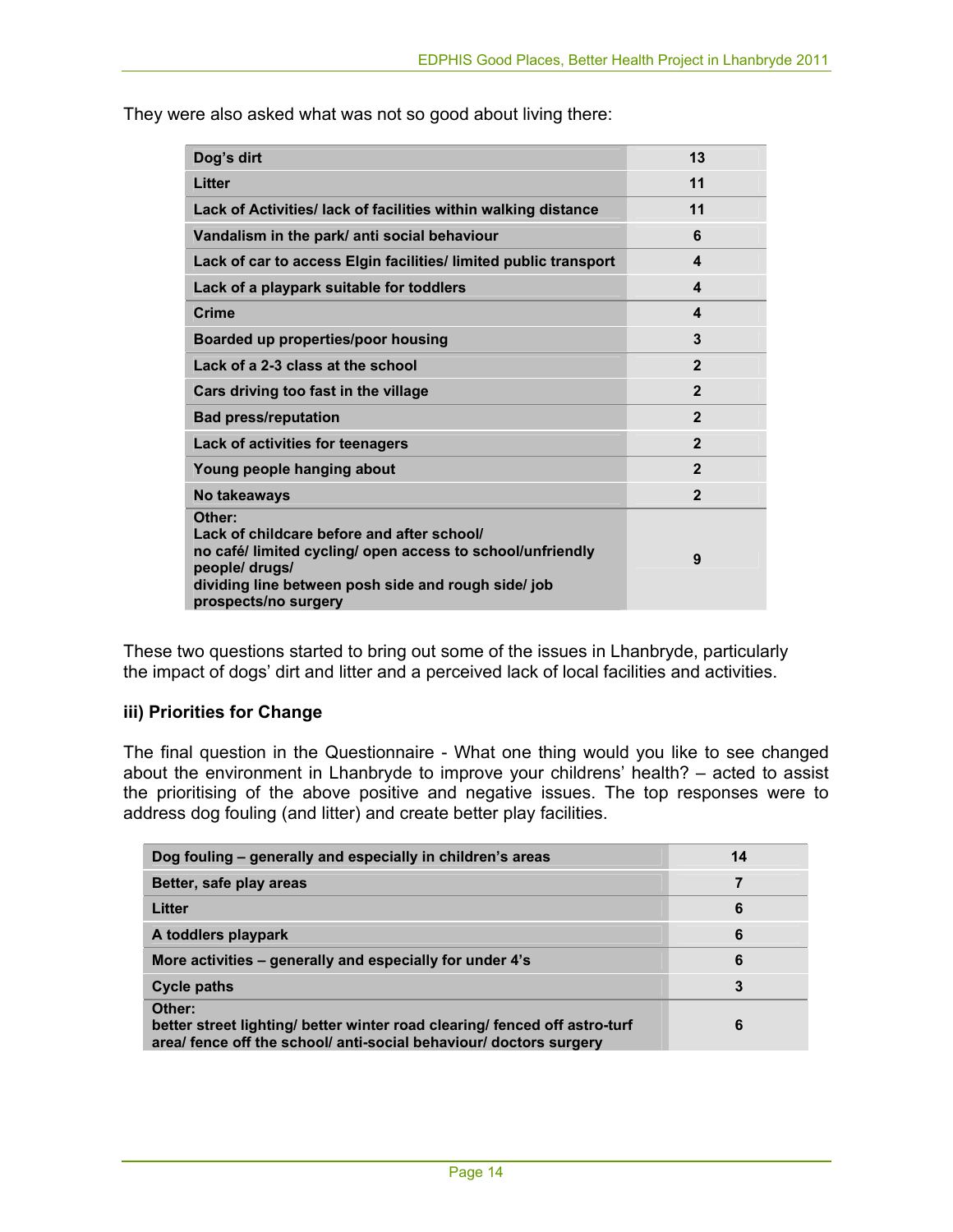## **iv) A Healthy Place?**

| <b>Response</b>                                      | <b>Yes</b>                                                            | 37             |
|------------------------------------------------------|-----------------------------------------------------------------------|----------------|
| Good walks/ cycles/ fresh air<br>Comments - 26 total |                                                                       | 10             |
|                                                      | Good places to play                                                   | 6              |
|                                                      | Good health education at the school                                   | 3              |
|                                                      | <b>Safe</b>                                                           | 3              |
|                                                      | <b>Good clubs</b>                                                     | $\mathbf{2}$   |
|                                                      | Less traffic                                                          | $\overline{2}$ |
|                                                      | Easy access to facilities and friends                                 | 1              |
|                                                      | It's a lot worse in cities                                            | 1              |
|                                                      | No chip shop or junk food                                             | 1              |
|                                                      |                                                                       |                |
| <b>Response</b>                                      | <b>No</b>                                                             | 8              |
| Comments - 7 total                                   | Litter and dog dirt spoil walks/parks                                 | 6              |
|                                                      | More activities & skate park                                          | 6              |
|                                                      | Lack of outdoor facilities/ No safe cycling areas/<br>need a playpark | 3              |
|                                                      | <b>Need better social housing</b>                                     | 1              |
|                                                      | 20mph zones would be better                                           | 1              |
|                                                      |                                                                       |                |
| <b>No response</b>                                   |                                                                       | 4              |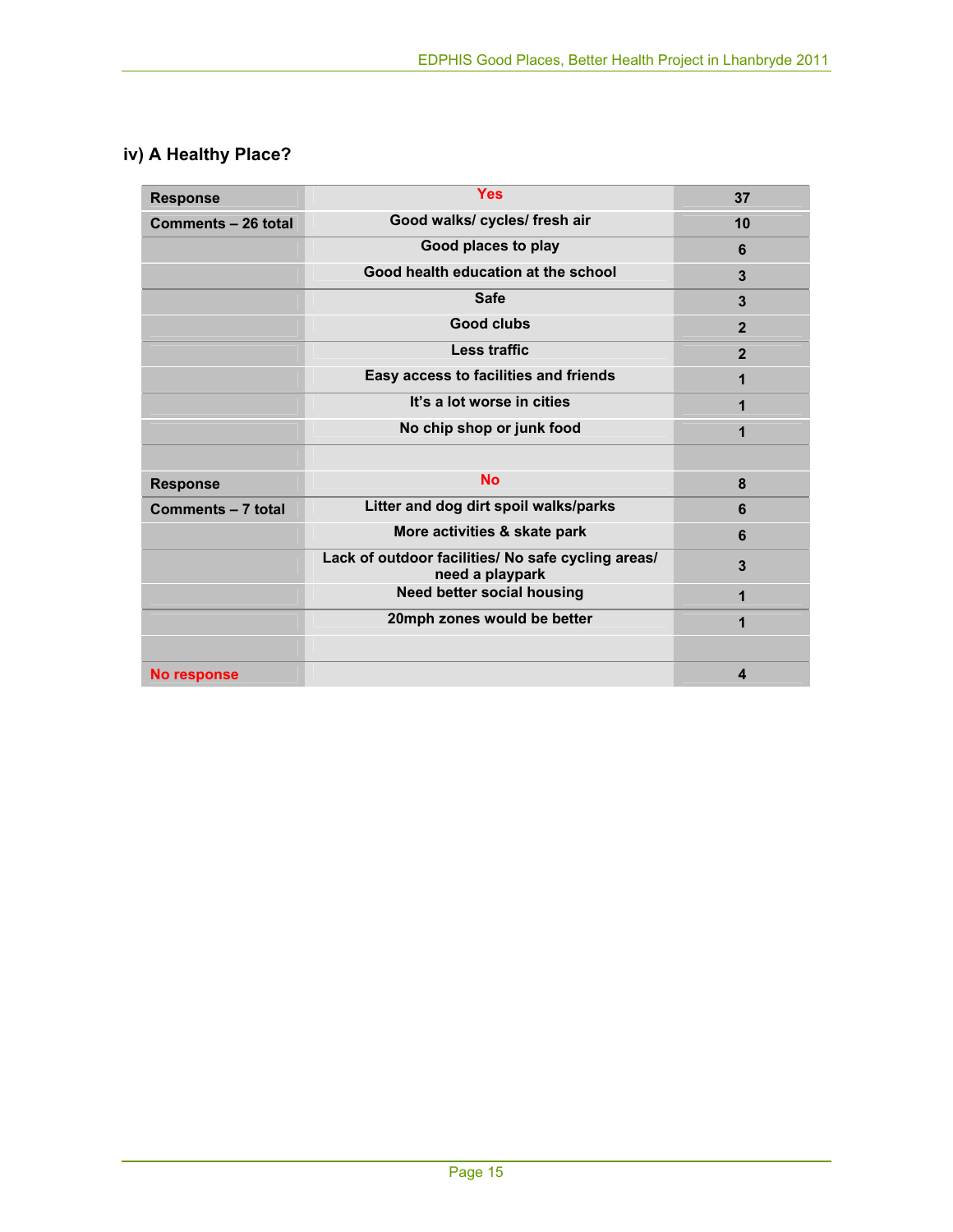#### **v) Opportunities for Play and Exercise**

The respondents were asked if they thought Lhanbryde is a good place to play and get fun exercise and this produced similar responses, but with more people considering the limitations of available resources:

| <b>Response</b>     | <b>Yes</b>                                       | 24             |
|---------------------|--------------------------------------------------|----------------|
| Comments - 19 total | Lots of space and fresh air                      | 6              |
|                     | <b>Good activities</b>                           | 5              |
|                     | Good park                                        | 5              |
|                     |                                                  |                |
| <b>Response</b>     | <b>No</b>                                        | 18             |
| Comments - 17 total | Some activities/ good parks etc, but limited     | 14             |
|                     | Can't use parks/walks etc due to dog dirt/litter | 8              |
|                     | Nothing to do                                    | 4              |
|                     | Not enough playparks / cycle paths               | 3              |
|                     | Intimidation                                     | $\overline{2}$ |
|                     |                                                  |                |
| No response         |                                                  | 7              |

"Park can't be used due to broken glass & dog mess"

"Children complain about glass, dog mess in play areas. Tend to stay in garden"

"Woods are littered with rubbish & dog fouling so brings danger. The park is good yet unacceptable for those of us where intimidation goes on for children who are perceived as incomers"

"Playpark facilities are good, few led play activities at realistic times eg straight from school (eg volleyball/circus skills/dance)"

"2 football pitches, a play area & wood nearby to ramble & explore. Not bad for a small village"

"One child likes judo but not much for other one who doesn't"

 "No proper play area for toddlers, older children's park not for young children. Sports activities take place in other towns - rarely anything for Lhanbryde"

"There is dog's mess in a lot of 'child friendly' areas"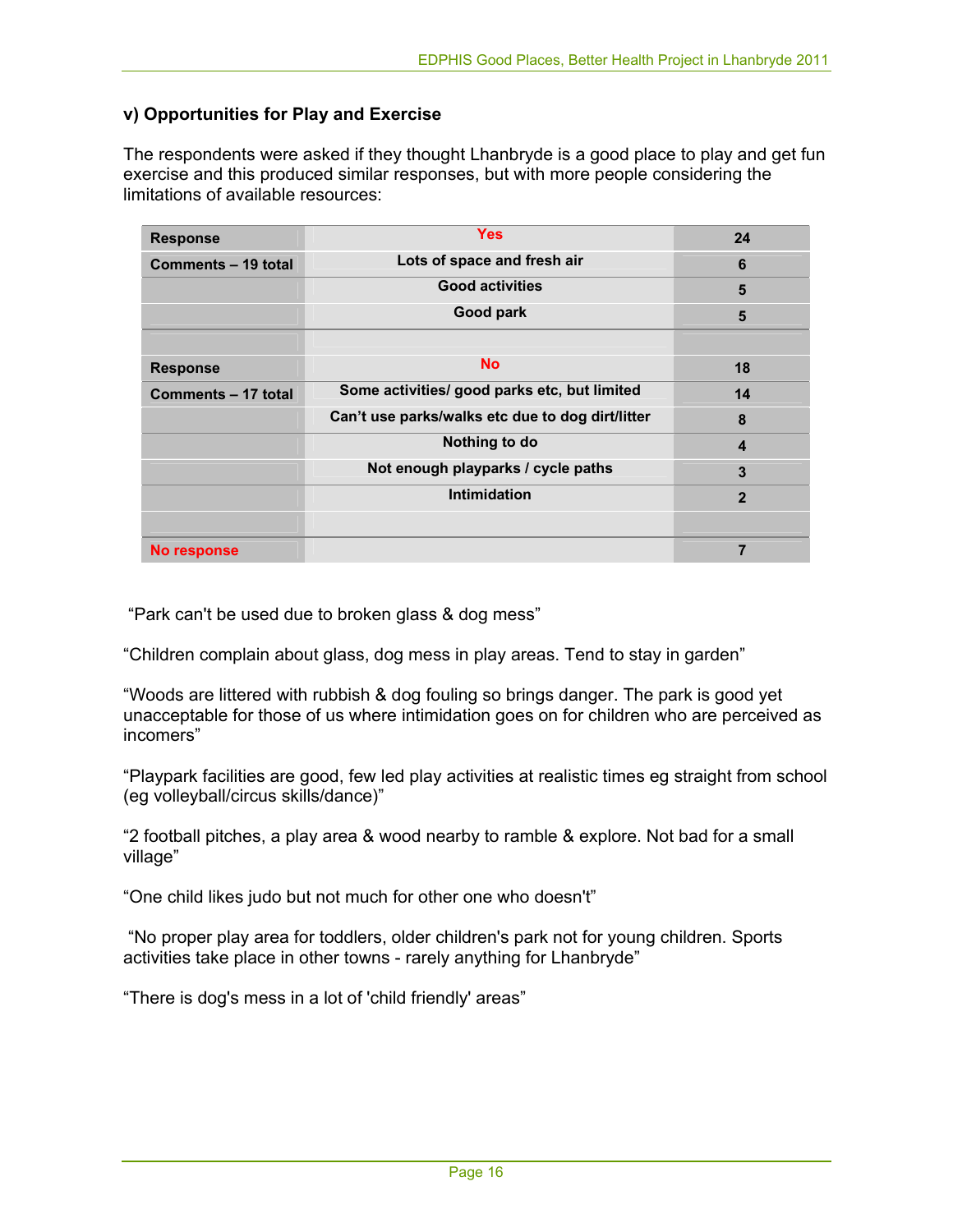#### **vi) Are Children Happy in Lhanbryde?**

Respondents were then asked if their children were happy living in Lhanbryde

| <b>Response</b>     | <b>Yes</b>                                                        | 39               |
|---------------------|-------------------------------------------------------------------|------------------|
| Comments - 15 total | Good community feeling / safe                                     | 6                |
|                     | Have friends and family                                           | $\boldsymbol{4}$ |
|                     | Seem happy but don't know anything else                           | 3                |
|                     | Good school                                                       | $\overline{2}$   |
|                     | <b>Great environment</b>                                          | $\overline{2}$   |
|                     |                                                                   |                  |
| <b>Response</b>     | <b>No</b>                                                         | $\overline{3}$   |
| Comments - 9 total  | Not much for teenagers/ not enough facilities or<br>activities    | $\boldsymbol{4}$ |
|                     | Kids are upset when they can't play out due to<br>dog dirt/litter | $\overline{2}$   |
|                     | Verbal abuse, bullying                                            | $\overline{2}$   |
|                     | Could have better fruit and veg.                                  | 1                |
|                     | Cars go too fast                                                  | 1                |
|                     |                                                                   |                  |
| No response         |                                                                   | 29               |

Most people felt that their children were happy living here; that it was a safe and friendly place:

"Good community feeling, friends within small area"

"My children are happy in Lhanbryde & never express any wish to be anywhere else. They love their school & broader community.

 "My 10 year old son opened his window one day and said without prompting how lucky we are to live here. Can see an open playing field with cows & sheep and the fields at bottom"

"They haven't (felt happy) for a while due to being bullied but getting a move away from this place is a joke"

"My kids are upset when they can't play because it is too dirty & unsafe"

#### **vii) Child Health issues**

Respondents were also asked if they would like to mention any health issues that affected their children. Six parents and carers responded to this question. Four respondents had a child with asthma, one child had eczema and possible Asperger's Syndrome, and another had weight problems and weakness in the joints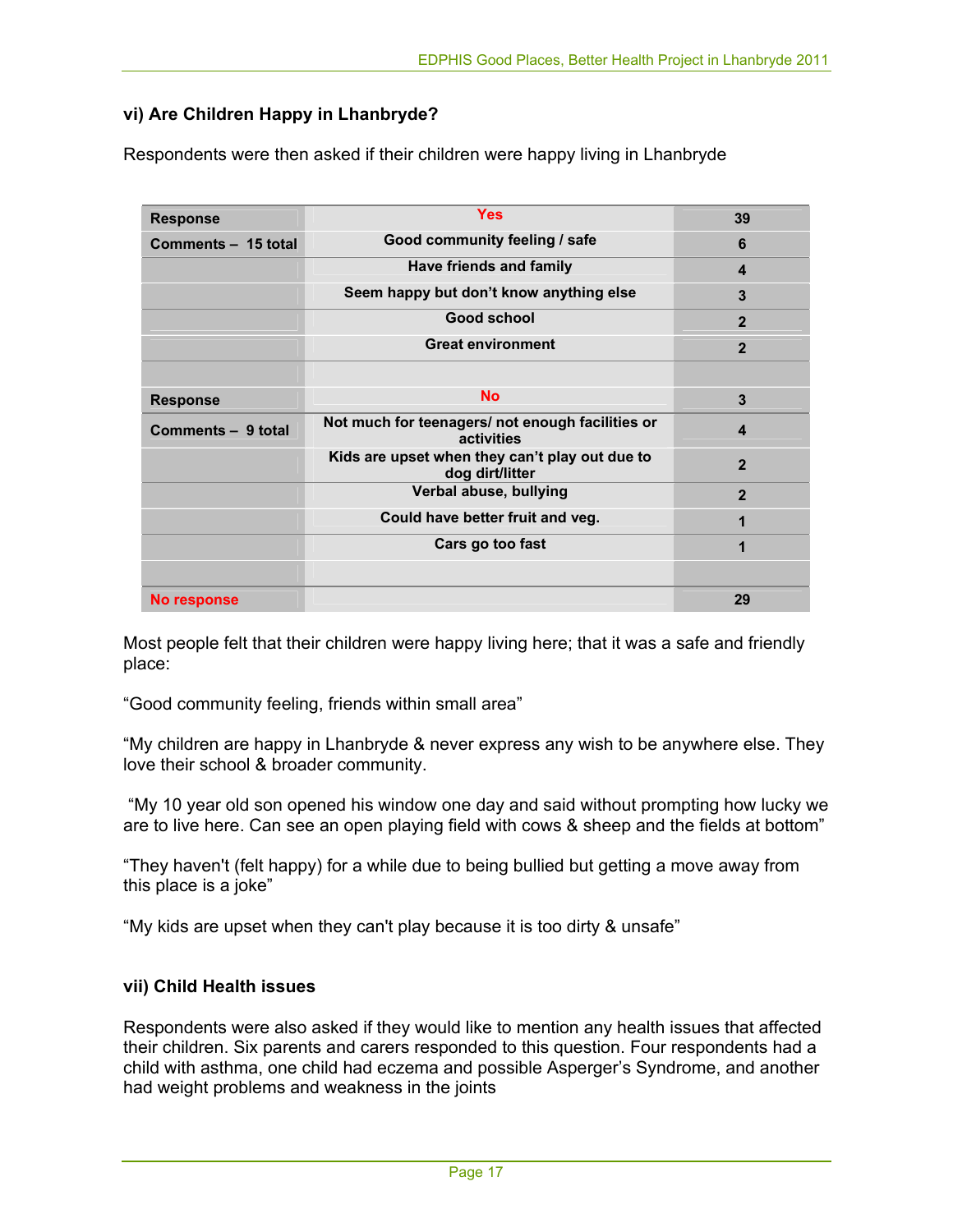#### **viii) Summary and Key Issues**

The questionnaire results show that Lhanbryde has a good community spirit for many people who live there. 80% of respondents felt that there child was happy living in Lhanbryde, and 59% named good community spirit as one of the best things about living there. 76% of respondents felt that Lhanbryde was a healthy place to live and bring up children, citing good walks, fresh air and places to play.

However, many people were concerned that the good walks, facilities and play areas were being spoiled by irresponsible dog owners and people littering. At times, people have stopped their children playing at the main park or turned back from walks because of these problems and the danger to their children. 41% named dog mess and/or litter as the one thing they would change about Lhanbryde to make it a healthier place to live. This negative experience of a play area might only have to happen once or twice for a carer to decide that it's too difficult to take children to a play area and choose their own garden instead. This could restrict running and aerobic exercise.

"Children complain about glass, dog mess in play areas. Tend to stay in garden"

Facilities are seen by some as being quite good for a small village, with the shop, school, pharmacist and Community Centre all receiving positive comments. However, the lack of a doctor's surgery, the fact that some mention travelling to Elgin to go to parks, kids clubs, shop for fresh fruit and vegetables etc means that there might be a problem for families without transport (who would have to pay for buses).

#### **b) Results from Community Stakeholder Meeting**

Preliminary results from the questionnaires were shared at a meeting of community stakeholders including a local councillor, Lhanbryde Community Challenge workers and board members, the local Moray Council Community Support Officer and a local playgroup campaigner.

The group recognised the issues raised, both positive and negative. Commenting on the results, one person queried if the incidence of asthma matched the results coming from the questionnaire. Others wondered if a wide enough sample of opinions had been collected, especially from the central area of Lhanbryde.

The group looked at ways to take some of the issues raised forward in the Lhanvbrdye community. Suggestions included:

- Feeding back the information to parents through the school at a parents evening
- Feeding back information to the community through an event
- Getting the community warden involved in the Moray Council 'Green Dog Walkers' scheme
- Continuing research in the community
- Continuing to get people involved

The group was very helpful in offering contacts, suggesting times and venues and agreeing to work with the project.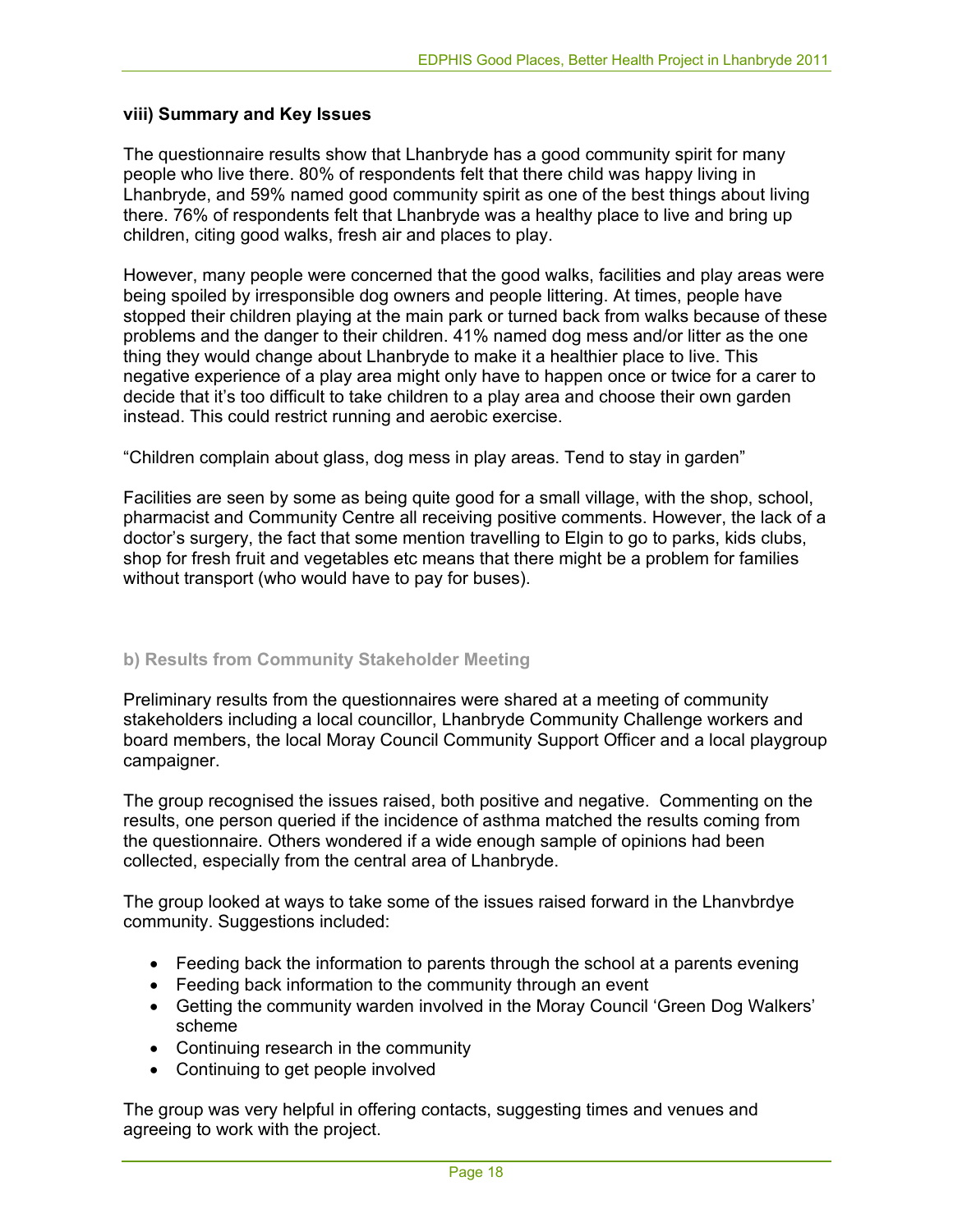#### c) **Results from face-to-face interviews**

Interviews were carried out around the streets in the central area of Lhanbryde and elsewhere. 16 people were interviewed including local professionals. Some of the responses were as follows:

"It's not that bad - a nice wee place to live really. Most of the grumbles are to do with council houses; some people are overcrowded, don't have enough bedrooms"

"It's difficult with some of the neighbours round here. The back lane here has been a rat run for motorbikes – I mean how stupid is that? The kids mostly stay in their gardens – it's not safe to go out in the lane"



"I've lived all my days in Lhanbryde – it's a place like any other, good and bad"

"These council houses are awful. There is damp and it took me 5 years to get a faulty socket repaired. I don't know what it would take to make this place better."

"The kids might get more exercise if there were more facilities. Need to go into Elgin for entertainment. It's very basic here"

"There's no doctor's surgery here, need to go into town. This affects people without cars, particularly the elderly. Sometimes people need to see the doctor but they say "Oh I'm not going away in there!"

"For some families there is difficulty accessing surgery to have immunisations for children completed. Mental health and wellbeing can be an issue for families relating to poor housing issues, finances or use of drugs/alcohol."

"Lhanbryde has gone through phases. Basically it's okay - problems come mostly from the tenanted areas - problem families from down south are put in together; they have caused the problems- drugs etc. And recently the Hotel has taken in homeless people. There is more of a police presence now"

"Families are settled in Lhanbryde and have grandparents often living within the village too. This lends itself to a more settled community. However, there have been a number of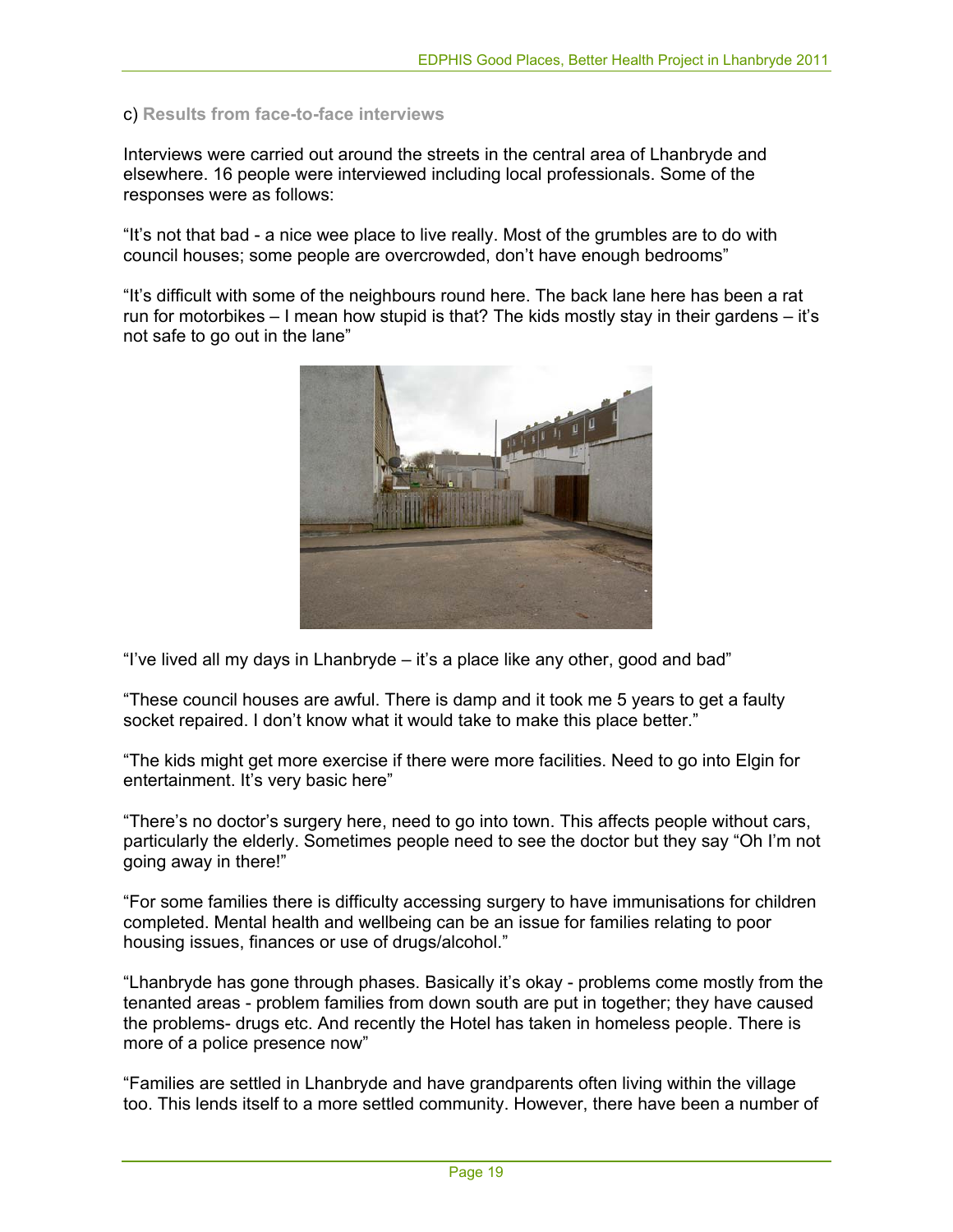incidents where a small number of isolated families have been in great fear living in the village."

"Young families within the community tend to stick to their own friends and relatives and are not always keen to engage with others. It's difficult to encourage some young parents to attend the well run Toddler Group (confidentiality plays an important part for them)"

"A recent survey (approx 3 years ago) showed that individuals within the community did not eat a healthy diet. Many accepted this and did not wish to change their eating habits. There is a project selling fruit at the Lhanbryde Hall to offer reasonable priced fruit and vegetables, but initiatives to have an allotment for the community and the community café have ceased also."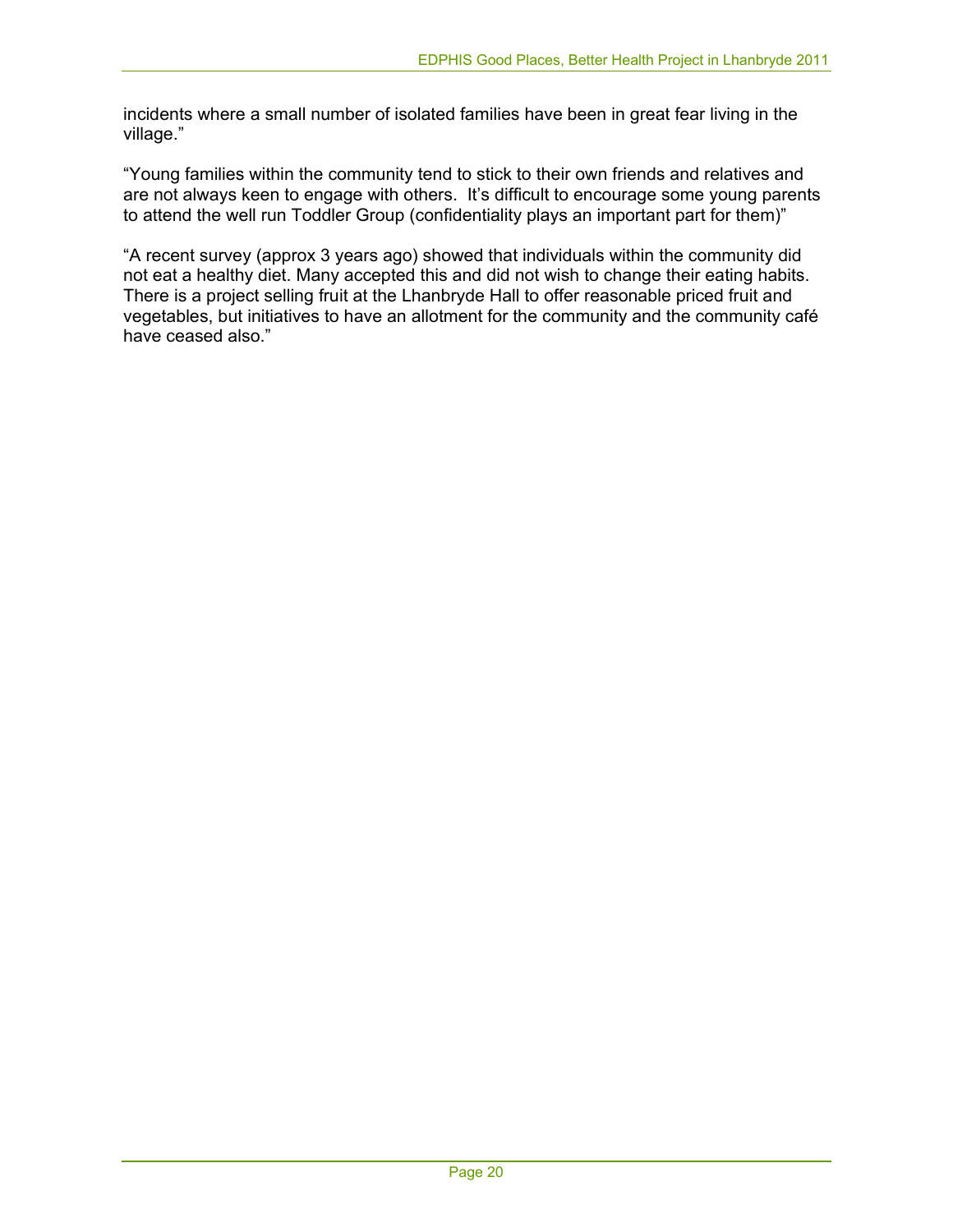#### **2. Open Engagement Event**



This event was aimed at families to feedback some of the results, continue to gather more information, look in more depth at links between health and environment – and have fun at the same time!

Researchers attended a parents' evening to feedback some of the results to parents and invite them to this event.

Survey participants who had provided contact details were personally invited and posters and flyers were distributed locally to invite anyone else from the community who was interested to attend. Around 20 adults and 25 children attended this event.

Interviews and group discussions were held throughout the morning.



*Round table discussions at the event*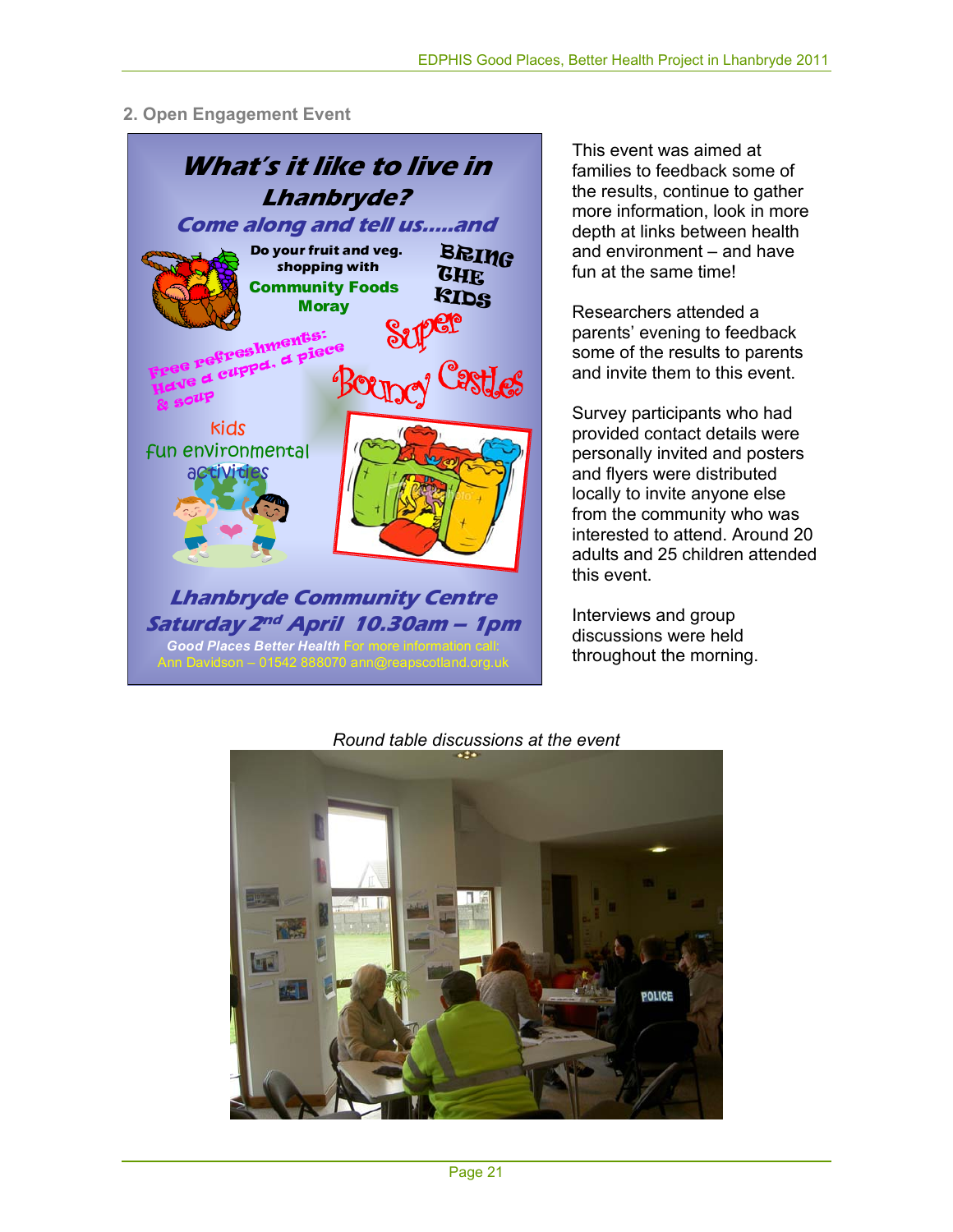**Facilitated discussions: summary of key issues raised** 

#### **i) Shops**

Need more local shops, particularly for people who don't have cars:

- A good veg shop, hardly ever get fresh fruit
- Better grocers
- Chip shop
- Carry out shops

"Shops are fine, although some are a bit expensive. We just need a few more."

#### **ii) Health**

Need a community surgery:

- Particularly for the less mobile, they need to take a taxi up to Elgin to get to see their GP. Without transport, it's not easy. Difficult for diabetics to get their condition under control without a surgery.
- It's ok if you've got a car I drive to Elgin, but some folk have to rely on extended family, say if the wage earner is away with the car in the day
- Pharmacy helps
- Minor ailments can get treated at pharmacy

"Need a public toilet down by shops- even if it is one that needs payment, particularly for the elderly and disabled people."

#### **iii) Activities**

"Need more activities for all ages. The community centre needs to be used more. More use of the hall - indoor football, clubs for kids etc. Need things organised for the school holidays. There's nothing for the kids to do. If the centre was closed down- would it really be missed by most of the community?"

"Kids should be taught not to get into trouble and how to do other stuff. When I was young I was out playing games in the street and building dens in the woods. Kids don't know how to do that anymore. I let my kids out to play. They can't be led by the hand everywhere. Lhanbryde is a good environment. They can use their imagination."

"We need an after school club for kids – especially younger kids"

"Need better advertising of what's on, say through a facebook account for the Community Centre would be good for keeping in touch, getting message out"

#### For adults

"Need a more family-friendly pub, maybe with a beer garden. The one we have isn't the sort of pub I'd take my wife never mind the kids."

#### For Teenagers

More youth café hours and for wider age groups.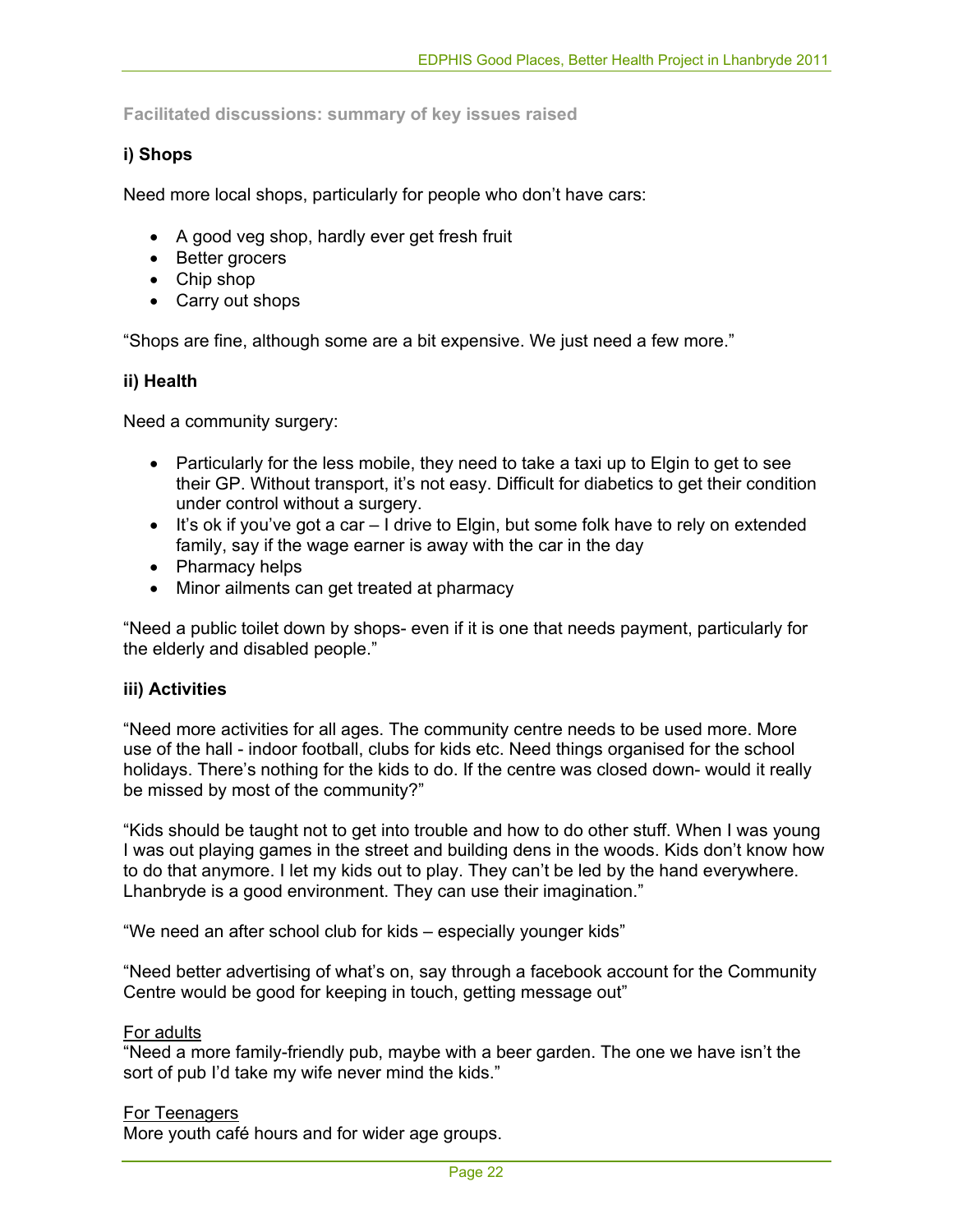#### For Primary School kids

There is nothing organised for them. Need clubs like a gymnastics club and access to resources like the youth café that the older ones have.

We need more activities for Primary school aged kids – how about activities for different ages at the same time – activities for younger kids at the same time as the youth club – then all the kids would be happy. We'd like the hall to be OPEN for the community, not – you can come in, but you're too young etc. A welcome for all ages.

#### For Preschool kids

Need activities for pre school kids.

#### **iv) Playparks**

The small one at Glen Esk road needs resurfacing with soft fall and equipment for preschoolers.

Parents need a playpark that caters for nursery as well as primary school so they can keep all their kids occupied.

People walk through playground with their dogs and don't pick up dog dirt

#### **v) Poor housing**

- Problems with the flats
- Housing services not responsive
- Problems with windows, electrics
- Poor sound and heat insulation

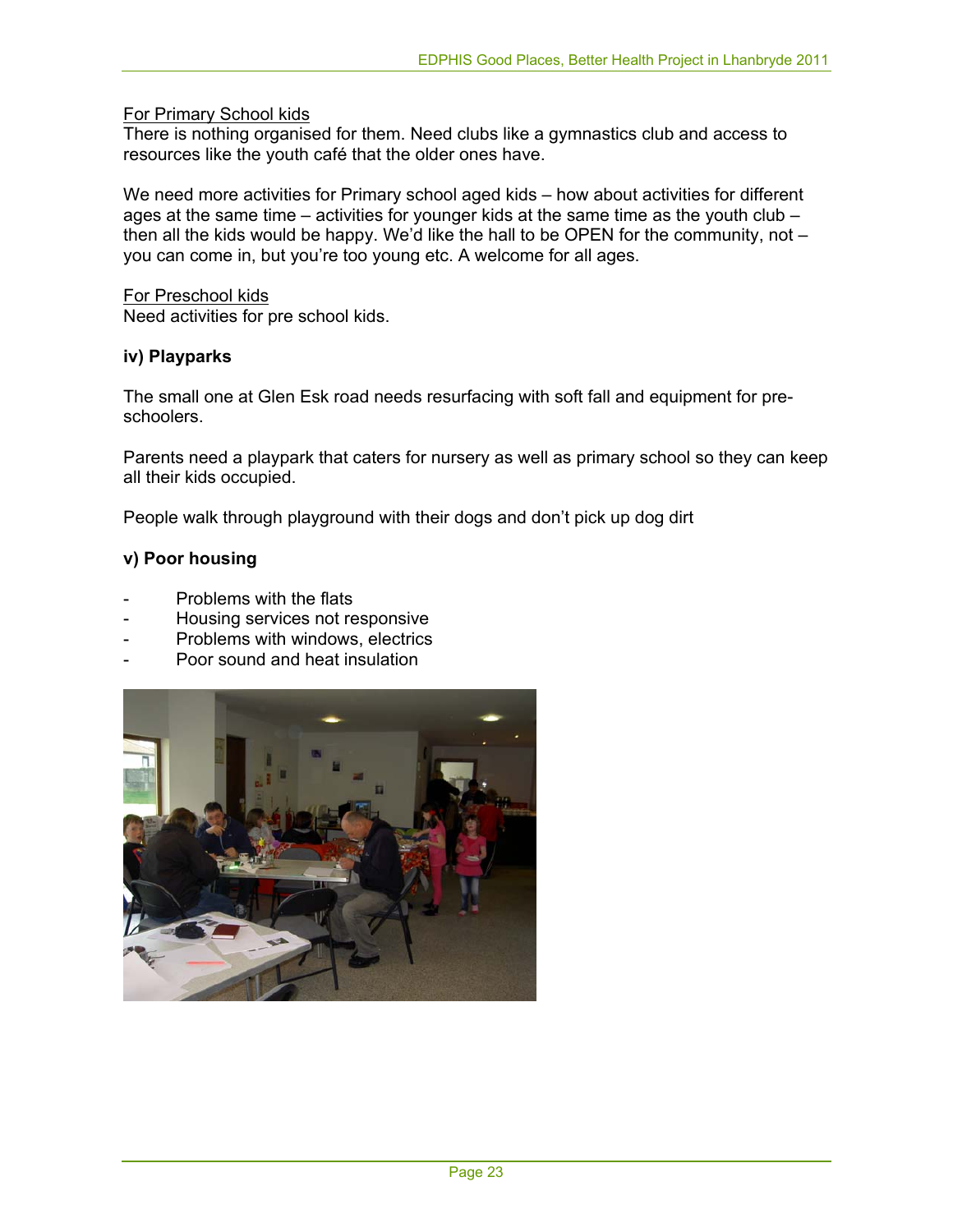*Some of the images displayed with comments they stimulated* 



"There's some bonny areas (in Lhanbryde) but up by the flats it's all run down. They're in a shambles. It's just degrading staying here. I hate it. I got offered a flat here by the Council and I didn't know I had a choice. They telt me it was that or none at all. There's bairns out at 9/10 o'clock at night."



"We live in that concrete bit there – it's great from one side – I can see green fields but just other flats if I look out the back"



"What could you do with that space there? Are you going to come in and change it? My kids like that open space for playing on their bikes. If you had a cycle track people in the flats might be disturbed, though if it was small it might be fun. If you put in trees people might not like it. Small garden areas might be good. Benches might become a drinking den. We'd need to have a proper talk about what happened there – there's a lot of fear that anything new might be worse"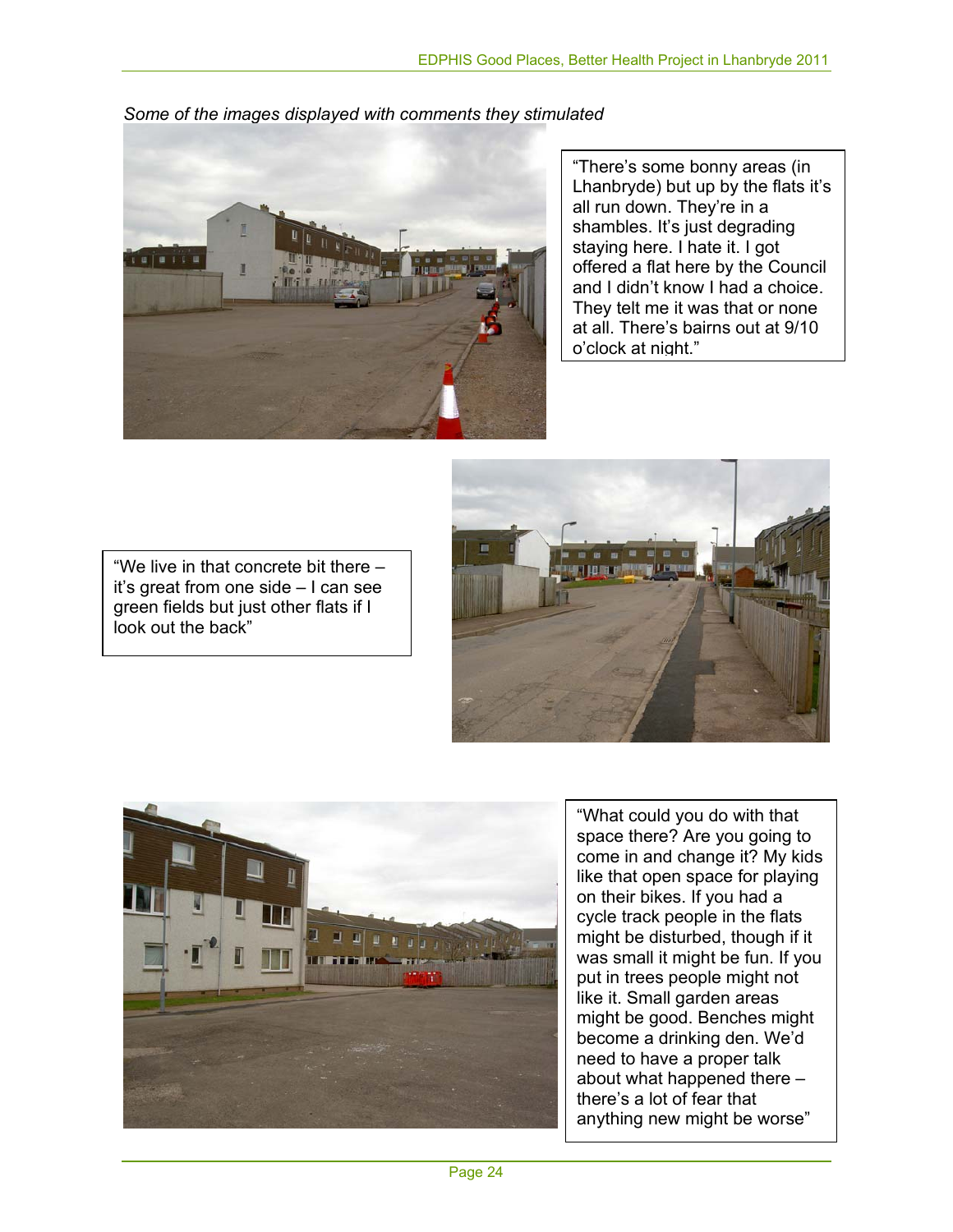#### **vi) Other issues**

- Speeding drivers- too many for kids to play safely
- More lighting going in –what was wrong with the old lighting?
- Council go out spraying weeds but don't warn us. The pesticide can cause dogs to be sick.

#### **vii) Community Assets**

- a) Good neighbours in Lhanbryde
- b) Green Space Woods and parkland, loch
- c) Good community centre
- d) Good bus service- locally and between Elgin (6 times a day)
- e) Local shop is good for necessities

#### **viii) Contrast between urban areas and green space**

"Never been asked before. You're the first people to come down and ask us"

Large areas of concrete:

"Hard to imaging how things could be different. For many people it's all they've ever known. But I notice the difference looking out one side of my house (to green space) and the other (to concrete)"

"The loch is great. It's lovely, then when you come back intae town it's like "Awww naww"."



*Fresh produce available on the day (Community Foods Moray)*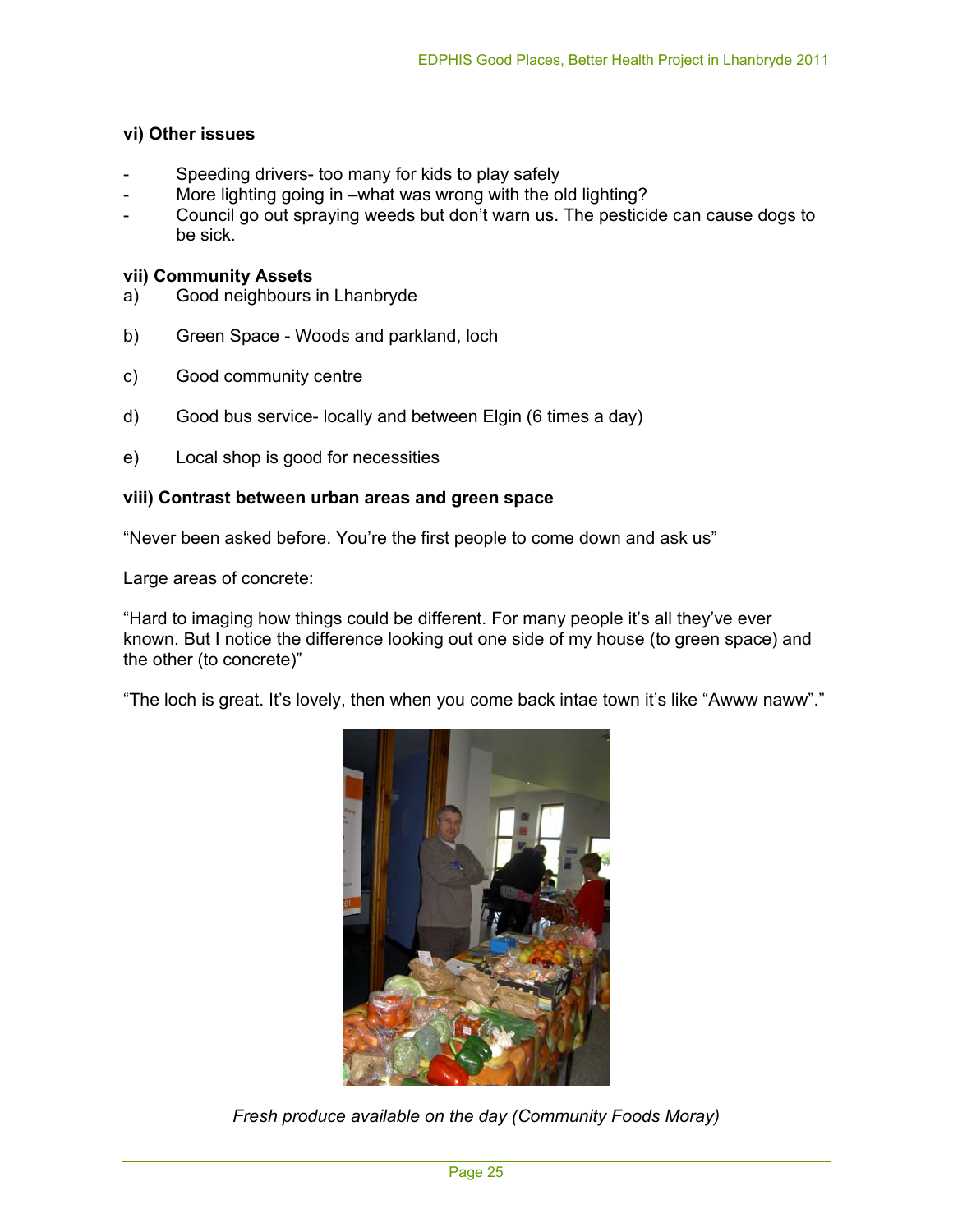**b) Pictorial quiz** 

**Photo 1** 

#### **GOOD for HEALTH**

Fresh fruit & veg. Local produce Cheery staff lift your spirits Great Community Spirit The Shop is good for Health Fruit and Veg. good for diet Friendly, helpful staff good for mental health Good fresh fruit and veg Only a short walk from home A shop selling fruit and veg. is good for community Good friendly folk Easy to walk to Veg. etc on sale Local shops, pharmacy and butcher very important



#### **BAD for HEALTH**

Some anti-social behaviour Prices high, can be a worry for low income or elderly – cause stress More choice at better prices would be better Road busy, cannot cross it easily Litter from shop over village Sweets, cakes Busy road, no crossing Road difficult to cross at shop

**Photo 2** 

#### **GOOD for HEALTH**

Butchers is good for health Good fresh meat Good fresh local meat Fresh local produce Local produce and traditional shops like the butchers are vital to the well-being of Lhanbryde. Large supermarkets often kill small, local shops but in reality they can't compete Lots of choice. Older folk don't have to go into town Good to have a chemist in Lhanbryde Good butcher, chemist and hairdresser Nice butcher, lovely chemist Good bus service Fantastic bus service



#### **BAD for HEALTH**

Too much red meat No crossing point for children on main road through Lhanbryde. Some drivers drive over the speed limit near speed cameras No safe crossing point for children Some motorists drive too fast – need speed cameras Pies!  $(x2)$ Busy road, no crossing Needs community surgery and a diabetic clinic – a must No GP surgery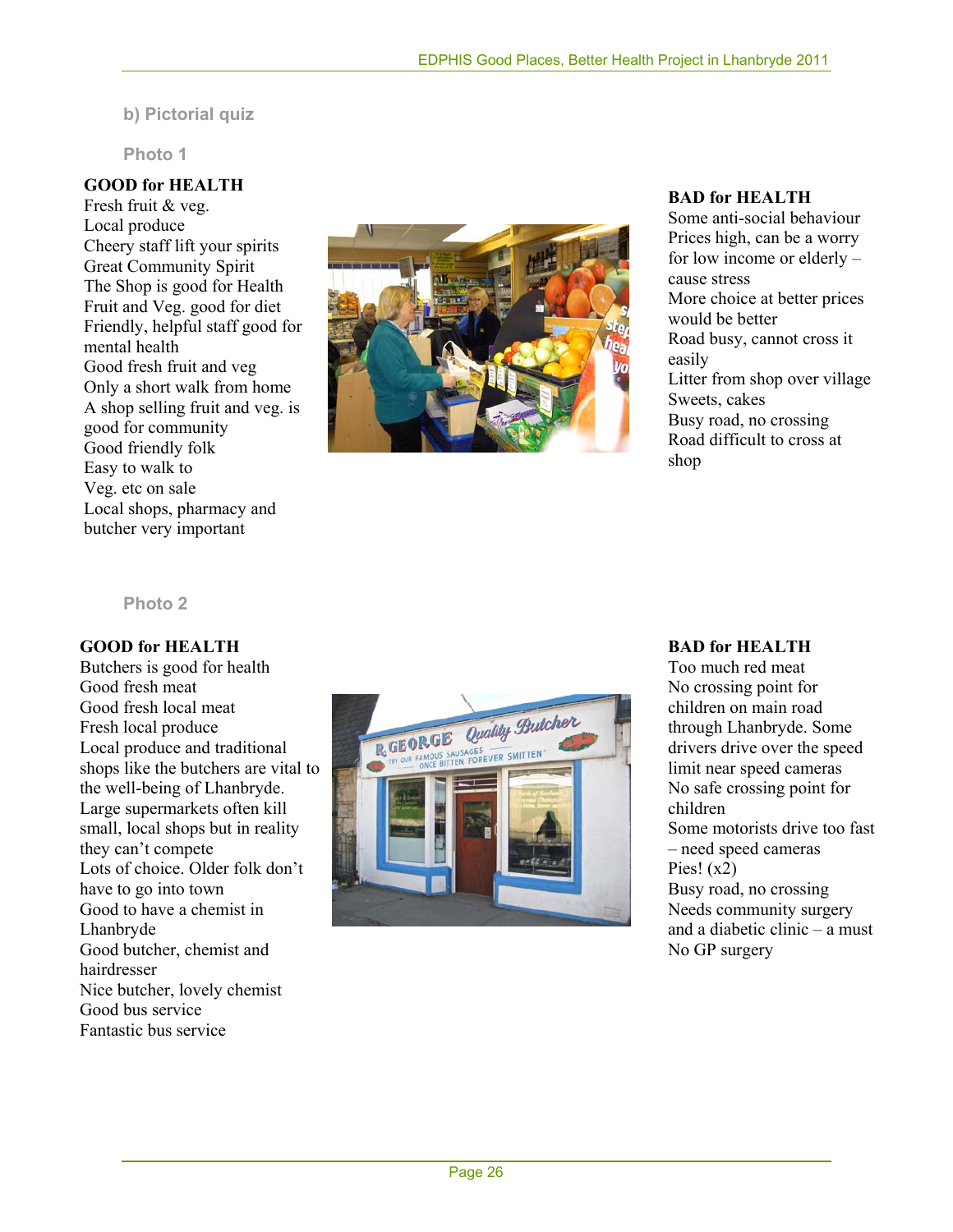#### **Photo 3**

#### **GOOD for HEALTH**

Nice for a treat now and again Good for a treat Having a visiting fast food van is a good idea for a bit of variety and a treat



**BAD for HEALTH** 

Too much isn't good Too much greasy food bad for health Not healthy- greasy food Bad food choice – fast food Litter Overindulgence in this is bad for health, but a little now and then is fine

**Photo 4** 

#### **GOOD for HEALTH**

Needs upgraded for younger children Good for exercise Keeps kids entertained Good fun for the kids and exercise The adventure playground is excellent and well-maintained, a real focus for our children to play Fun, get kids fit Outside play, fresh air exercise



#### **BAD for HEALTH**

Not suitable for younger children Vandals often leave broken glass Dog's mess Park dangerous for younger children – nowhere for toddlers to play Glass lying about, dogs dirt lying mostly everywhere Nothing for the under 5's Litter, mountains of broken bottles and dog's poo No good play area for kids between Glenesk Rd and St Bryde's Ct – need more play/toys and rubber matting

#### **BAD for HEALTH**

Litter, broken glass Too much rubbish Dog's poo. Dog's mess Dog's mess main problem Lots of litter gathering Wholly inadequate fencing–off of school playground Dog poo, rubbish, glass Fence, dog dirt, litter, smashed glass

Litter! My pet hate…parents need to educate their kids to keep Scotland tidy. I've just returned from a trip to pristine Germany – it's sad here.

#### **Photo 5**

#### **GOOD for HEALTH**

Open spaces Area to play Good space for kids to exercise Playing field good for health if you use it Good access to woods for walks Nice walks, good areas

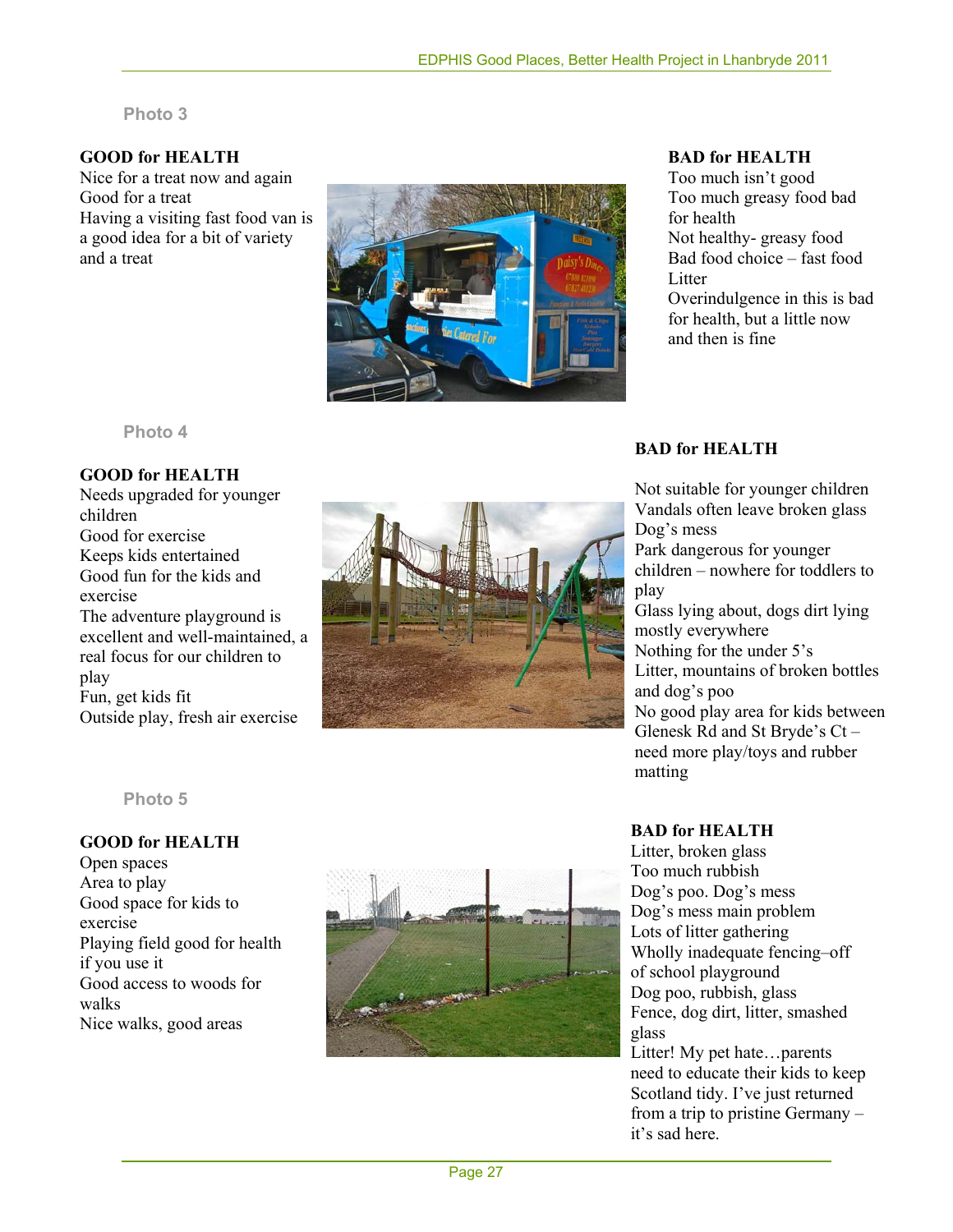## **GOOD for HEALTH**

Lovely play parks Good- if you are walking responsibly Good open spaces for dog walking, jogging and kids playing Good wide open spaces for dog walking, exercise Woods to walk them in Open spaces for kids/family to play



#### **BAD for HEALTH**

Litter and graffiti Scramblers ruin the woods in the summer Teenagers on motorbikes Bad if the owner doesn't pick up waste Dog's mess not cleared When my son plays football here on a Sunday it's covered in dog's mess – while only 100m away is woodland more suitable for dog walking Dog dirt lying everywhere Too many dogs without owners running wild Too many dogs off lead, dog dirt everywhere Early in morning and at night many dog owners use area as a toilet and don't pick it up

**Photo 7** 

#### **GOOD for HEALTH**

Huge sense of community spirit Everyone knows each other Quiet – little heavy traffic



#### **BAD for HEALTH**

Spoilt by a few anti-social drink and drug users Drugs, kids sometimes just left to run around estate Too much hard surface – makes me feel degrading Flats need demolished Mostly concrete Large open areas concreted! A bit more green grass would be nice, some trees and shrubs, benches, communal areas etc Empty spaces could be filled with something enjoyable to look at Kids playing can be in danger from cars if not supervised

#### **Photo 8**

#### **GOOD for HEALTH**

Good for walks Pretty for awhile Pretty areas to walk Rural Lovely area by the burn. Other villages enter Moray in Bloom and look stunning – this would be a good project – look nice and bring people together Lovely scenery to look at  $-$  tidy Nice scenery



#### **BAD for HEALTH**

Poor drainage in the area – my wife is disabled – no good for her Busy road no crossing Road too busy (x2) Too close to road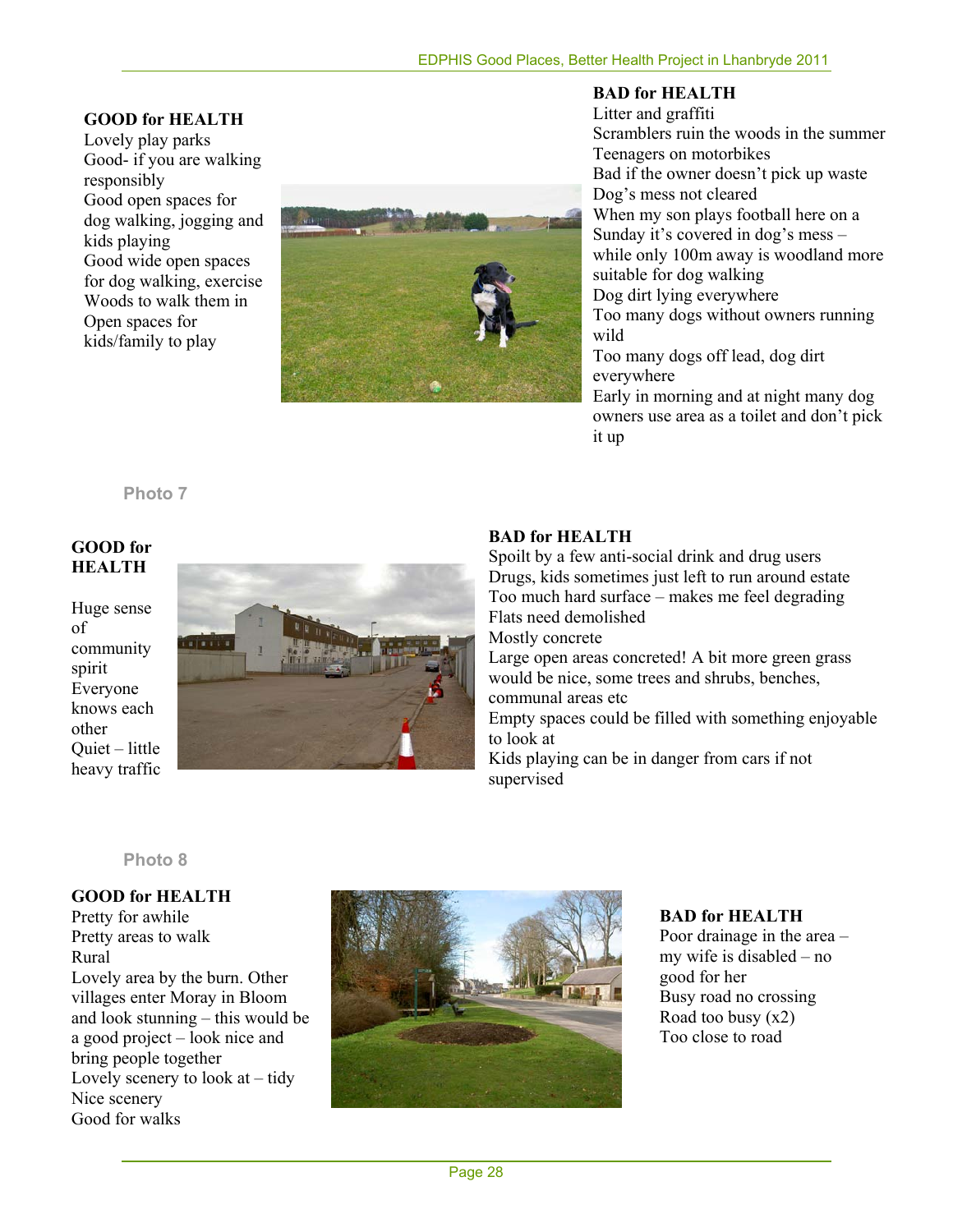Asking people to focus on both the negative and positive aspects of elements in their environment in Lhanbryde reinforced and developed some of the issues already raised and brought in some new ones. The display of photographs around the discussion/ café area were mixed in with captions from comments drawn from the questionnaires. People looked afresh at familiar places. New perspectives included:

- The lack of a crossing for pedestrians at the shops or across the main A96 to get to some of the most popular walks
- How the lack of a health centre/Doctor's surgery affects those needing frequent medication/ medical help, especially if they don't have a car
- There is a sharp contrast between the concrete-rich areas of the council house estates and the green of the surrounding areas and countryside
- There has been no recent survey/ input involving residents in looking at how they might change the environment in the council house area
- Problems of unauthorised motorbike use
- Open access at the school seen as a problem
- There is no monitoring of dogs off-lead and a lack of education and penalties for irresponsible dog owners
- Community environmental projects could help bring people together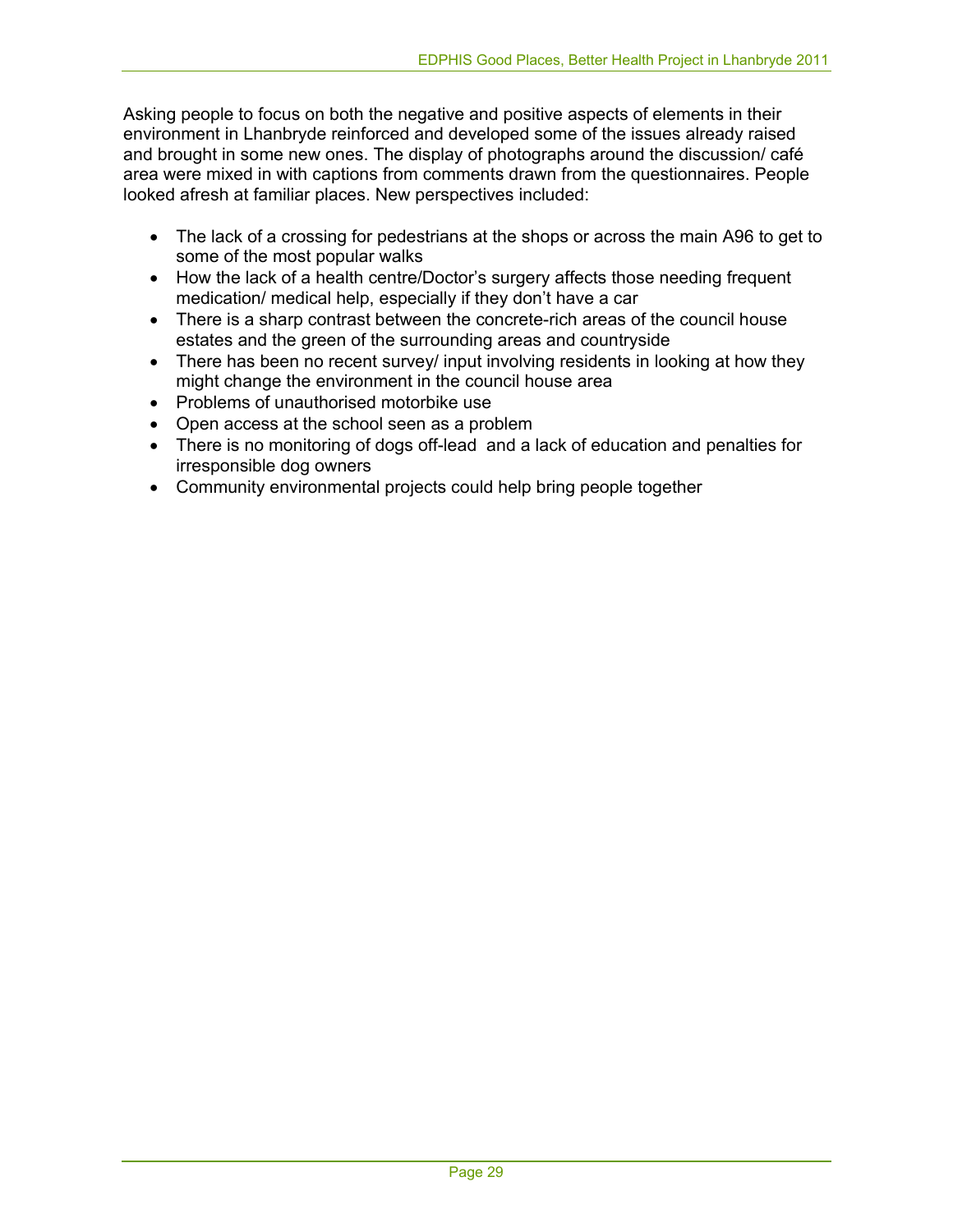#### **3. Workshop (DPSEEA Mapping and Vision Development**

The results from this session have been organised into simplified mDPSEEA model chains. A Vision for Lhanbryde was also developed:

#### **a) DPSEEA Maps**

#### **i) Problem/ State: Dog's dirt and Litter**

(particularly on playing fields, playparks and walks)

*One Sunday we picked up 3 bags full of dog's dirt before we could start the (football) game* 

| <b>EFFECT/IMPACT</b>                                                                                                                                                                                                                                                                                                                                                                                                                                | <b>CAUSE/DRIVER</b>                                                                                                                                                                                                                                                                                                                                                         | <b>IMAGINE/ACTION</b>                                                                                                                                                                                                                                                                                                                 |
|-----------------------------------------------------------------------------------------------------------------------------------------------------------------------------------------------------------------------------------------------------------------------------------------------------------------------------------------------------------------------------------------------------------------------------------------------------|-----------------------------------------------------------------------------------------------------------------------------------------------------------------------------------------------------------------------------------------------------------------------------------------------------------------------------------------------------------------------------|---------------------------------------------------------------------------------------------------------------------------------------------------------------------------------------------------------------------------------------------------------------------------------------------------------------------------------------|
| <b>Physical</b><br>I just get out of Lhanbryde – go to<br>Elgin, Fochabers etc. to walk, go to<br>park<br>Children complain about glass, dog<br>mess in play areas. Tend to stay in<br>garden<br><b>Emotional</b><br>I'm disgusted at dog's dirt - i have<br>to stop at the school to clean off<br>the kid's shoes – makes me angry<br>(I'm) angry – there's no need for it!<br>Why do some people use<br>Lhanbryde as a toilet for their<br>dogs?! | <b>Community</b><br><b>Warden/Enforcement</b><br><b>Issues</b><br>People don't get caught<br>so don't see the need to<br>change<br>• Former<br>community<br>warden used to come<br>out more. Where is the<br>new one?<br>The new warden has too<br>many areas to cover.<br>Early in morning and at<br>night many dog owners<br>use area as a toilet and<br>don't pick it up | A place with no dog<br>dirt and litter!<br>We want a fence<br>round the school area<br>- not such open<br>access<br><b>Community Warden</b><br>needs to:<br>$\bullet$ be more visible<br>help<br>us pick up<br>$\bullet$<br>dirt<br>before<br>dog<br>football<br>help us<br>with<br>a<br>$\bullet$<br>campaign just for<br>Lhanbryde. |
| $('m)$ Fed up – we're surrounded by<br>lovely woods and walks but dog<br>owners ruin it - clear it up!                                                                                                                                                                                                                                                                                                                                              | <b>Education</b><br>• Lack of education $-$ bad<br>habits<br>Older people are used to<br>just letting their dogs foul<br>Some people let their dogs<br>out with young kids who<br>don't know about picking up<br>dirt                                                                                                                                                       |                                                                                                                                                                                                                                                                                                                                       |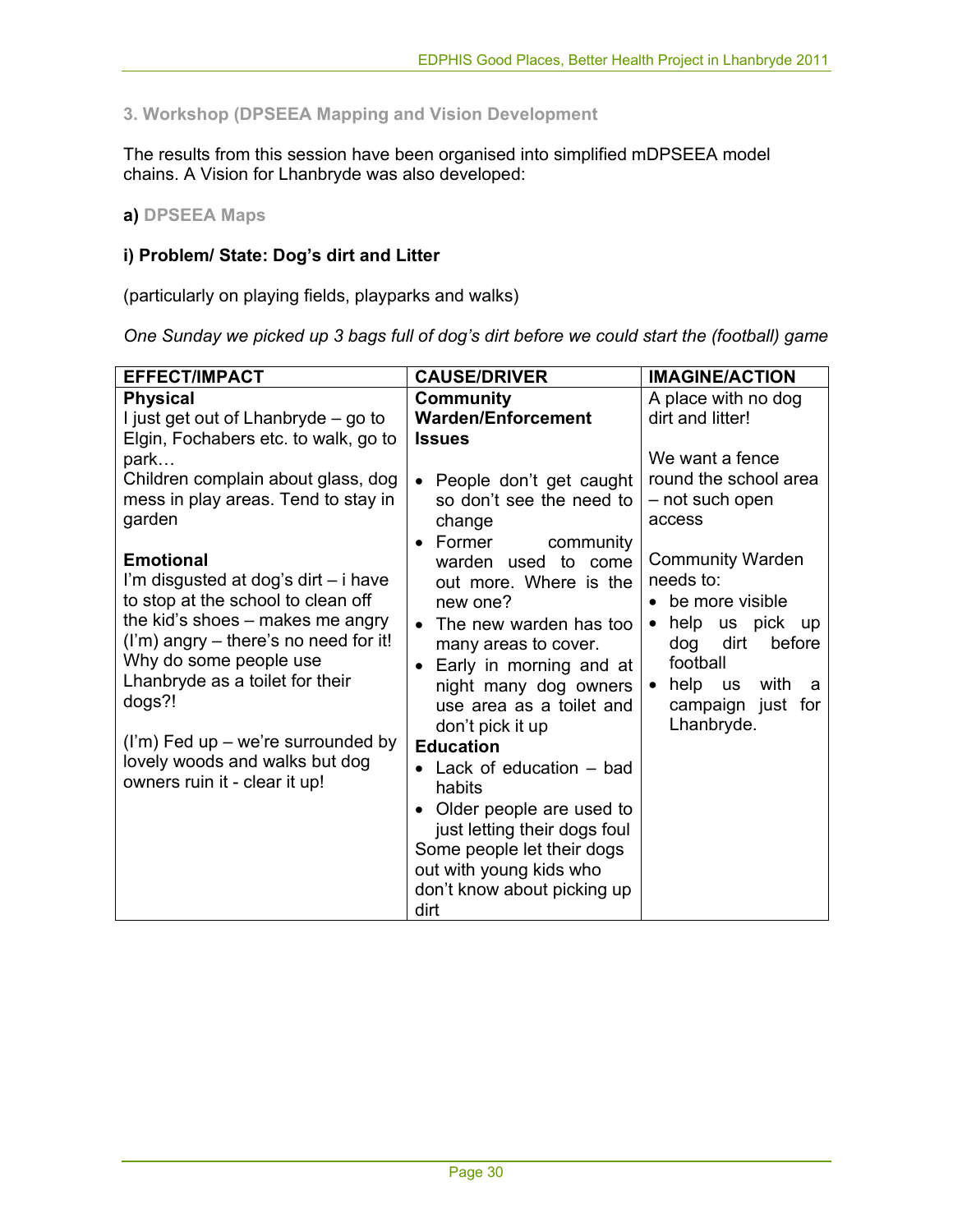## **ii) Problem/ State: Busy Road and lack of a crossing**

No safe crossing point for children

| <b>EFFECT/IMPACT</b>                | <b>CAUSE/DRIVER</b>      | <b>IMAGINE/ACTION</b> |
|-------------------------------------|--------------------------|-----------------------|
| <b>Accidental injury</b>            | <b>Traffic flow</b>      | Install crossing      |
| Someone's pram was hit by a car     |                          |                       |
| while trying to cross the road.     | Some motorists drive too | Traffic calming/speed |
|                                     | fast                     | cameras               |
| Access/freedom                      |                          |                       |
| Stops some people crossing to       | Economic constraints     |                       |
| take their dogs out for a walk      |                          |                       |
|                                     |                          |                       |
| Stops us letting the kids go out on |                          |                       |
| their own to shops                  |                          |                       |

## **iii) Problem/ State: Restricted Shopping**

| <b>EFFECT/IMPACT</b>              | <b>CAUSE/DRIVER</b>                                                                                           | <b>IMAGINE/ACTION</b> |
|-----------------------------------|---------------------------------------------------------------------------------------------------------------|-----------------------|
| Restricted diet- not much fruit & | We like Community Foods                                                                                       | Improve publicity for |
| veg available                     | Moray (CFM) delivery van -<br>good fruit and vegetables<br>and good prices, but people<br>don't know about it | current initiatives   |

## **iv) Problem/State: Lack of a GP Surgery in Lhanbryde**

| <b>EFFECT/IMPACT</b>               | <b>CAUSE/DRIVER</b> | <b>IMAGINE/ACTION</b>              |
|------------------------------------|---------------------|------------------------------------|
| May make management of chronic     | Lack of local       | Local clinic once a week?          |
| conditions more difficult.         | finances/pressure   | Don't know - would having a        |
|                                    | on services         | doctor here take one away from     |
| Elderly and other people with      |                     | another service?                   |
| limited transport less likely to   |                     |                                    |
| attend surgery                     |                     | It's difficult enough to get a GP  |
|                                    |                     | appointment as it is $-$ a GP here |
| We manage $-$ we've got the health |                     | might make it worse                |
| visitor and the pharmacist -she's  |                     |                                    |
| great (the health visitor clinics  |                     |                                    |
| have been reduced to 1 x month)    |                     |                                    |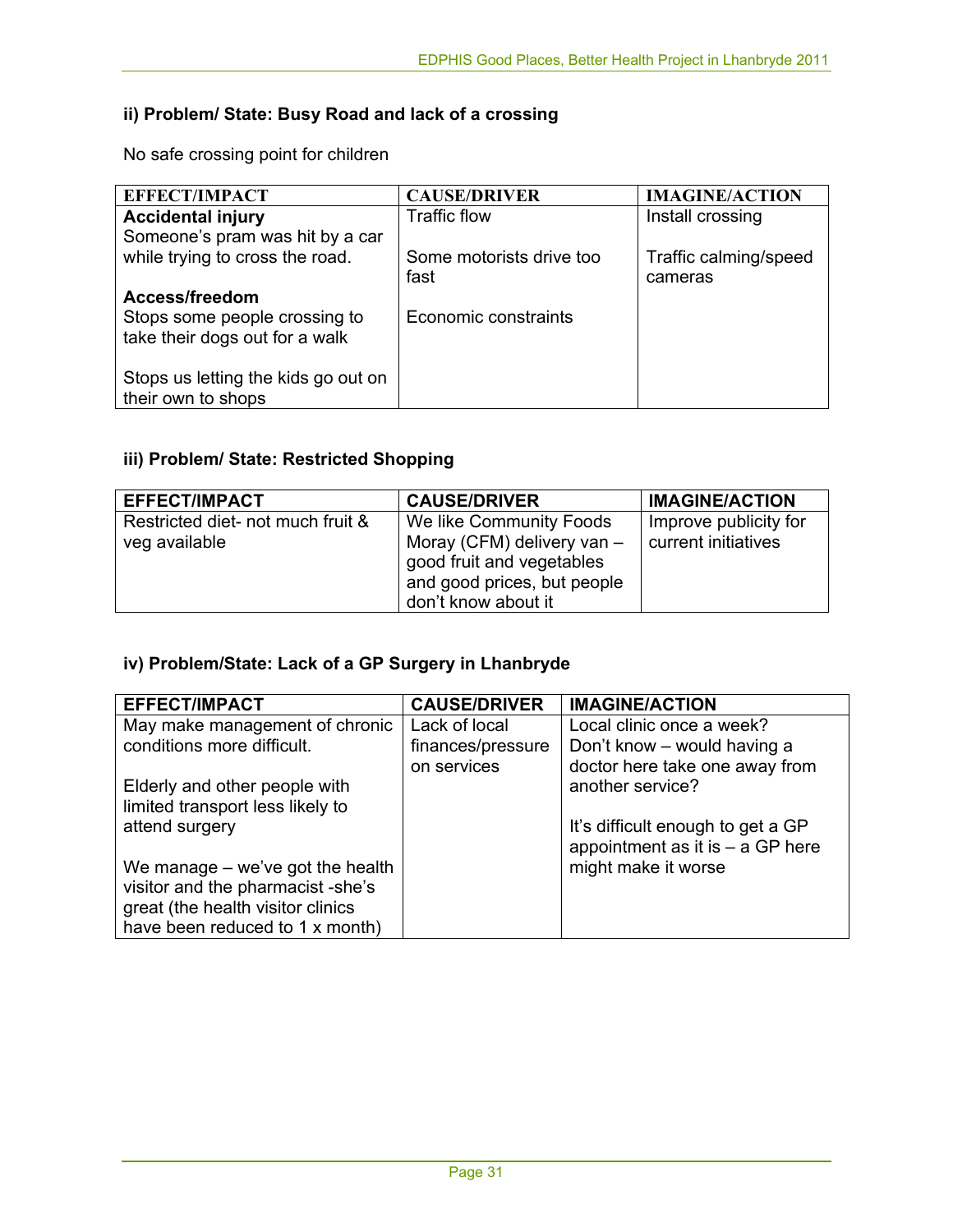## **v) Problem/ State: Lack of toddler's playpark**

*It's a bit daunting to go into the play area on the other end of town – we need a toddlers play area near the school* 

| <b>EFFECT/IMPACT</b>                                                                        | <b>CAUSE/DRIVER</b>                          | <b>IMAGINE/ACTION</b>                                                                                          |
|---------------------------------------------------------------------------------------------|----------------------------------------------|----------------------------------------------------------------------------------------------------------------|
| The kids might get more<br>exercise if there were more<br>facilities. Need to go into Elgin | Council ran out of<br>money for playpark for | A toddlers playpark up at the<br>school area next to the older<br>ones' park                                   |
| for entertainment. It's very<br>basic here                                                  | toddlers<br>One toddlers' area was           | A playpark that caters for nursery a<br>well as primary school so parents<br>can keep all their kids occupied. |
|                                                                                             | taken down due to<br>vandalism.              | More play/toys and rubber<br>matting                                                                           |
|                                                                                             |                                              | If kids can play together it brings<br>folk together                                                           |
|                                                                                             |                                              | A better playpark so the children<br>could get exercise                                                        |

## **vi) Problem/ State: Lack of activities for older children/teenagers**

| <b>EFFECT/IMPACT</b>          | <b>CAUSE/DRIVER</b>        | <b>IMAGINE/ACTION</b>                  |
|-------------------------------|----------------------------|----------------------------------------|
| The playpark is over-used     | Lack of council finances   | We want a skate park for               |
| by older kids.                |                            | Lhanbryde                              |
|                               | Need youth involvement     |                                        |
| Not a lot of choice of things | $-e.g.$ for skate park     | Nature stuff – geocaching is a new     |
| for the teenagers to do -     |                            | thing that's fun                       |
| have to go further afield for | Kids should be taught      |                                        |
| a lot of interests            | not to get into trouble    | l've seen some eco-domes in            |
|                               | and how to do other        | Aberdeen – young folk can plug in      |
| Young people hanging          | stuff. When I was young    | their phones and listen to music       |
| about the street              | I was out playing games    | etc – the kids thought it was great.   |
|                               | in the street and          | You can climb inside and close it      |
|                               | building dens in the       | and have private space.                |
|                               | woods. Kids don't know     |                                        |
|                               | how to do that anymore.    | A few led play activities at realistic |
|                               | I let my kids out to play. | times e.g. straight from school        |
|                               | They can't be led by the   | (e.g. volleyball/circus skills/dance)  |
|                               | hand everywhere.           |                                        |
|                               | Lhanbryde is a good        | Need better advertising of what's      |
|                               | environment. They can      | on, say through a Facebook             |
|                               | use their imagination      | account for the Community Centre       |
|                               |                            | would be good for keeping in           |
|                               |                            | touch, getting message out             |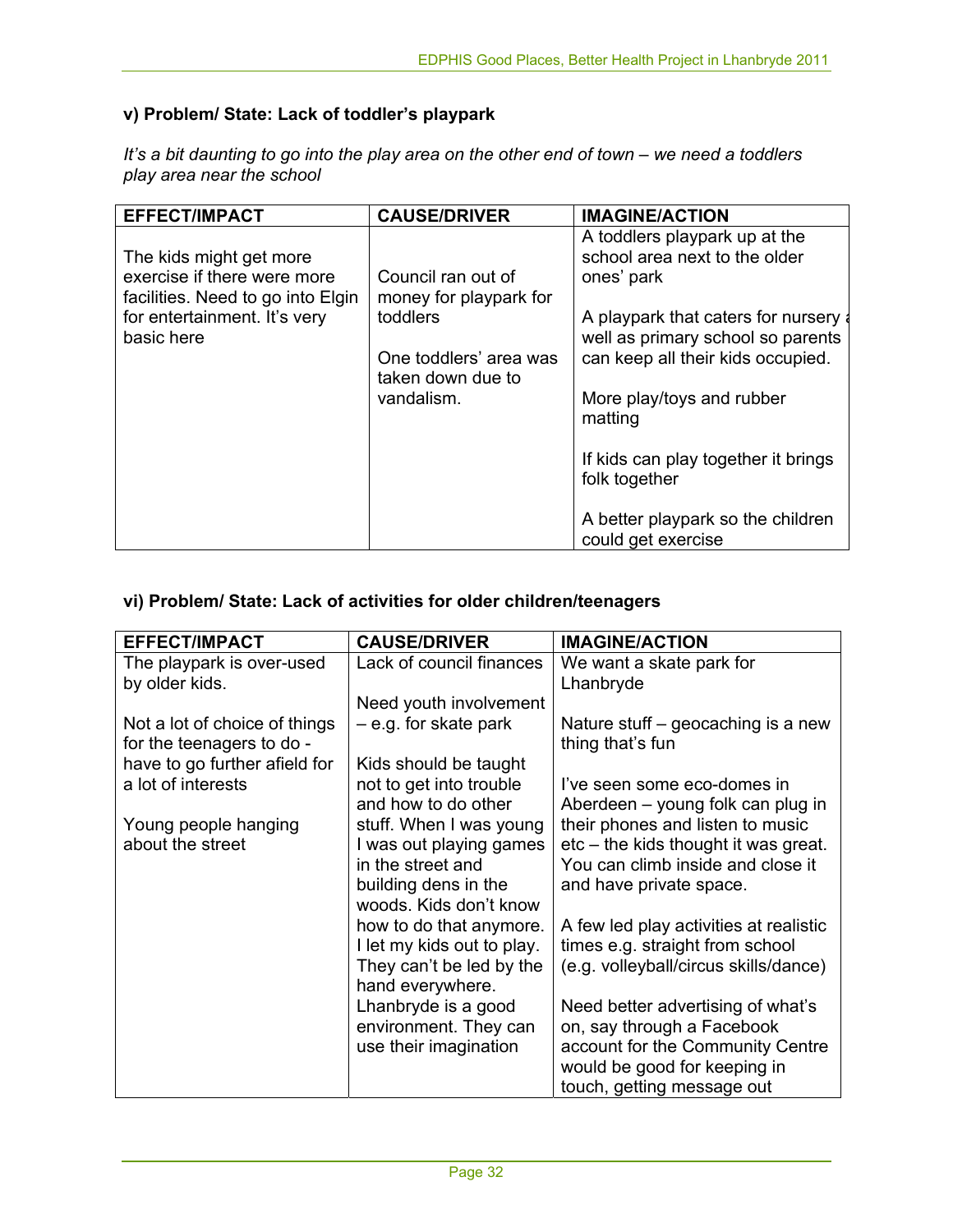| <b>EFFECT/IMPACT</b>           | <b>CAUSE/DRIVER</b>           | <b>IMAGINE/ACTION</b>            |
|--------------------------------|-------------------------------|----------------------------------|
| My child was causing           | People too afraid to speak    | We want places to sit and be     |
| trouble and no one told me     | to offenders – get abuse or   |                                  |
| about it. We don't know        | threats. I challenged some    | Young people to be involved,     |
| each other the way we          | young people and just got     | enjoying things, not destroying  |
| used to when I was growing     | abuse back.                   | stuff                            |
| up. We all knew each           |                               |                                  |
| other's names and whose        | There's no café or pub        | Need a more family-friendly pub, |
| kids belonged to who. I        | (family-friendly) – places to | maybe with a beer garden         |
| want to be told if my child is | meet one another.             |                                  |
| doing something they           |                               | Friendly, happier place          |
| shouldn't.                     | The shop (that used to be     |                                  |
|                                | near the centre) is closed    | More groups – better connections |
|                                | down now                      |                                  |

## **vii) Problem/ State: Lack of Cohesion in the Community**

## **viii) Problem/ State: Divisions**

| <b>EFFECT/IMPACT</b>                         | <b>CAUSE/DRIVER</b>                                                                                                                                           | <b>IMAGINE/ACTION</b>                    |
|----------------------------------------------|---------------------------------------------------------------------------------------------------------------------------------------------------------------|------------------------------------------|
| Intimidation goes on                         | There was a woman who I used to                                                                                                                               | Everyone's the same and                  |
| for children who are                         | think was snobbish, never said                                                                                                                                | should be treated that                   |
| perceived as incomers                        | hello, but turned out she was just                                                                                                                            | way- my father always                    |
|                                              | English and thought nobody would                                                                                                                              | used to say that                         |
| There is too much                            | like her.                                                                                                                                                     |                                          |
| bullying goes on in this                     |                                                                                                                                                               | <b>Community Spirit</b>                  |
| place. They (kids)                           | Coming to a new place can be.                                                                                                                                 |                                          |
| haven't felt happy for a                     | $d$ aunting                                                                                                                                                   | We all just basically want               |
| while.                                       |                                                                                                                                                               | the same thing - security                |
|                                              | There's a posh side and a 'slum bit'                                                                                                                          | for our kids                             |
| I feel people judge you<br>by where you live | I've lived here all my life; friends &<br>family live in village. Friendly<br>community, but more & more<br>alcohol & drug related crimes affect<br>community | Things to pull the<br>community together |
|                                              | Kids sometimes just left to run<br>around estate                                                                                                              |                                          |
|                                              | There is not anything wrong with<br>Lhanbryde. The people who<br>stigmatize it are the problem!                                                               |                                          |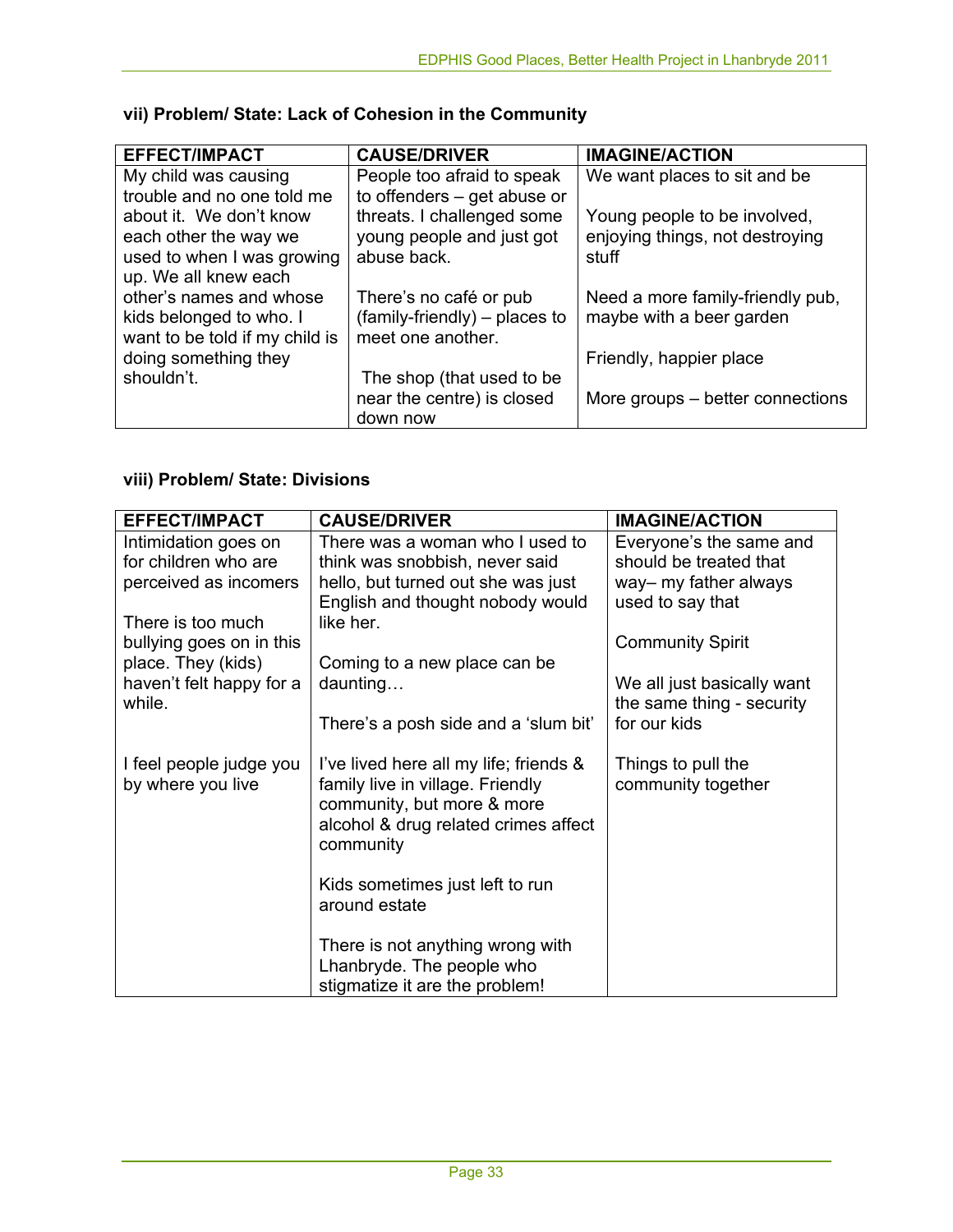| <b>EFFECT/IMPACT</b>                                 | <b>CAUSE/DRIVER</b>                                                                                                              | <b>IMAGINE/ACTION</b>                                                                                                                                                                   |
|------------------------------------------------------|----------------------------------------------------------------------------------------------------------------------------------|-----------------------------------------------------------------------------------------------------------------------------------------------------------------------------------------|
| Lack of development,<br>activities, cohesion<br>etc. | Causes – lack of motivation<br>- same people on different<br>committees - too much<br>work                                       | If we could get something going<br>that would get people going - be a<br>focus                                                                                                          |
|                                                      | Some young people would<br>like to help but are 'too<br>young', need disclosures etc                                             | We need more activities for<br>Primary school aged kids - how<br>about activities for different ages<br>at the same time – activities for<br>younger kids at the same time as           |
|                                                      | Need a plan – what to do<br>first?                                                                                               | the youth $club$ – then all the kids<br>would be happy. We'd like the hall<br>to be OPEN for the community,                                                                             |
|                                                      | Need more people in the<br>village to say what they<br>want                                                                      | not - you can come in, but you're<br>too young etc. A welcome for all<br>ages.                                                                                                          |
|                                                      | The village hall – could be<br>more activities                                                                                   | Teenagers could help                                                                                                                                                                    |
|                                                      | Not much to do - needs<br>more activities for the young<br>& old. Need to make more<br>use of village hall &<br>advertise things | Need new signs, more publicity -<br>people don't know about it. Not<br>well used enough. Could make<br>more of it<br>We want more activities for our<br>$kids - (and for adults - us!)$ |
|                                                      |                                                                                                                                  | Good stuff – youth café, other<br>activities                                                                                                                                            |

## **ix) Problem/ State: Lack of community involvement - people volunteering**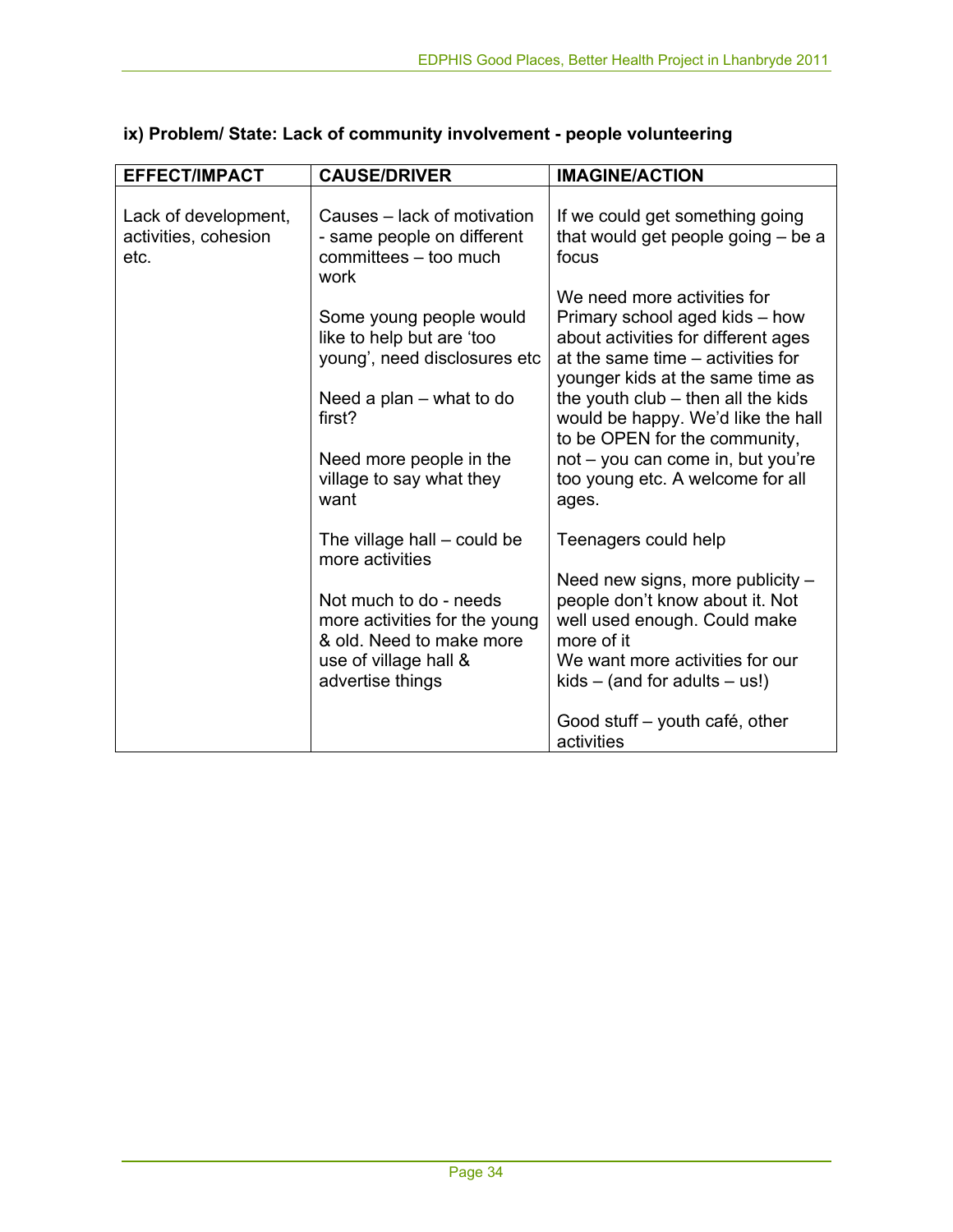## **x) Problem/ State: Environment**

| <b>EFFECT/IMPACT</b>                          | <b>CAUSE/DRIVER</b> | <b>IMAGINE/ACTION</b>                                                                                                                                                                                                                                  |
|-----------------------------------------------|---------------------|--------------------------------------------------------------------------------------------------------------------------------------------------------------------------------------------------------------------------------------------------------|
| The loch is great. It's                       |                     | Never been asked before. You're the first                                                                                                                                                                                                              |
| lovely, then when you                         |                     | people to come down and ask us                                                                                                                                                                                                                         |
| come back intae town<br>it's like "Awww naww" |                     | Hard to imaging how things could be different.<br>For many people it's all they've ever known.<br>But I notice the difference looking out one<br>side of my house (to green space) and the<br>other (to concrete)                                      |
|                                               |                     | More parks. Small bits of garden/green in<br>between concrete areas                                                                                                                                                                                    |
|                                               |                     | My kids like the open spaces for playing on<br>their bikes. If you had a cycle track people in<br>the flats might be disturbed, though if it was<br>small it might be fun.                                                                             |
|                                               |                     | If you put in trees people might not like it.<br>Small garden areas might be good. Benches<br>might become a drinking den. We'd need to<br>have a proper talk about what happened there<br>- there's a lot of fear that anything new might<br>be worse |
|                                               |                     | Empty spaces could be filled with something<br>enjoyable to look at                                                                                                                                                                                    |
|                                               |                     | Lovely area by the burn. Other villages enter<br>Moray in Bloom and look stunning - this<br>would be a good project – look nice and bring<br>people together                                                                                           |
|                                               |                     | Allotments                                                                                                                                                                                                                                             |

*No cycle path, only a couple of small parks. Lot of concrete*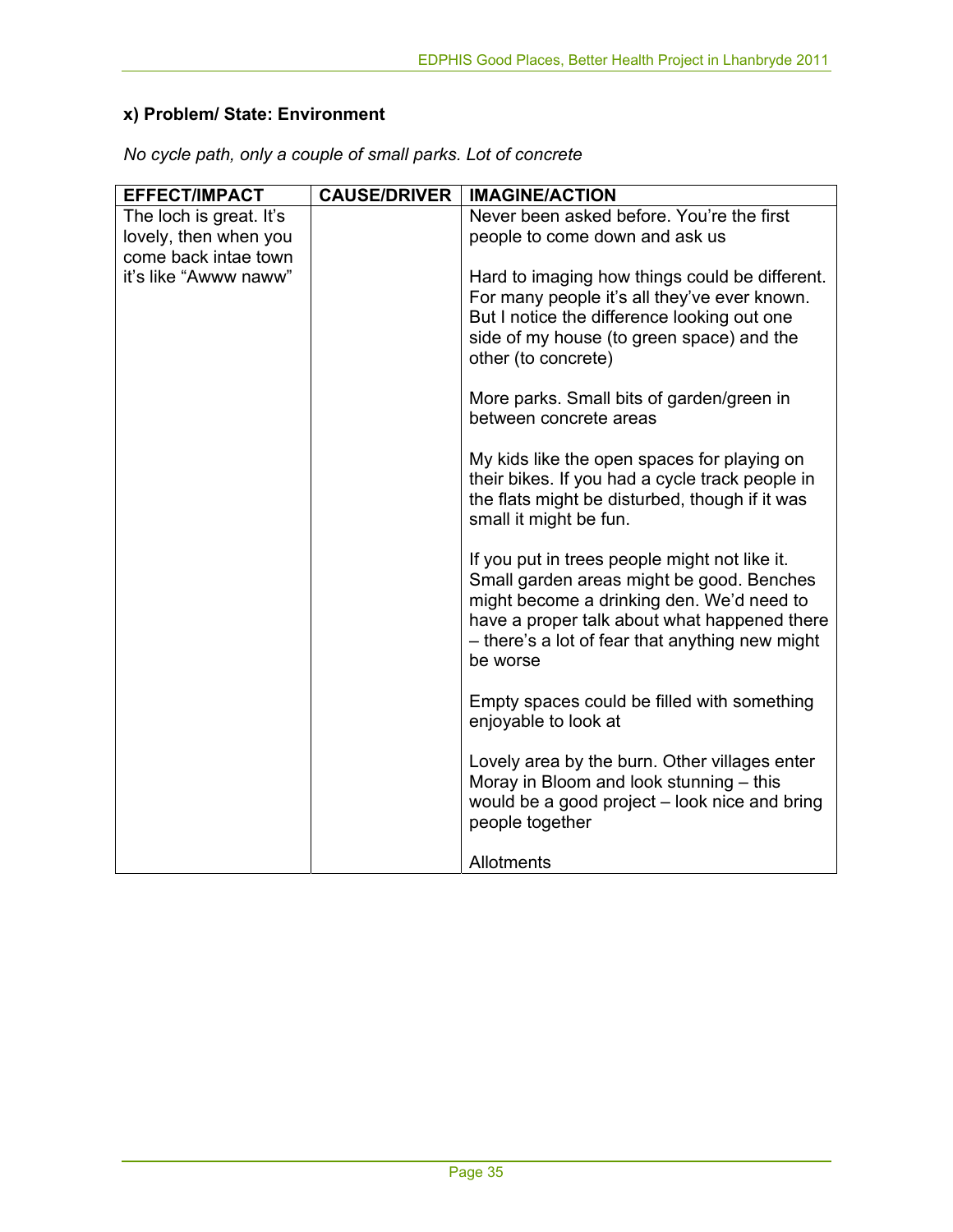**b) A Vision for Lhanbryde:** 

Lhanbryde can be a:

*beautiful place, without litter or dog dirt; empty spaces filled with something enjoyable to look at* 

*friendly happy place*, where people know one another and help one another

*peaceful place* 

*safe and secure place for our kids* 

*place with good stuff- lots of facilities for young people* of all ages

- play parks
- skate park
- youth cafe
- nature activities
- volleyball
- circus skills
- dance

*place with more groups and better connections* 

*green place* with small bits of garden/green in between concrete areas, allotments

*place where people meet one another* 

- a community centre that's always open and has a welcome for people of all ages
- a more family-friendly pub, maybe with a beer garden
- a cafe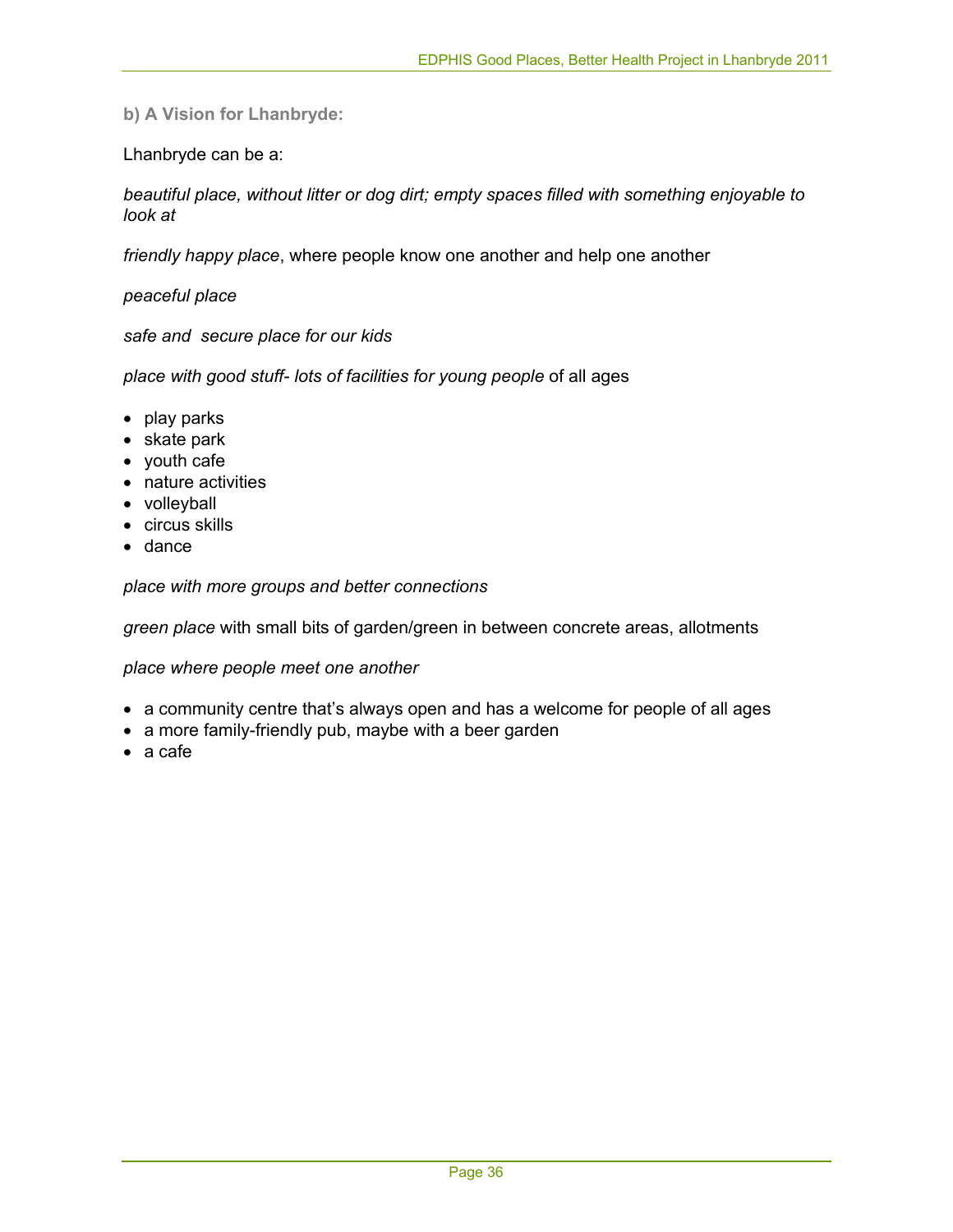#### **4. Action Planning Stakeholder Meeting**

Participants at the action workshop first considered the community assets highlighted from this research:

#### **Community Assets**

- People in Lhanbryde valued the quality of green space in the surrounding area, citing two football pitches and nearby access to woods and loch. It's proximity to Elgin was seen as a great asset for wider shopping and activities.
- Although local shopping is restricted, particularly in relation to fresh fruit and vegetables, people felt the that the shops that were there were very good and in particular, that the staff were very welcoming.
- Many reported a good community spirit in Lhanbryde and that it was a safe, friendly, place where people helped on another out, although a few reported a different experience.
- Other assets included a good community centre which has the potential to be more widely used and a good nursery and primary school.

With these in mind, the following actions were agreed: (LCC= Lhanbryde Community Challenge; MC= Moray Council; PTA= Lhanbryde Primary School Parent teachers' Association)

#### **a) Community cohesion**

Families housed in Lhanbryde who have no personal contacts within the village feel isolated and vunerable. Often there are either mental health issues/alcohol/drug /low self esteem issues before being placed there, but the isolation and vulnerability they feel impinges on how they relate to the community and to their young children. Encouraging agencies and the many groups and initiatives in the village to engage with those in the tenanted area of housing and promote initiatives to address issues will help mental health and well being of children and their families

| <b>Action</b>                                                                                                                                | Who?                                                   |
|----------------------------------------------------------------------------------------------------------------------------------------------|--------------------------------------------------------|
| Encourage organisations (LCC, Church, gardening groups etc) to<br>work more in the 'concrete' tenanted areas, not just the 'pretty'<br>parts | <b>LCC</b><br>School? Church?                          |
| Encourage more people who live in this area to join the LCC.<br>Provide childcare expenses to parents wanting to attend in the<br>evenings   | Individuals<br><b>LCC</b>                              |
| Could have a suggestion box for LCC when groups attend                                                                                       | <b>LCC</b>                                             |
| Community café could be restarted – include in bid to lottery<br><b>Community Places</b>                                                     | LCC to lead on this with new<br>members from community |
| Investigate innovative projects to inspire young people – go carts,<br>car boot sales, murals to replace damaged ones                        | MC CLD youth work<br>Housing officer                   |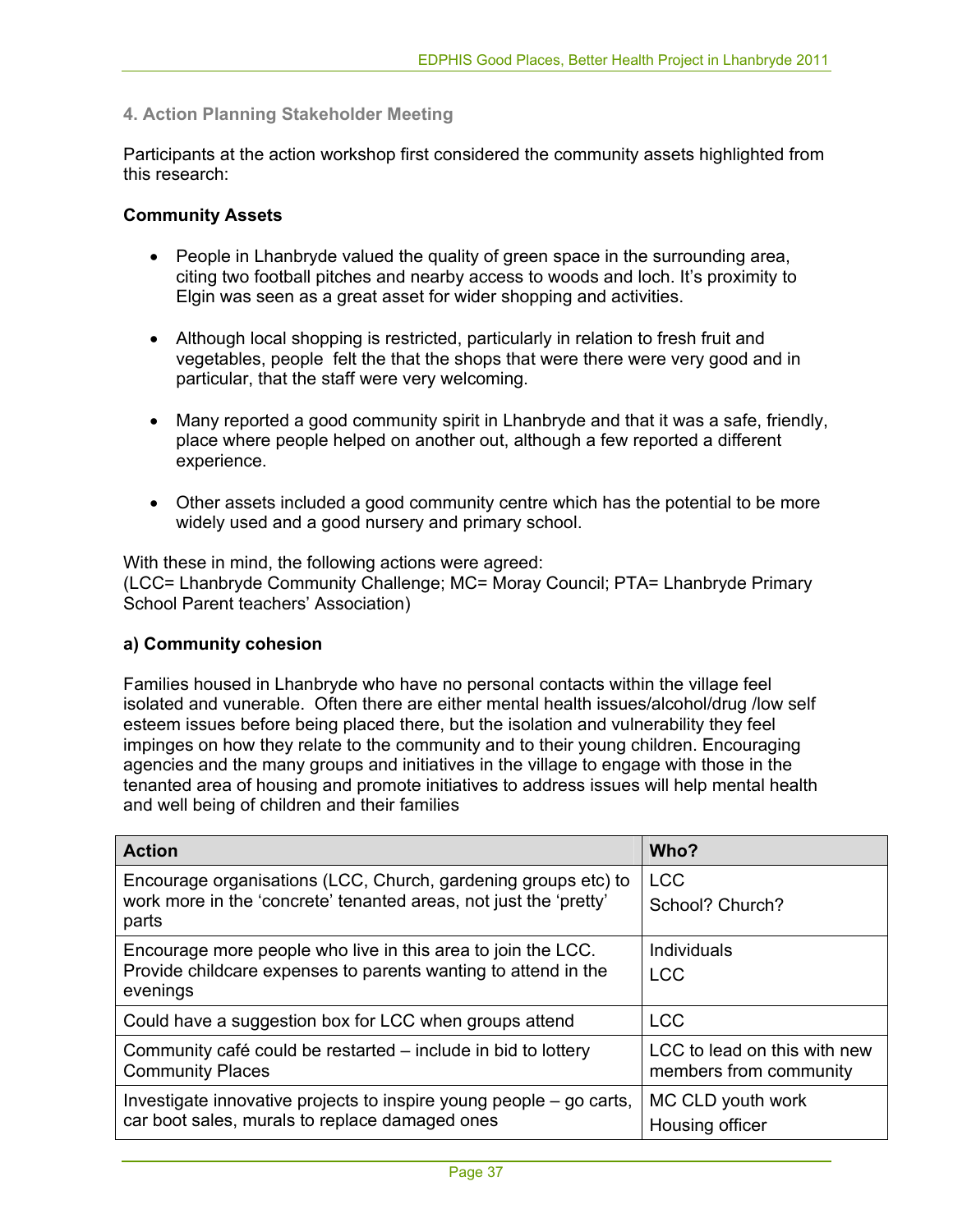| Contact Moray College to investigate restarting local computer | <b>LCC</b>  |
|----------------------------------------------------------------|-------------|
| classes with childcare                                         | Individuals |

## **b) Dog dirt and litter**

Enforcement of dog fouling and littering laws locally in Lhanbryde is essential to achieve behaviour change:

| <b>Action</b>                                                                                                                                                                                                                                            | Who?                                                                    |
|----------------------------------------------------------------------------------------------------------------------------------------------------------------------------------------------------------------------------------------------------------|-------------------------------------------------------------------------|
| Foster good liaison with the local Community Warden and police<br>services- especially at LCC meetings. Invite community warden<br>or ask police at next LCC meeting to discuss next steps and<br>improved partnership working                           | <b>LCC</b><br>Police<br><b>Community Warden</b>                         |
| Re-inforce the patchy Community Warden provision by<br>introducing a volunteer warden scheme. Research is needed into<br>whether there are any other such schemes that could be<br>replicated/visited. Funding also needs to be investigated             | Individuals<br>Police/community warden<br><b>Moray Volunteer Centre</b> |
| Following the GPBH report being taken to community planning,<br>good work carried out at the school and housing officer<br>involvement, a major campaign in Lhanbryde to tackle litter and<br>irresponsible dog owners is planned led by Grampian Police | Police<br>Lhanbryde School<br>Housing officer                           |
| Re-instate police/community warden sessions at same time as<br>weekly housing surgeries – perhaps once a month. Need good<br>publicity for these sessions as have been poorly attended in past.                                                          | Police / Community Warden<br><b>LCC</b><br>Housing officer              |

Parents at the school have been finding out about fencing off parts of the school grounds to stop dogs and deter littering:

| <b>Action</b>                                                                                                                         | Who?       |
|---------------------------------------------------------------------------------------------------------------------------------------|------------|
| PTA has discovered who is responsible for which areas of the<br>school grounds and what access criteria apply to rights of way<br>etc | <b>PTA</b> |
| PTA is taking forward fencing issues with MC and will liaise with<br><b>LCC</b>                                                       | PTA/LCC/MC |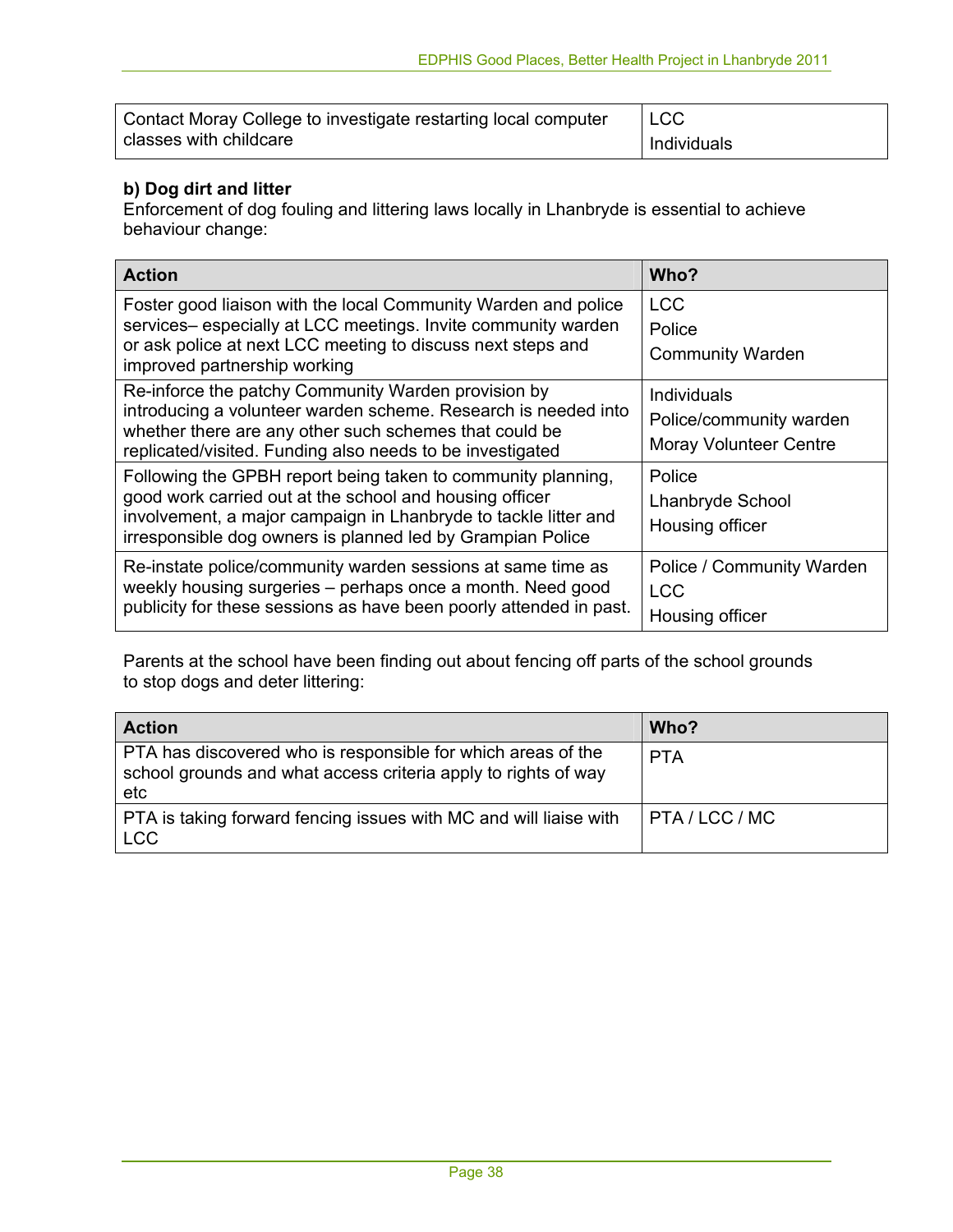## **b) Activities for all ages**

Build on the positive things already happening in Lhanbryde: school initiatives on active transport with the MC Travel Co-ordinator; Moray Information Bus etc

| <b>Action - Young Children</b>                                                                                                                                                                                                                           | Who?                                     |
|----------------------------------------------------------------------------------------------------------------------------------------------------------------------------------------------------------------------------------------------------------|------------------------------------------|
| Playpark group has been active for 4 years – lots of hard<br>volunteer effort and help from MC etc but to no avail. Good to<br>include playpark in a wider 'Community Spaces' bid. LCC to<br>maintain contact with playpark group to consult and support | Playpark group<br><b>LCC</b>             |
| PTA calling meeting with MC school transport officer Chris<br>Thompson and members from Moray Council to discuss the<br>development of a safe cycle path                                                                                                 | <b>MC</b><br>Lhanbryde School            |
| <b>Action - Teenagers</b>                                                                                                                                                                                                                                | Who?                                     |
| Approach local MC Community Development Youth Worker to<br>ask for advice on youth projects                                                                                                                                                              | <b>MCCLD</b>                             |
| Investigate murals, go-carting, music projects and helping at car<br>boot sales                                                                                                                                                                          |                                          |
| Approach Moray Youth Action for help                                                                                                                                                                                                                     |                                          |
| Ensure good links (through MC Community Development Team<br>(CLD) who attend LCC meetings) with the Moray Information Bus<br>(MIB) project which attends Lhanbryde regularly                                                                             | <b>MCCLD</b><br><b>LCC</b><br>MIB worker |
| <b>Action - Publicity</b>                                                                                                                                                                                                                                | Who?                                     |
| Better signage outside the community centre – vandal-proof<br>notice board                                                                                                                                                                               | <b>LCC</b>                               |
| Work is underway to renew the Lhanbryde Challenge website<br>and encourage Facebook links and Twitter                                                                                                                                                    | <b>LCC</b>                               |
| Develop a volunteering opportunity to help with this (through the<br>Moray Volunteer Centre)                                                                                                                                                             | <b>Moray Volunteer Centre</b>            |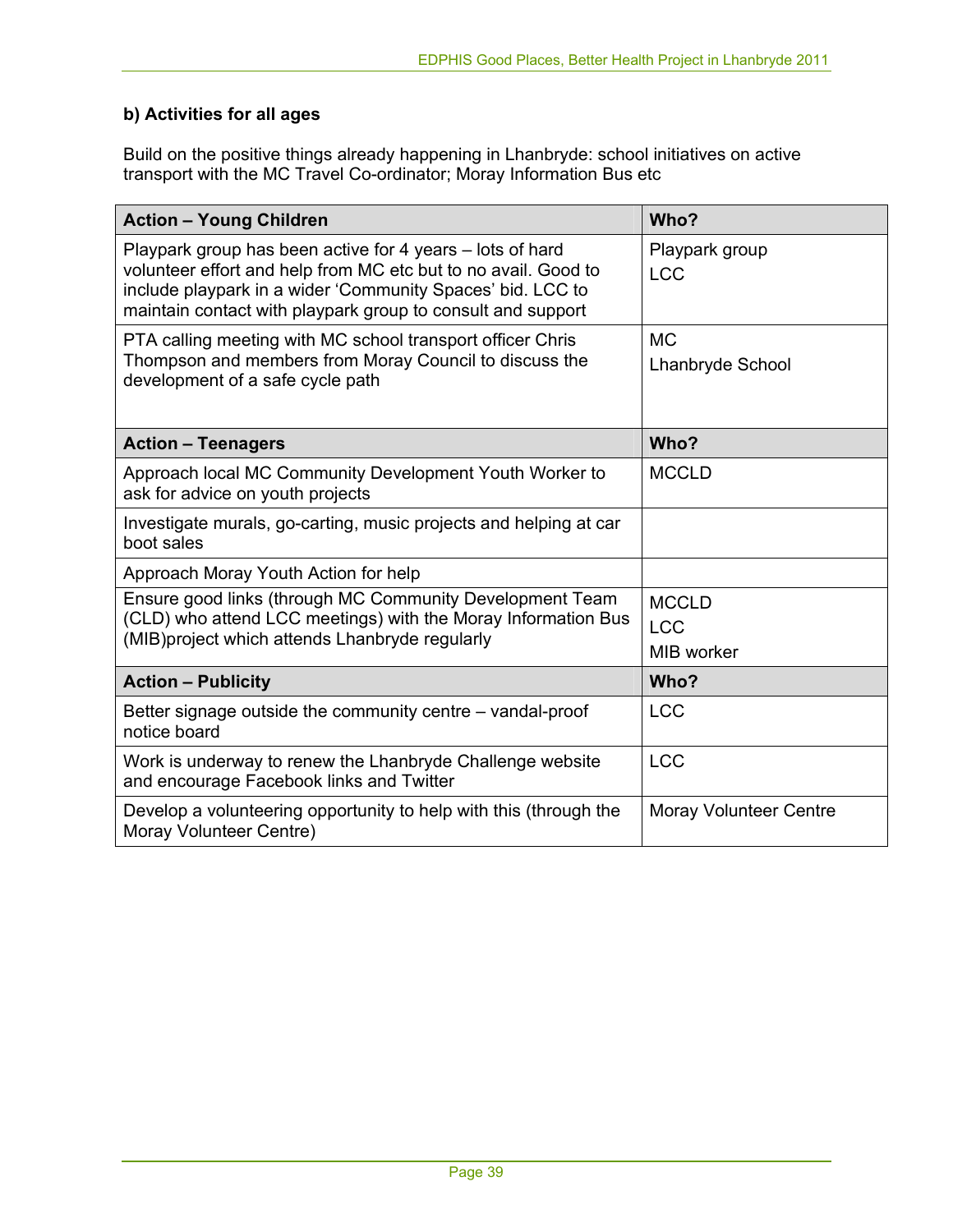#### **d) Environment**

| <b>Action</b>                                                                                                                        | Who?                                            |
|--------------------------------------------------------------------------------------------------------------------------------------|-------------------------------------------------|
| Set up a joint working group to look at allotments, community<br>gardens and concrete area renewal.                                  | LCC, Housing, MC Health<br>Improvements, others |
| Identify practical and achievable projects quickly (quick wins)<br>Community will need to see the benefits of action to get involved | All                                             |
| MC budget for grounds maintenance cut - more effective to<br>support community led initiatives                                       |                                                 |
| Local Councillor to check land zoning around the LCC to<br>determine suitability for growing schemes                                 | Douglas Ross                                    |
| Lhanbryde Challenge to submit lottery bid for allotments,<br>playpark and community café                                             | LCC, All                                        |
| PTA will link up with LCC to advise on existing gardening groups<br>and initiatives at the school                                    | PTA Chair, LCC                                  |
| MC could help organise best practice visits if required                                                                              | MC Health Improvements                          |

#### **e) Access to healthy eating**

| <b>Action</b>                                                                                                                                         | Who?                  |
|-------------------------------------------------------------------------------------------------------------------------------------------------------|-----------------------|
| Issue of crossing at shops – Moray Council responsible for this<br>road                                                                               | <b>MC</b>             |
| Obtain results of traffic flow survey recently carried out after<br>accident                                                                          | <b>LCC</b>            |
| LCC to look at co-ordinating a long term campaign to get a<br>crossing, to include zig-zag lines - penalties more severe for<br>parking infringements | LCC, Douglas Ross, MC |
| Police to be approached for advice                                                                                                                    | LCC, Police           |

Health surveys recently (approx 3 years ago) and before this in Lhanbryde show that many individuals within the community do not eat a healthy diet. Many accepted this and did not wish to change their eating habits. Promotion of reduced price fruit and vegetables through a local community food project and supporting allotments can help break down these attitudes:

| <b>Action</b>                                                             | Who?                           |
|---------------------------------------------------------------------------|--------------------------------|
| Increase publicity for Community Foods Moray (CFM) fruit and<br>veg stall | CFM, LCC                       |
| Support allotments by including in lottery bid                            | LCC, MC Health<br>Improvements |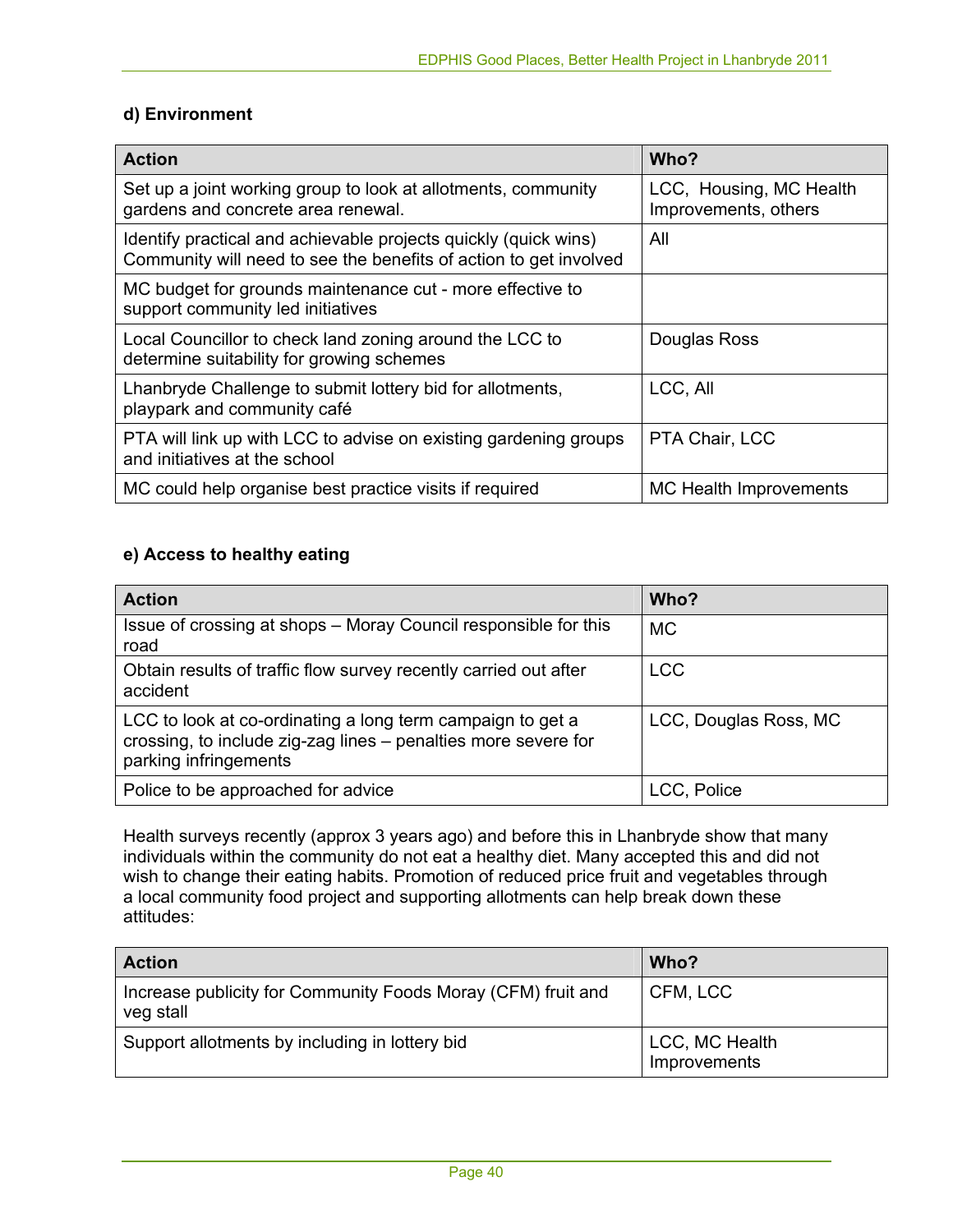# Conclusions and Next Steps

The Action Planning Workshop brought members of the community of Lhanbryde together with representatives of some of the agencies that can work with them to help achieve their visions. The positive community assets in Lhanbryde and current good practice there can help break down some of the identified barriers to health – in children and in the wider community.

There is a wealth of activities happening already in Lhanbryde which may need better promotion and publicity (Community Foods Moray fruit and vegetables stalls; school transport initiatives; existing groups). Other activities exist as ideas in the community with widespread support which have not yet been achieved (toddlers' playpark, allotments, youth projects, volunteer warden scheme, community cafe).

The challenge will be for local organisations to use a community development approach to keep engaging with all sections of the community and finding practical partnerships to make things happen for change. Participation can be encouraged, especially from the tenanted area of Lhanbryde which will help increase parents' self esteem and engagement with their community. Those participating for the first time may well need support to get involved and contribute. The Action points provide a practical starting point to work from and are currently being taken forward within the community.



*Some of the participants at the Lhanbryde Action Planning session*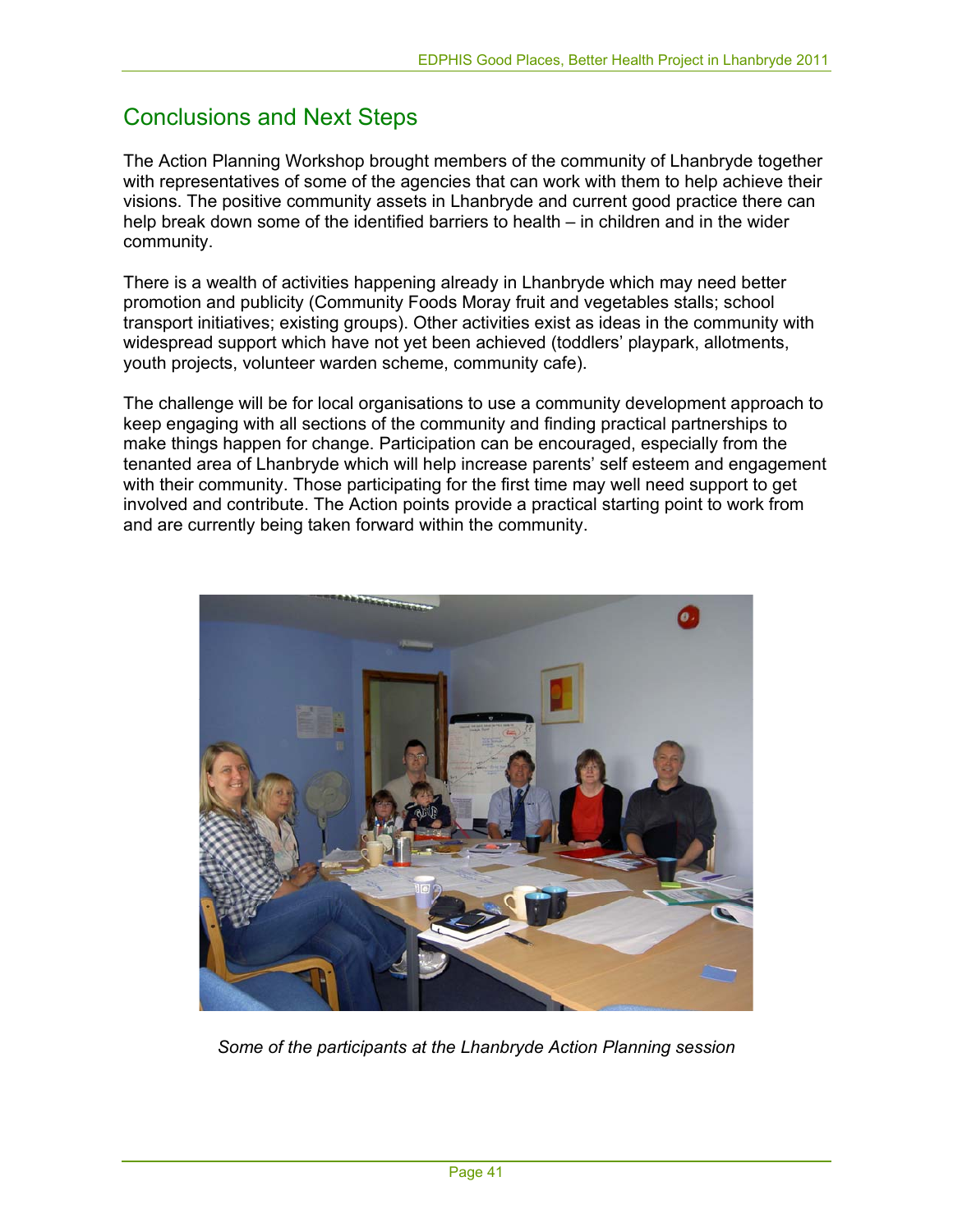# Appendix 1 **– initial questionnaire**

## Good Places, Better Health: Living in Lhanbryde

Good Places, Better Health is a Scottish Government project that looks at how the environment we live in may affect our health and the health of our children. We want to create healthy places to live. The project would like to involve local people in thinking about these issues and Lhanbryde has been chosen as the one of the first areas in Scotland to do this. Two local projects, REAP (Rural Environmental Action Project based in Keith) and the Lhanbryde Community Challenge have been asked to carry out the work, and this questionnaire is a starting point for doing this. All the information you give in the questionnaire will be treated confidentially and used to help us think about ways we can support local people improve life in Lhanbryde. But please feel free to miss out any questions you'd prefer not to answer.

For any more information about the project, please contact Ann Davidson, REAP 01542 888070, email  $\frac{info(Q)$ reapscotland,org.uk. There will also be the opportunity to fill in this questionnaire/ find out more/ ask about the project at a drop-in event with free teas and coffees at the Lhanbryde Community Centre on Thursday  $27<sup>th</sup>$  January from 9.15am- 12noon.

| $\mathbf{1}$         | Do you live in Lhanbryde?                                                                          | $ves \Box$ | $\bf{no}$ $\Box$              |
|----------------------|----------------------------------------------------------------------------------------------------|------------|-------------------------------|
| $\overline{2}$<br>a) | We'd like to hear about what it's like to live here:<br>What's good about living here?             |            |                               |
|                      |                                                                                                    |            |                               |
|                      |                                                                                                    |            |                               |
|                      |                                                                                                    |            |                               |
|                      |                                                                                                    |            |                               |
| b)                   | What's not so good about living here?                                                              |            |                               |
|                      |                                                                                                    |            |                               |
|                      |                                                                                                    |            |                               |
|                      |                                                                                                    |            |                               |
| 3                    | Do you have or look after children under 9 yrs of age? yes $\Box$                                  |            | $\mathbf{n}\mathbf{o}$ $\Box$ |
|                      | If yes, please tell us how many children under 9 you have/look after                               |            |                               |
| 4<br>yes $\square$   | Do you think that Lhanbryde is a healthy place for children to grow up?<br>$\mathbf{no}$ $\square$ |            |                               |
|                      |                                                                                                    |            |                               |
|                      |                                                                                                    |            |                               |
|                      |                                                                                                    |            |                               |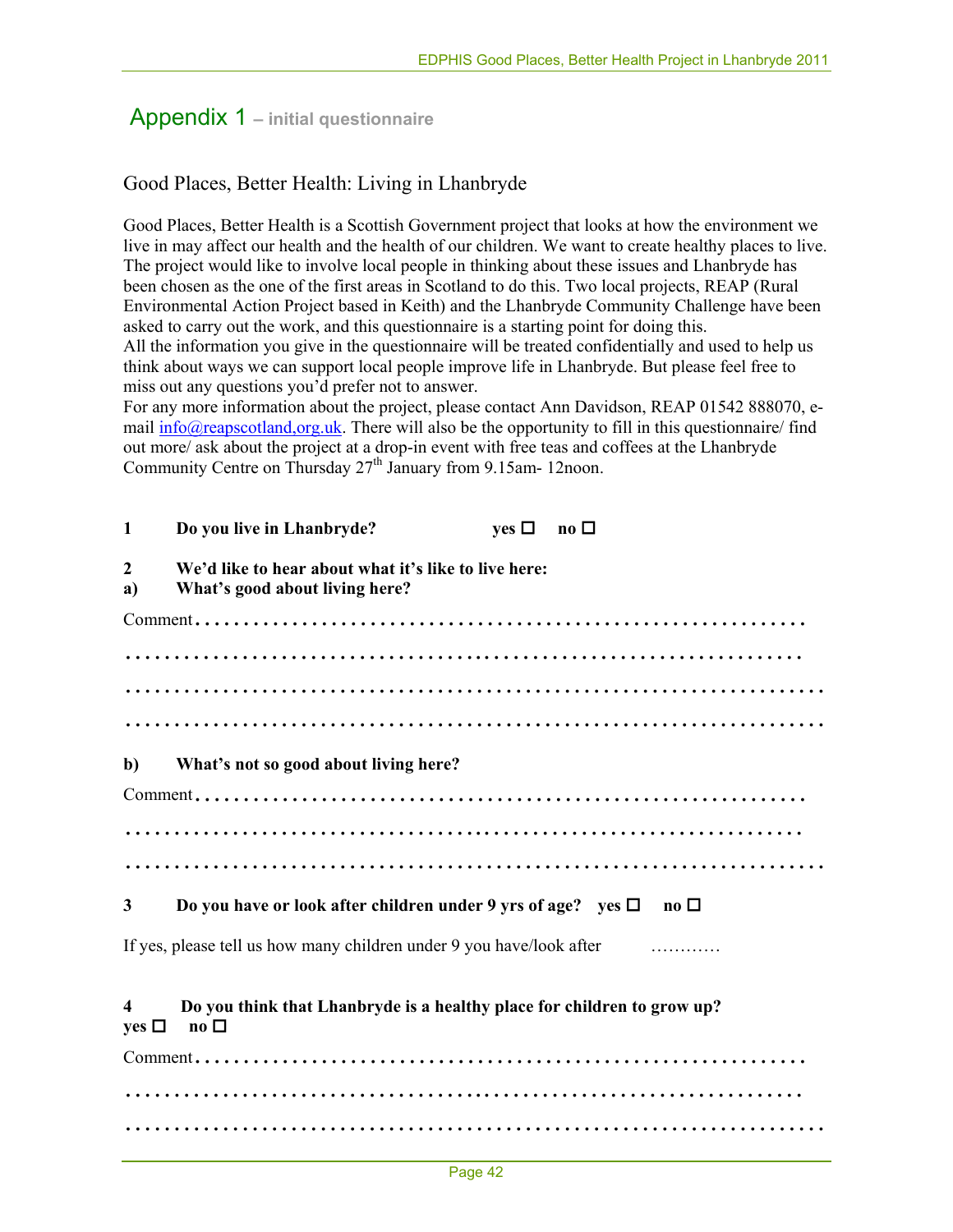#### **5 We'd like to know about the things that help keep your child healthy. Please tick all that apply and fill in a separate set of answers for each child up to P7:**

|           | My child $(1)$ :<br>walks to school<br>plays outside a lot                                                                                                                                                      | most days $\square$<br>most days $\square$                                                    | some days $\Box$<br>some days $\square$                                                                                                                                                | rarely $\square$<br>rarely $\square$                                         |                       |  |
|-----------|-----------------------------------------------------------------------------------------------------------------------------------------------------------------------------------------------------------------|-----------------------------------------------------------------------------------------------|----------------------------------------------------------------------------------------------------------------------------------------------------------------------------------------|------------------------------------------------------------------------------|-----------------------|--|
|           | takes part in sport and active games most days $\Box$<br>eats healthily<br>is relaxed and happy most days $\Box$ some days $\Box$ rarely $\Box$<br>maintains a healthy weight<br>yes $\Box$                     | most days $\square$<br>$\overline{p}$ no $\Box$                                               | some days $\square$<br>some days $\square$ rarely $\square$                                                                                                                            | rarely $\square$                                                             |                       |  |
|           | My child $(2)$ :<br>walks to school<br>plays outside a lot<br>takes part in sport and active games most days $\square$<br>eats healthily<br>is relaxed and happy<br>maintains a healthy weight<br>yes $\square$ | most days $\square$<br>most days $\square$<br>most days $\square$<br>$\overline{p}$ no $\Box$ | some days $\square$<br>some days $\square$<br>some days $\square$ rarely $\square$<br>some days $\square$ rarely $\square$<br>most days $\square$ some days $\square$ rarely $\square$ | rarely $\square$<br>rarely $\square$                                         |                       |  |
|           | My child $(3)$ :<br>walks to school<br>plays outside a lot<br>takes part in sport and active games most days $\square$<br>eats healthily<br>is relaxed and happy<br>maintains a healthy weight<br>yes $\square$ | most days $\square$<br>most days $\square$<br>most days $\square$<br>no $\square$             | some days $\square$<br>some days $\square$<br>some days $\square$<br>some days $\square$<br>most days $\square$ some days $\square$ rarely $\square$                                   | rarely $\square$<br>rarely $\square$<br>rarely $\square$<br>rarely $\square$ |                       |  |
| 6         | Is Lhanbryde a good place for children to play/ get fun exercise? yes $\Box$                                                                                                                                    |                                                                                               |                                                                                                                                                                                        |                                                                              | $\mathbf{n}$ o $\Box$ |  |
|           |                                                                                                                                                                                                                 |                                                                                               |                                                                                                                                                                                        |                                                                              |                       |  |
|           |                                                                                                                                                                                                                 |                                                                                               |                                                                                                                                                                                        |                                                                              |                       |  |
| 7         | Would you say your children are happy living in Lhanbryde? yes $\square$ no $\square$                                                                                                                           |                                                                                               |                                                                                                                                                                                        |                                                                              |                       |  |
|           |                                                                                                                                                                                                                 |                                                                                               |                                                                                                                                                                                        |                                                                              |                       |  |
|           |                                                                                                                                                                                                                 |                                                                                               |                                                                                                                                                                                        |                                                                              |                       |  |
|           |                                                                                                                                                                                                                 |                                                                                               |                                                                                                                                                                                        |                                                                              |                       |  |
| 8<br>e.g. | Do your children suffer from any on-going health problems? yes $\Box$<br>asthma<br>weight problems                                                                                                              | □                                                                                             |                                                                                                                                                                                        |                                                                              | $\bf{no}$ $\Box$      |  |
|           | or any other health problem you would feel happy to share?                                                                                                                                                      |                                                                                               |                                                                                                                                                                                        |                                                                              |                       |  |